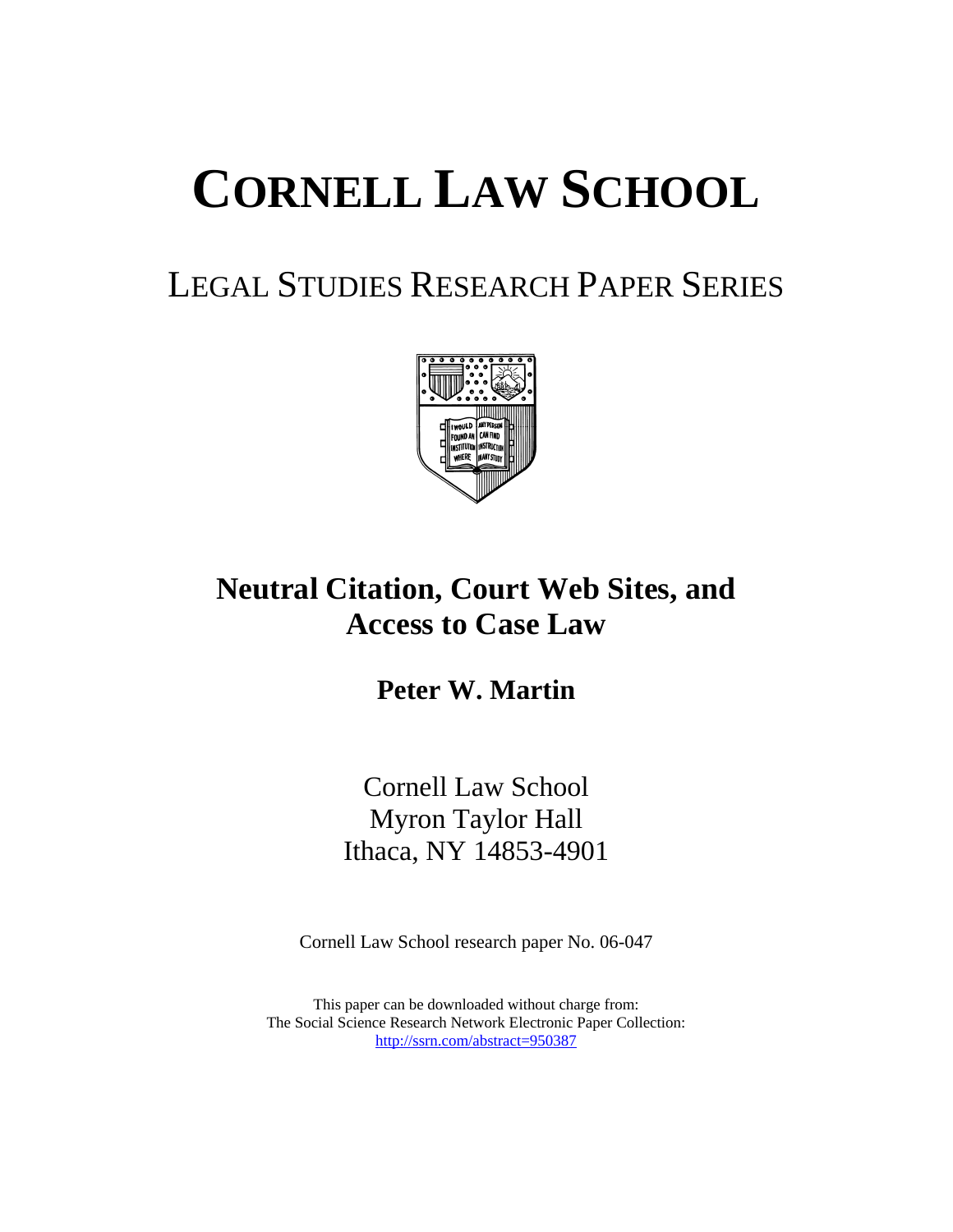### **Neutral Citation, Court Web Sites, and Access to Authoritative Case Law**[\\*](#page-1-0)

# **Peter W. Martin**\*[\\*](#page-1-1)

*In 1994, the Wisconsin Bar and the Wisconsin Judicial Council together urged the state's supreme court to take two dramatic steps with the combined aim of improving access to state case law: adopt a new system of neutral format citation and establish a digital archive of decisions directly available to all publishers and the public. The recommendations set off a firestorm, and the court deferred decision on the package. In the dozen or so years since those events, the background conditions have shifted dramatically. Neutral format citation has been endorsed by AALL and the ABA and formally adopted in a number of states, including Wisconsin. Thomson's acquisition of the West Publishing Company in 1996 removed the principal source of opposition. Court Web sites, nonexistent in 1994, are now a standard feature of e-government with the result that the idea of a public case archive, open to all, no longer stretches imaginations. With the environment seemingly so much more hospitable to the 1994 Wisconsin recommendations, one might expect to see them widely implemented. Yet less than a handful of states have effectively put them to work in tandem. Professor Martin explores some of the reasons why they stand today as lonely illustrations of "best practice."*

# **Introduction**

#### *1994 Wisconsin Report and the Reaction*

<span id="page-1-3"></span>¶1 In June 1994, the Board of Governors of the Wisconsin Bar, embracing a report prepared by its Technology Resource Committee, recommended that the Wisconsin Supreme Court adopt a new system of "vendor neutral"<sup>[1](#page-1-2)</sup> and "medium neutral"<sup>[2](#page-1-3)</sup> citation for state case law and establish

A vendor-neutral citation contains no proprietary data elements and makes no reference to a proprietary

<span id="page-1-0"></span><sup>\* ©</sup> Peter W. Martin, 2007. This work is licensed under the Creative Commons Attribution-Noncommercial-ShareAlike 2.5 License. To view a copy of this license, visit http://creativecommons.org/licenses/by-nc-sa/2.5/ or send a letter to Creative Commons, 543 Howard Street, 5th Floor, San Francisco, California, 94105, USA. This article is an edited version of remarks delivered at "Legal Information and the Development of American Law: Further Thinking about the Thoughts of Bob Berring," a symposium held at Boalt Hall on the University of California, Berkeley campus on October 21, 2006.

<span id="page-1-1"></span><sup>\*\*</sup> Jane M.G. Foster Professor of Law, Cornell Law School, Ithaca, New York, and cofounder, Legal Information Institute.

<span id="page-1-2"></span><sup>1.</sup> Vendor neutrality was subsequently explained by the Citation Formats Committee of the American Association of Law Libraries (AALL) as follows: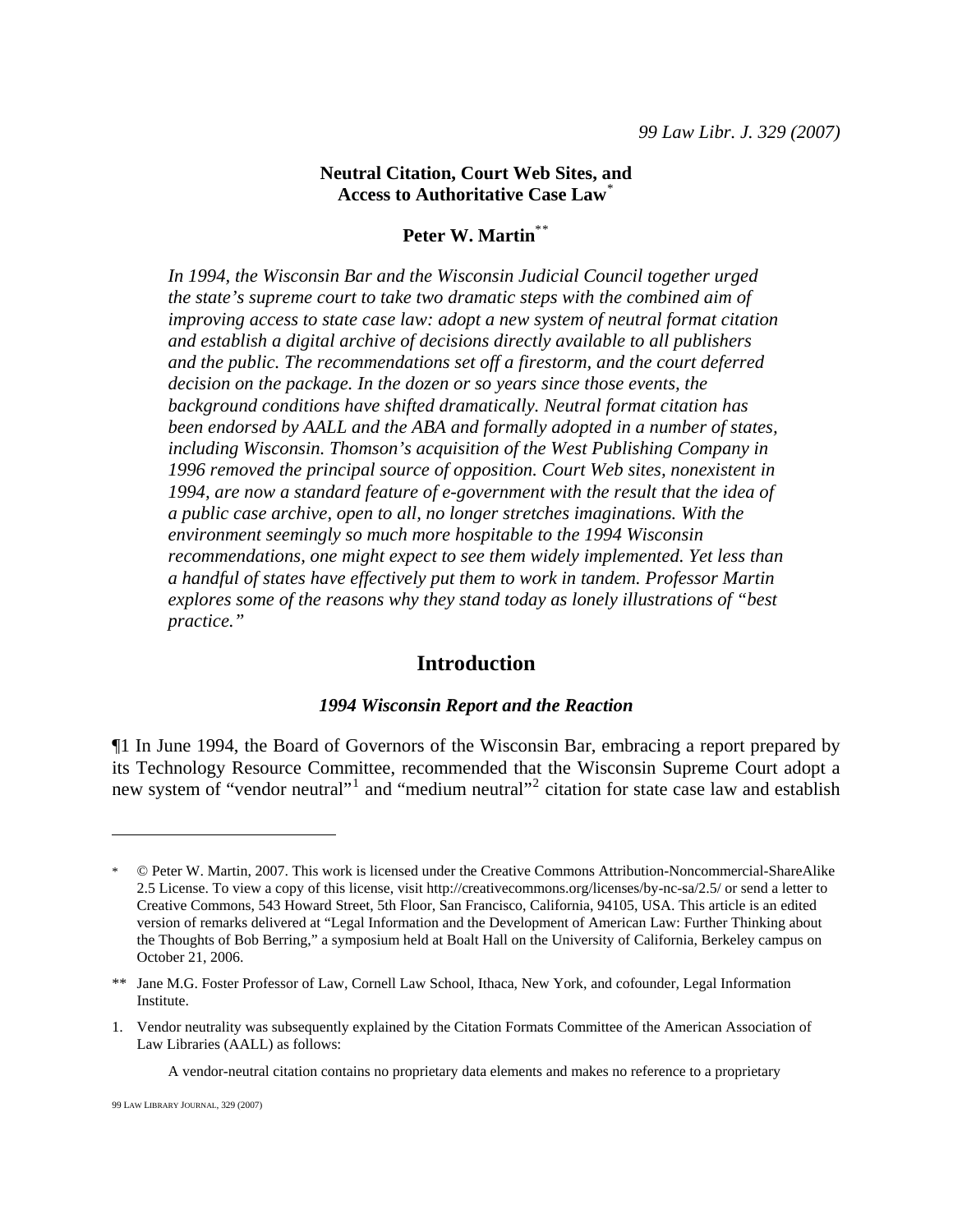a digital case law archive. Three months later the Wisconsin Judicial Council joined the recommendation as a cosponsor.<sup>[3](#page-2-0)</sup> As explained by the executive summary of the underlying committee report:

A "vendor neutral" and "medium neutral" citation system makes the cite depend on characteristics that are inherent in the opinions of the courts. The courts, not private publishers, determine the citation. In our proposal, citation will be to a case number and a paragraph of the opinion. The same citation will allow finding the law in printed editions, CD-Rom, via the Internet, and through new and as yet undefined technologies.

A state archive of Wisconsin case law will make opinions directly available to all publishers and to the public. The state, and not private publishers, will "own" the final text of the case law. It will encourage publishers to compete by the value that they add to opinions such as head notes or search tools, rather than by preferred access to the text of case law.[4](#page-2-1)

¶2 The combined aim of these proposals was to take advantage of new electronic forms of distribution to make it easier and cheaper for "lawyers and the public to obtain and use the decisions of Wisconsin courts."<sup>[5](#page-2-2)</sup> CD-ROM technology was dramatically eroding barriers to

publication. Thus the reporter citation 100 F.2d 200, 201 is not vendor-neutral for two reasons. First, the citation directs a researcher to a West publication containing the case. Second, West has laid claim to a proprietary interest in its pinpoint pagination. By contrast, 100 Ark. 200, 201 is vendor-neutral because no proprietary claim clouds the use of any data element in the citation and because no private party owns the *Arkansas Reports*. The term "public domain citation" also appears in debates about citation reform. However, any difference between the terms "vendor-neutral citation" and "public domain citation" may not represent a useful distinction, since the absence of any proprietary control is the critical component of both concepts.

Citation Formats Comm., Am. Ass'n of Law Libraries, *The Universal Legal Citation Project: A Draft User Guide to the AALL Universal Case Citation*, 89 LAW LIBR. J. 7, 8, ¶ 3 n.3 (1997), *available at* http://www.aallnet.org/committee/citation/case.html.

2. Vendor neutrality does not necessarily connote medium neutrality:

A medium-neutral citation consists of data elements which have intellectual or locational relevance without regard to the physical medium in which a document is fixed. By this test, the citation 100 Ark. 200, 201 is not medium-neutral, since the data elements representing the volume and page where the case is found have relevance only in a printed medium and have no natural meaning in electronic formats. Redefining cases in medium-neutral terms is possible by assigning a chronological accession number to each case. Thus the sixth opinion issued by the United States Supreme Court in 1996 can be cited in medium-neutral terms as 1996 US 6. The data elements of this citation retain their meaning in any physical format in which the case is published.

*Id*. at 8, ¶ 3 n.4.

- <span id="page-2-0"></span>3. *See* Richard A. Leiter, *Assault on the Citadel: Romancing the Crown Jewels of West Publishing*, LEGAL. INFO. ALERT, Jan. 1995, at 4.
- <span id="page-2-1"></span>4. TECH. RES. COMM., WISCONSIN BAR, REPORT TO THE BOARD OF BAR GOVERNORS (June 22, 1994) [hereinafter WISCONSIN BAR REPORT], *available at* http://www.law.cornell.edu/papers/wiscite/wiscite.overview.html.
- <span id="page-2-2"></span>5. *Id.*, *available at* http://www.law.cornell.edu/papers/wiscite/backgrnd.html.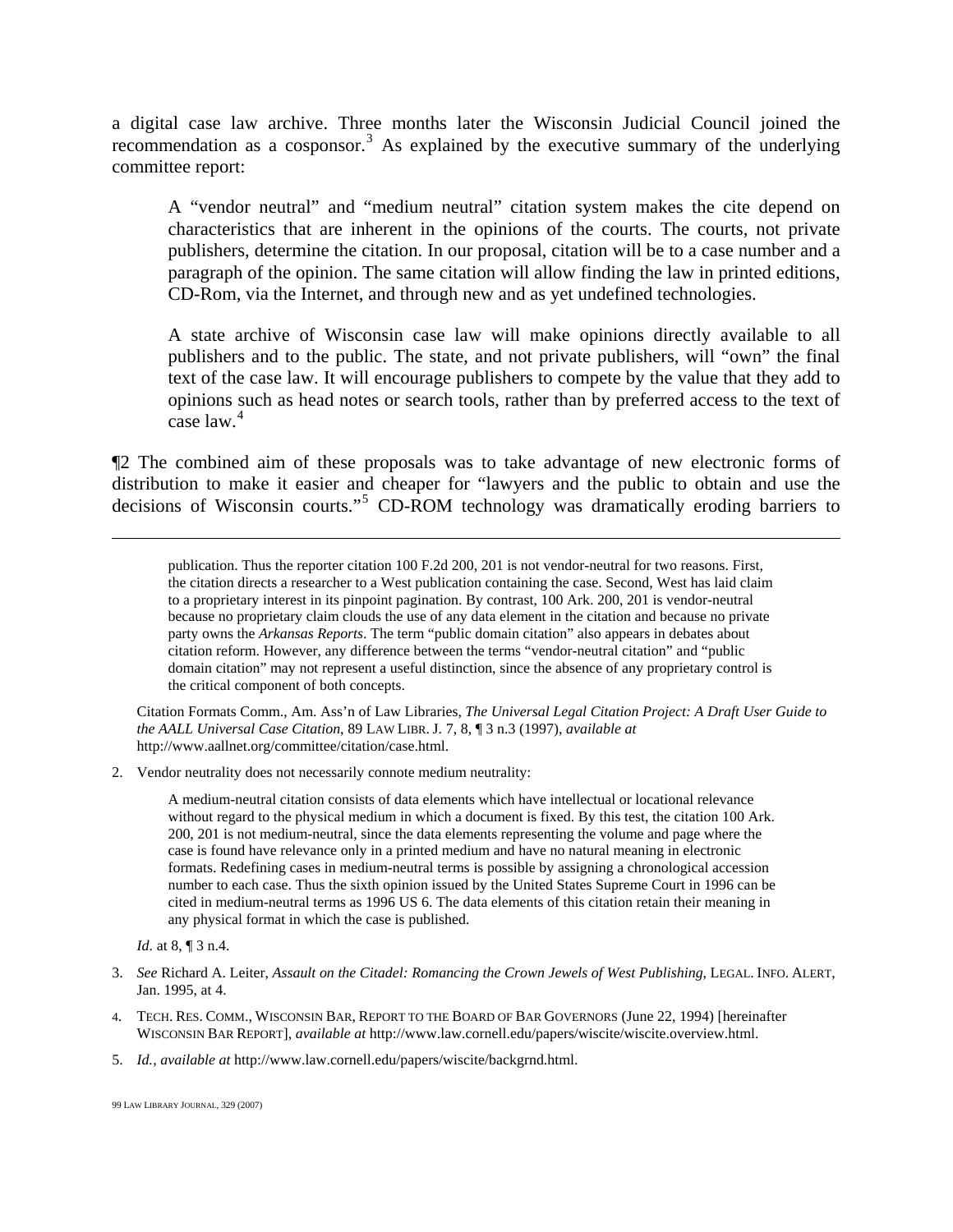entry, and while the value of the Internet as an information channel was not then widely recognized, the committee foresaw its potential importance.<sup>[6](#page-3-0)</sup> Realizing the potential gains from direct dissemination to the public and increased private sector competition required both a new citation system and an official data source available on equal terms to all.<sup>[7](#page-3-1)</sup>

¶3 Those recommendations brought a storm down upon Madison. The storm was fed by a change in climactic conditions (new technology bringing fresh entrants, potential and actual, to the business of case law publishing), involved at least two clashing weather systems (the Taxpayer Assets Project and the West Publishing Company), and was able to gather immense force moving across the Internet. Debate for and against the proposals grew heated on the LAW-LIB electronic discussion list.<sup>[8](#page-3-2)</sup> The storm's force had both enough time to concentrate and a target; the Wisconsin Supreme Court scheduled a hearing for March 21, 1995.

¶4 The West Publishing Company, viewing Wisconsin as a critical front in a much broader assault on the market dominance of its comprehensive and integrated system of U.S. case reports, committed major resources to defeating the plan.<sup>1[0](#page-3-4)</sup> West mailed an "information" packet" to Wisconsin attorneys explaining the costs and hazards of the proposed scheme, sponsored a telephone survey which enabled it to report that attorneys in the state still preferred books and opposed the proposed citation scheme by a ratio of nearly two to one, $11$  $11$  and commissioned a study by Arthur Andersen. The study estimated that implementing the recommendations would cost Wisconsin more than \$150,000 per year.<sup>1[2](#page-3-6)</sup> Last and not least, West brought Professor Bob Berring of the University of California, Berkeley School of Law, known

<span id="page-3-0"></span><sup>6.</sup> *Id.*

<span id="page-3-1"></span><sup>7.</sup> The report noted that while the two established publishers of Wisconsin law offered CD-ROM compilations, they had priced them at levels that did not threaten their print publications. *Id*.

<span id="page-3-2"></span><sup>8.</sup> *See* Leiter, *supra* note 3, at 1. A full archive of LAW-LIB postings from that period is available at http://lawlibrary.ucdavis.edu/LAWLIB/lawlib.html.

<span id="page-3-3"></span><sup>9.</sup> Around this time, in a speech to company employees on an initiative by the U.S. Justice Department aimed at loosening West's exclusive hold over publication of federal court decisions, West President Vance Opperman proclaimed dramatically: "We will win this battle. . . . If they take us on, they're taking on a handful." Tom Hamburger & Sharon Schmickle, *High Stakes and Hot Competition; In Face of Change, West Publishing Fights to Maintain Its Lead in Legal Publishing*, STAR TRIB. (Minneapolis, Minn.), Mar. 6, 1995, at 1A.

<span id="page-3-4"></span><sup>10.</sup> West's resources included its own employees, a fair number of whom were members of the Wisconsin Bar. All graduates of Wisconsin's two law schools employed by West in customer service or editorial positions were, by virtue of Wisconsin's diploma privilege, Wisconsin lawyers.

<span id="page-3-5"></span><sup>11.</sup> Cary Segall, *Lawyers Oppose Database Plan, Survey Indicates*, WIS. ST. J. (Madison, Wis.), Jan. 27, 1995, at 8B. *See also* Donna M. Bergsgaard & William H. Lindberg, *A Dissenting View*, *in* TASK FORCE ON CITATION FORMATS, AM. ASS'N OF LAW LIBRARIES, FINAL REPORT (1995), *reprinted in* 87 LAW LIBR. J. 580, 609 (1995) [hereinafter AALL TASK FORCE FINAL REPORT] ("While slightly more than half of the [Wisconsin] bar now use computers to some extent in legal research, the remaining 45% are using printed sources *exclusively*.").

<span id="page-3-6"></span><sup>12.</sup> Donna M. Bergsgaard & Andrew R. Desmond, *Keep Government Out of the Citation Business*, 79 JUDICATURE 61, 61 n.1 (1995).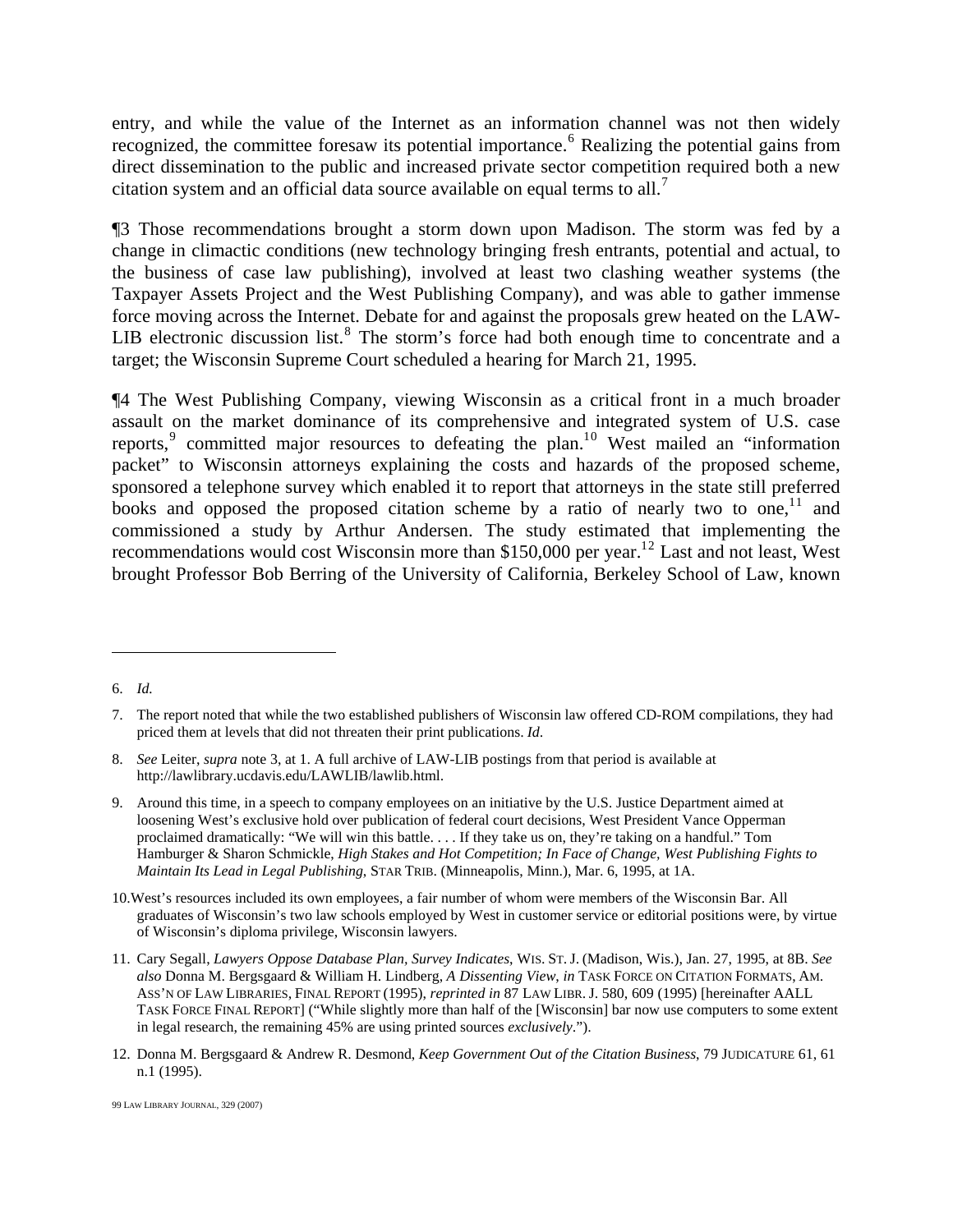to be skeptical about, if not opposed to, both elements of the proposal, to testify at the hearing.<sup>1[3](#page-4-0)</sup> On hearing day, West Chairman and CEO Dwight Opperman was present along with a number of West employees. A Wisconsin lawyer retained by West marshaled the company's arguments against the twin proposals. In all, thirty or so individuals testified at the hearing; more than seventy were in attendance. (The court had also invited written comments and received a large quantity of them.)<sup>1[4](#page-4-1)</sup>

¶5 Conceding that not all the state's lawyers were comfortable with the consequences of technological change, the president of the Wisconsin Bar called upon the court to perform an "act of leadership and vision." Those representing small law publishers argued the benefits of increased competition. Berring's testimony urged the court to proceed with caution. "Your current system is powerful," he said. "There is no need to sacrifice it."<sup>1[5](#page-4-2)</sup>

¶6 Following two months of deliberation, the Wisconsin Supreme Court took Berring's advice. In May 1995, it announced that decision on the matter would be deferred for a year and a half.<sup>1[6](#page-4-3)</sup> Ultimately, the court delayed formal action until 1999 when it adopted what the implementing rule termed "public domain citation," effective at the beginning of  $2000$ .<sup>1[7](#page-4-4)</sup> Even then, the rule compromised on that point; it did not fully substitute the new citation system for volume and page numbers. By the rule's terms, tables of cases in briefs submitted to Wisconsin appellate courts were still required to cite decisions to both the *Wisconsin Reports* and the *North Western Reporter* in parallel with citations using the new format.<sup>1[8](#page-4-5)</sup> More importantly, the second element of the bar proposal, establishment of a public digital archive of state case law, remained and still remains on the shelf. To this day, the Wisconsin Supreme Court's rules designate "*Wisconsin Reports* as published by Lawyers Cooperative Publishing and the *Wisconsin Reporter* edition of

<span id="page-4-0"></span><sup>13.</sup> Berring's participation was challenged by CD-ROM publisher Alan Sugarman who wrote urging the court not to allow his testimony unless Berring acknowledged his business ties to the company. Berring did acknowledge that West paid his travel expenses but emphasized that his testimony would reflect his own views. Pat Schneider, *Law Book Giant Uses Big Guns in Turf War*, CAPITAL TIMES (Madison, Wis.), Mar. 21, 1995, at 3A.

<span id="page-4-1"></span><sup>14.</sup> The author was not present, but was one of many submitting written statements. This account of the hearing is drawn from two contemporary newspaper accounts. *Id.*; John J. Oslund, *Badgering the Legal System; Proposed Change to Citation Format in Wisconsin Draws Protests from West*, STAR TRIB. (Minneapolis, Minn.), Mar. 22, 1995, at 1D.

<span id="page-4-2"></span><sup>15.</sup> This summary of Berring's testimony appears in Oslund, *supra* note 14. His views on the underlying issues had already been widely disseminated. In October 1994, he posted on the Internet a draft of the article that subsequently appeared as Robert C. Berring, *On Not Throwing Out the Baby: Planning the Future of Legal Information*, 83 CAL. L. REV. 615 (1995), inviting comments via the LAW-LIB electronic discussion list. He also contributed a condensed version to the January 1995 issue of *Legal Information Alert* devoted to the "cite fights." *See* Bob Berring, *Disadvantages*, 14 LEGAL. INFO. ALERT, Jan. 1995, at 5 (essay advocating retention of traditional citation approach).

<span id="page-4-3"></span><sup>16.</sup> John J. Oslund, *Wisconsin High Court Delays Decision on Case Citation Plan*, STAR TRIB. (Minneapolis, Minn.), May 26, 1995, at 1D.

<span id="page-4-4"></span><sup>17.</sup> The court did use the intervening period to develop staff experience with paragraph numbering. Telephone interview with Marcia Koslov, Library Director, Los Angeles County Law Library, and Wisconsin State Law Librarian, 1974– 2000 (Nov. 8, 2006). Paragraph numbers were first attached to Wisconsin Supreme Court decisions in January 1997, and Court of Appeals decisions in October 1999.

<span id="page-4-5"></span><sup>18.</sup> WIS. SUP. CT. R. 80.001, 80.02. Most other states adopting neutral citation have done the same. *See infra* ¶¶ 21–25.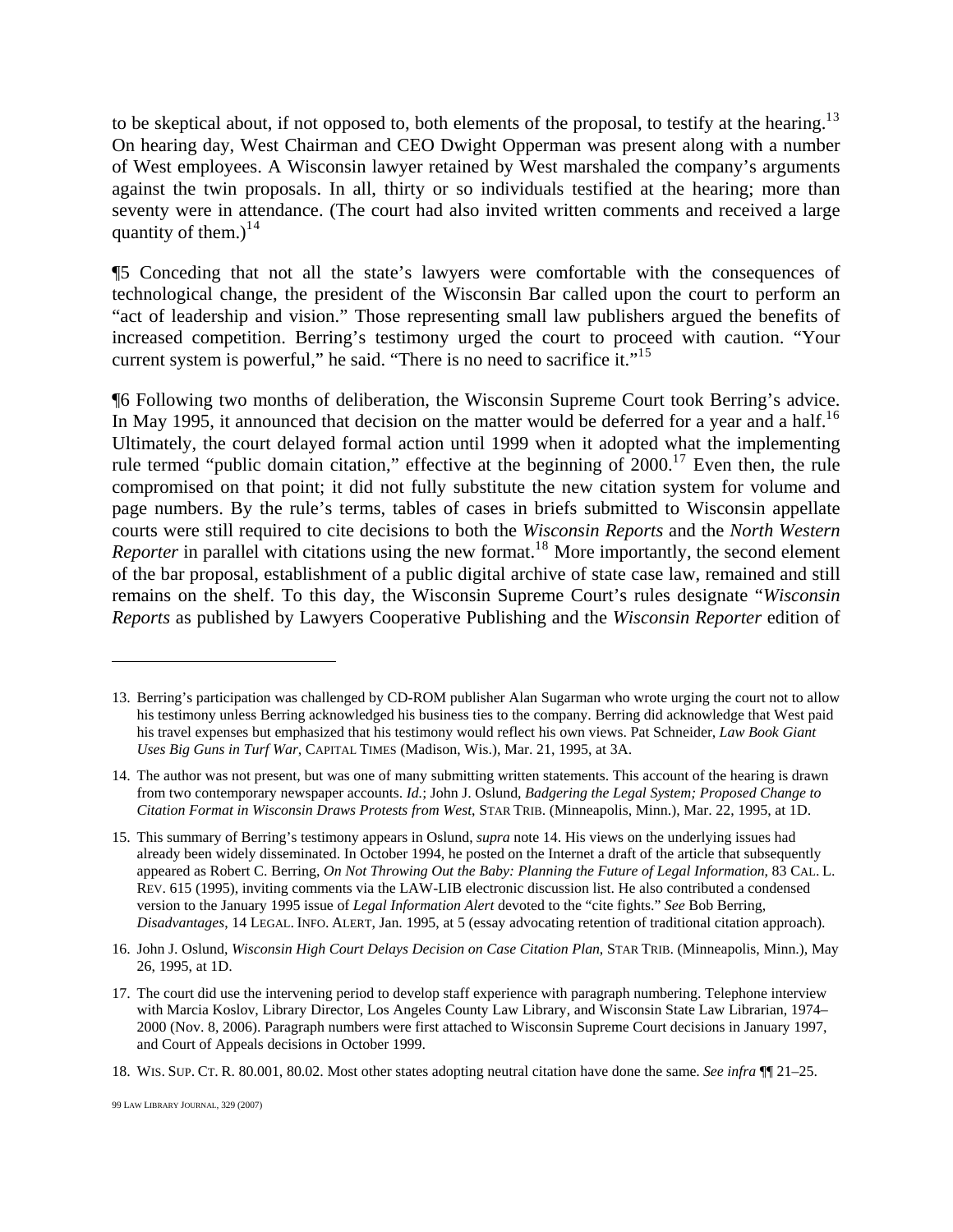the *North Western Reporter* published by West Group as official publications of the opinions, rules, and orders of the court of appeals and the supreme court. . . .<sup>1[9](#page-5-0)</sup> Although there is an archive of decisions at the Wisconsin Court System Web site that reaches back to 1995, and decisions from 2000 forward carry full public domain citation information, each also bears the notation: "This opinion is subject to further editing and modification. The final version will appear in the bound volume of the official reports."<sup>2[0](#page-5-1)</sup> This is not the archive of final decisions recommended by the Wisconsin Bar.<sup>2[1](#page-5-2)</sup> Indeed, no state agency possesses electronic copies of Wisconsin decisions as published. $2^2$  $2^2$ 

#### *That Was More than a Decade Ago*

¶7 The Wisconsin Bar report and ensuing debate took place more than a decade ago. In the years following, enormous change has occurred in the distribution of legal information. The neutral citation<sup>2[3](#page-5-4)</sup> scheme urged on the Wisconsin Supreme Court was subsequently endorsed and refined

The Wisconsin Rule does contemplate the possibility of a public agency publishing state case law, for it provides that should an authorized state agency do so "in a format approved by the supreme court" its publication would join the list of "official publications." WIS. SUP. CT. R. 80.01. Wisconsin's Revisor of Statutes Bureau has long been the "official publisher" of the Wisconsin statutes and administrative code. *See* Wis. State Legislature, About the Revisor of Statutes Bureau, http://www.legis.state.wi.us/rsb/about\_rsb.htm (last visited Jan. 10, 2007).

- <span id="page-5-1"></span>20. *See, e.g.*, Shaw v. Leatherberry, 2005 WI 163, as it appears at the Wisconsin Court System site, http://www.courts.state.wi.us/opinions/sopinion.htm. (Since the site does not enable retrieval by citation, the simplest way to access any specific decision is by means of a Google search using party names and citation.)
- <span id="page-5-2"></span>21. A critical element of the public archive recommendation of the Wisconsin Bar was that the court system possess a digital copy of the final "official" version of each decision, the standard against which all other versions could be measured. As the president of the Wisconsin Bar explained, "The text of the archival version would be authoritative in the event of variation in the published versions." Gary Sherman, *A Simplified System of Citation*, 79 JUDICATURE 60, 62 (1995). The Technology Resource Committee Report noted that "[b]ecause the opinion may be edited in the publishing process, the State does not possess a 'final' copy of the opinion." WISCONSIN BAR REPORT, *supra* note 4, at http://www.law.cornell.edu/papers/wiscite/problems.html. The report's archive recommendation specified that "[t]he archive reflect any post issuance editorial changes." *Id.* at http://www.law.cornell.edu/papers/wiscite/proposal.html. Because the court's archive does not, the aim of the bar's recommendation has not been realized.
- <span id="page-5-3"></span>22. E-mail from Cornelia G. Clark, Clerk, Wisconsin Supreme Court and Wisconsin Court of Appeals, to author (Aug. 30, 2006) (on file with author).
- <span id="page-5-4"></span>23. Diverse terms have been used to characterize this approach to citation. The AALL TASK FORCE FINAL REPORT, *supra* note 11, at 587, ¶ 18, referred to "vendor and medium neutral citation." The SPECIAL COMM. ON CITATION ISSUES, AM. BAR ASS'N, REPORT AND RECOMMENDATIONS 6, ¶ 11 (1996) [hereinafter ABA CITATION ISSUES REPORT], *available at*  http://www.abanet.org/tech/ltrc/research/citation/report.html, recommended a "universal citation system." This same terminology was employed in CONFERENCE OF CHIEF JUSTICES, REPORT OF THE COMMITTEE ON OPINIONS CITATION 11 (1999), *available at* http://ccj.ncsc.dni.us/finalrpt.pdf, and in the title of the *AALL Universal Citation Guide*. THE BLUEBOOK: A UNIFORM SYSTEM OF CITATION 88, R. 10.3.3 (Columbia Law Review Ass'n et al. eds, 18th ed. 2005)

<span id="page-5-0"></span><sup>19.</sup> WIS. SUP. CT. R. 80.01. The rule still speaks of *Wisconsin Reports* as a publication of Lawyers Cooperative Publishing even though that brand name was eliminated by Thomson following its acquisition of the West Publishing Company, discussed *infra* ¶ 8. That acquisition brought both sets of "official reports" of Wisconsin decisions into the hands of a single publisher, Thomson West. The terms of the consent decree approving the merger permitted Wisconsin to seek another publisher for the *Wisconsin Reports*. United States v. Thomson Corp., 949 F. Supp. 907, 912 (D.D.C. 1996). It was not really in a position to do so since the *Wisconsin Reports* were not then and are not now produced under contract with the state.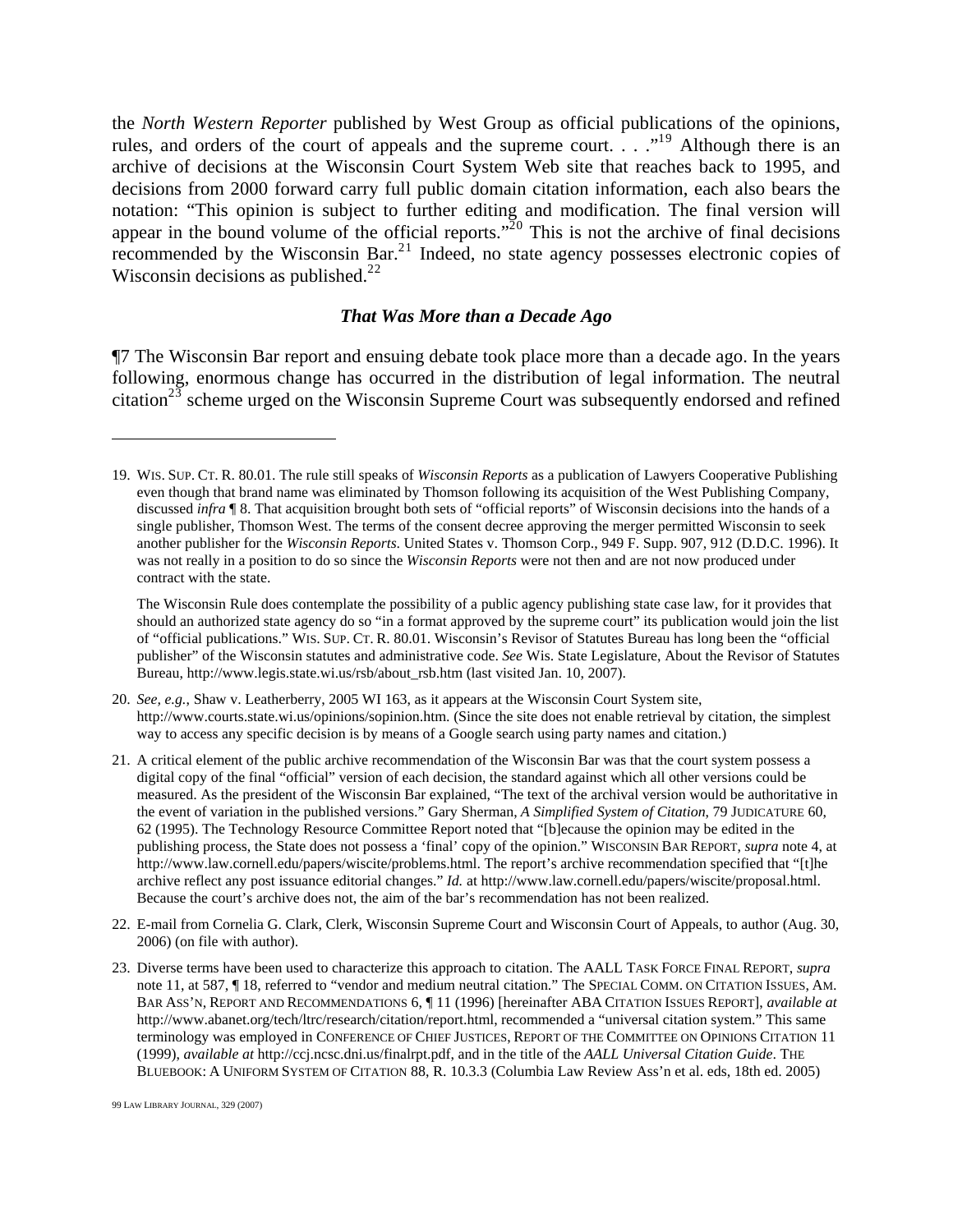by the American Association of Law Libraries  $(AALL)^{24}$  $(AALL)^{24}$  $(AALL)^{24}$  and the American Bar Association  $(ABA)$ <sup>2[5](#page-6-1)</sup> It was, for a brief moment, pressed on the federal judiciary by the Antitrust Division of the U.S. Justice Department.<sup>2[6](#page-6-2)</sup> More importantly, neutral citation has been implemented in some form by more than a dozen states $^{27}$  $^{27}$  $^{27}$  without the dire consequences that the late West Publishing Company forecast.

¶8 That opposing force, the West Publishing Company, has been absorbed by the Thomson Corporation, previously an opponent of proprietary citation. During the turbulent period running through the Wisconsin Supreme Court hearing and decision to defer, West presented itself as a true partner with the nation's courts and legislatures, serving the public interest in the timely and accurate dissemination of law—being uniquely suited for this role by virtue of the company's long history and U.S. ownership.<sup>2[8](#page-6-4)</sup> In late 1994, commenting on the sale of LexisNexis to Reed Elsevier and the acquisition of Prentice-Hall Law & Business by Wolters Kluwer, West's

[hereinafter THE BLUEBOOK] refers to "public domain" citation, while the ASS'N OF LEGAL WRITING DIRECTORS & DARBY DICKERSON, ALWD CITATION MANUAL 98, R. 12.16 (3d ed. 2006) [hereinafter ALWD CITATION MANUAL] identifies "neutral citation." "Format-neutral" is yet another option. Berring, *supra* note 15, at 630. Except as this article refers to specific actions or recommendations using different terminology, it adopts the practice of the *ALWD Citation Manual* and collapses "vendor and medium neutral citation" into "neutral citation."

- <span id="page-6-0"></span>24. The AALL Task Force on Citation Formats appointed by President Kay Todd in 1994 issued its report recommending a Wisconsin-like approach in March 1995. AALL TASK FORCE FINAL REPORT, *supra* note 11. That report was endorsed by the AALL executive board in July 1995. AALL Citation Formats Committee, *supra* note 1, at 9, ¶ 7 (citing Minutes of the AALL Executive Board, July 13, 14, 18 & 20, 1995, at 2107–08 (on file at AALL Headquarters, Chicago)).
- <span id="page-6-1"></span>25. The ABA appointed a Special Committee on Citation Issues in August 1995. It produced a report that was released in final form in May 1996. The report led in August to a House of Delegates resolution calling on the nation's courts to adopt neutral citation. Both report and resolution are available in ABA CITATION ISSUES REPORT, *supra* note 23.
- <span id="page-6-2"></span>26. *See* Comments of the Department of Justice Before the Committee on Automation and Technology, Judicial Conference of the U.S. (Mar. 14, 1997), *available at* http://www.hyperlaw.com/jccite/346.txt.
- <span id="page-6-3"></span>27. For the most accurate and up-to-date inventory, see THE BLUEBOOK, *supra* note 23, at 198–239 tbl. T1. A full list includes Louisiana, Maine, Mississippi, Montana, New Mexico, North Dakota, Ohio, Oklahoma, South Dakota, Utah, Vermont (for some reason overlooked by *The Bluebook*), Wisconsin, and Wyoming.

Since neither the policy adopted by the Colorado Supreme Court in 1994–95 authorizing publishers to include paragraph numbers (an invitation none accepted), Memo from Mac V. Danford, Clerk of Court, Supreme Court of Colo., to Publishers (May 25, 1995), *available at* http://www.aallnet.org/committee/citation/rules\_co.html, nor the order filed by the Washington Supreme Court in 2004 directing the publisher of that state's official reports to add paragraph numbers, In re Paragraph Numbering for Opinions Published in the Wash. Reps., Order No. 25700-B-447 (Nov. 8, 2004), *available at* http://www.courts.wa.gov/appellate\_trial\_courts/supreme/?fa=atc\_supreme.paraOrder [hereinafter Wash. Paragraph Numbering Order], approaches the aims set out in the Wisconsin Bar study, those two states are not included in the above list. Arizona courts have been numbering paragraphs since 1997, but since the state supreme court declined to adopt a neutral case designation system and since Arizona pinpoint citations must continue to employ page numbers in parallel with paragraph numbers, Arizona is also excluded from the list. ARIZ. R. CIV. APP. P. 13(a)(6).

<span id="page-6-4"></span>28. During the citation debates, West representatives repeatedly referred to Thomson Legal Publishing and Lawyers Coop as "foreign-owned." *See, e.g.*, Bergsgaard & Lindberg, *supra* note 11, at 611 n.16.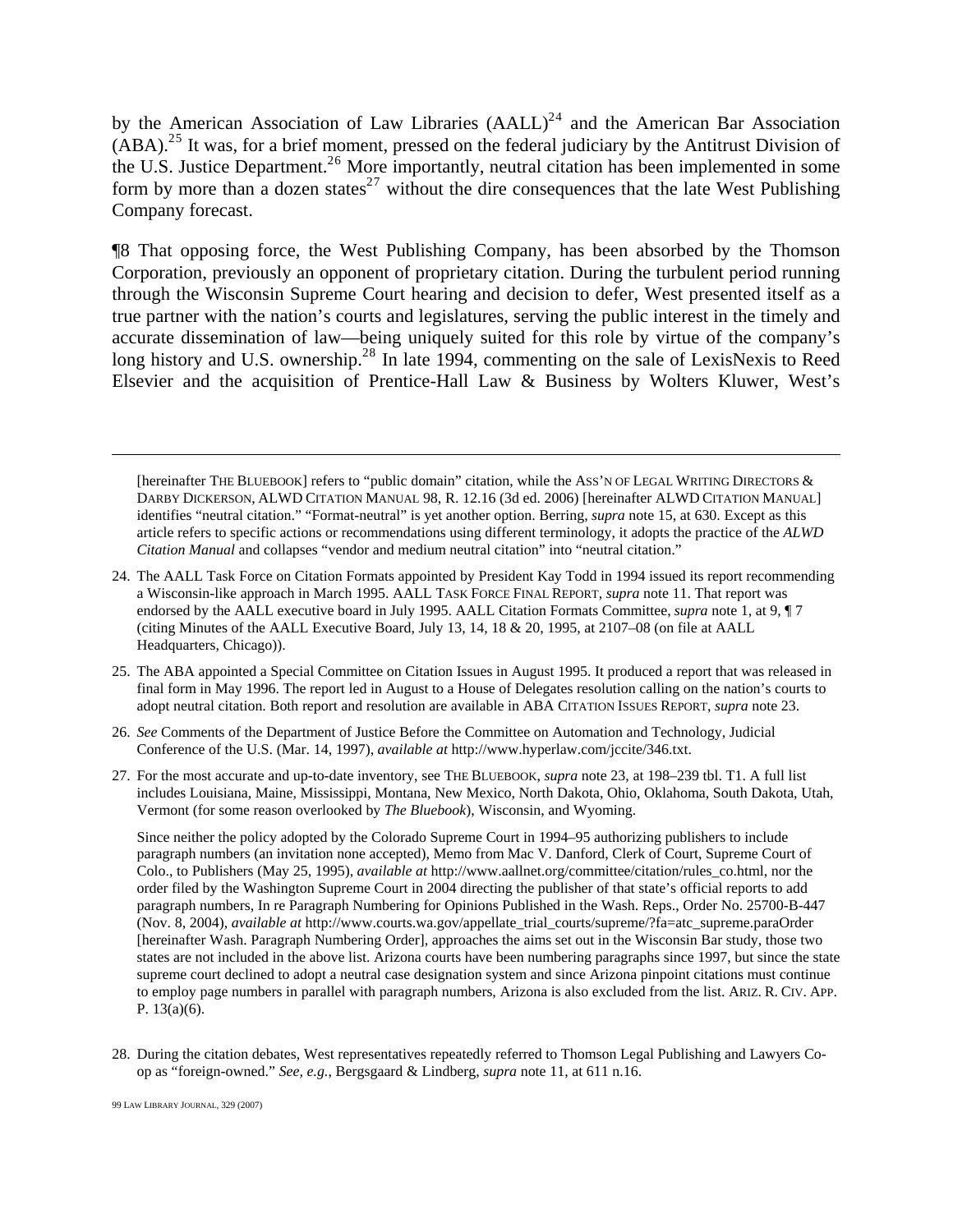president had proclaimed "This American-owned company is not for sale."<sup>2[9](#page-7-0)</sup> Less than a year later, three months after the Wisconsin Supreme Court announced its decision to defer on neutral citation, West's CEO announced that the company was pursuing a range of options, including sale.<sup>3[0](#page-7-1)</sup> In February 1996, the company's purchase by the Thomson Corporation for \$3.4 billion was announced and, roughly a year later, the transaction's final legal hurdle was cleared with court approval of a consent decree resolving antitrust claims.<sup>3[1](#page-7-2)</sup>

¶9 While the Wisconsin Bar report spoke of possible public access to state legal information via the Internet,  $32$  $32$  at the time that had to be imagined. Some courts, including the Wisconsin Supreme Court, were still transmitting their opinions to publishers and online systems in hard copy. Today, no state judicial branch lacks a Web site.<sup>[3](#page-7-4)3</sup> Most disseminate decisions on the day of release—to the legal profession, press, and broader public. Production and distribution of the printed law reports from which conventional case citations are derived have been in steady decline since the early 1990s.<sup>3[4](#page-7-5)</sup> In 1995, a majority of lawyers and judges may well have relied on books for case law research, as West asserted. That is not today's reality.<sup>3[5](#page-7-6)</sup>

¶10 In view of these dramatic changes one might imagine that the twin reforms recommended by the Wisconsin Bar, neutral citation together with a public digital archive of decisions, would be widely implemented across the United States. The environment has changed so radically that the question for a jurisdiction's high court has shifted from "Why undertake such novel measures?" to "Why shouldn't the court's Web site be used in this way?" This article explores the factors that came together in the right way and at the right time in the few American jurisdictions that have, in fact, put those recommendations to work, as well as several factors that may explain why those states still stand as fairly lonely examples.

# **Implementing the Wisconsin Proposals**

*Two State Courts That Moved Quickly Ahead* 

<span id="page-7-0"></span><sup>29.</sup> Daniel B. Kennedy, *A Strategic Fit for Foreign Publishers*, A.B.A. J., Jan. 1995, at 32, 32 (quoting Vance Opperman).

<span id="page-7-1"></span><sup>30.</sup> John J. Oslund, *West Publishing Looks at Options, Including Sale*, STAR TRIB. (Minneapolis, MN), Aug. 30, 1995, at 1D.

<span id="page-7-2"></span><sup>31.</sup> United States v. Thomson Corp., No. 96-1415, 1997 U.S. Dist. LEXIS 2790 (D.D.C. Mar. 7, 1997).

<span id="page-7-3"></span><sup>32.</sup> WISCONSIN BAR REPORT, *supra* note 4, *available at* http://www.law.cornell.edu/papers/wiscite/backgrnd.html.

<span id="page-7-4"></span><sup>33.</sup> For a comprehensive list of state court Web sites, see Nat'l Ctr. for State Courts, State Court Web Sites, http://www.ncsconline.org/D\_KIS/info\_court\_web\_sites.html (last visited Jan. 10, 2007).

<span id="page-7-5"></span><sup>34.</sup> *See* Tim Fuller, *"The Most Accurate and Useful Law Books Possible," Wash. Terr., Wash., Wn.2d, and Wn. App.— Milestones of Official Case Reporting in Washington*, WASH. ST. BAR NEWS, Nov. 2005, at 22, 27, *available at* http://www.wsba.org/media/publications/barnews/fuller-nov05.htm; Telephone interview with Brian Ervin, Reporter of Decisions, Illinois Supreme Court (Sept. 6, 2006).

<span id="page-7-6"></span><sup>35.</sup> Catherine Sanders Reach, David Whelan, & Molly Flood, *Feasibility and Viability of the Digital Library in a Private Law Firm*, 95 LAW LIBR. J. 369, 374, 2003 LAW LIBR. J. 26, ¶15.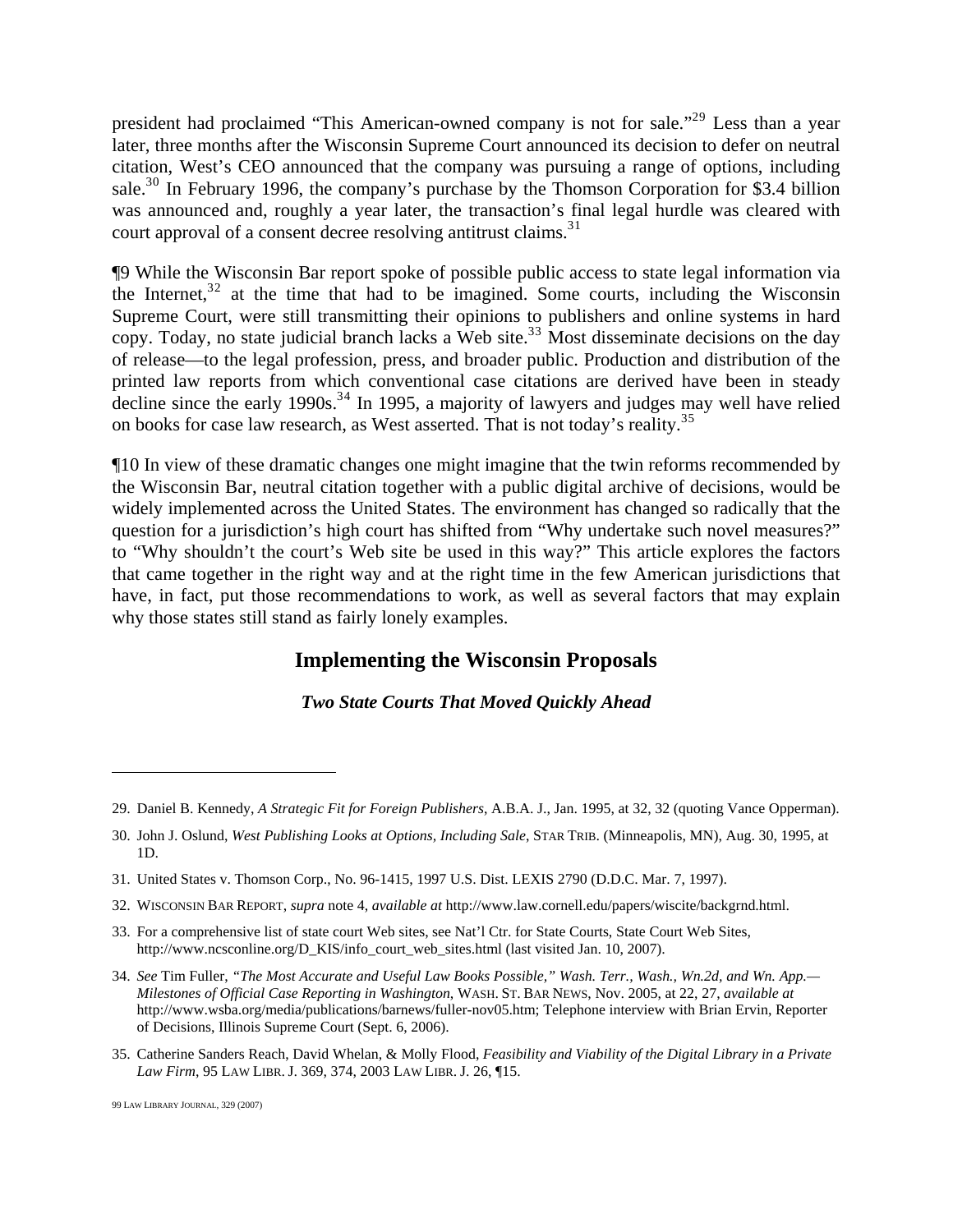#### *North Dakota*

¶11 Ted Smith, law librarian of the North Dakota Supreme Court, followed the citation debate with interest. In September 1995, he prepared a memorandum on "Vendor/Medium Citation Form" for the state's chief justice, Gerald W. VandeWalle.<sup>3[6](#page-8-0)</sup> With that memorandum, he also sent the AALL Task Force Report, the Louisiana Supreme Court's 1993 order establishing an earlier version of neutral citation, and notice of an upcoming hearing called by the South Dakota Supreme Court to consider a petition from the bar of that state seeking adoption of neutral citation in the format recommended by  $AALL$ <sup>3[7](#page-8-1)</sup> Both Smith and Chief Justice VandeWalle were aware that the South Dakota Bar's petition was prompted by a CD-ROM initiative aimed at reducing the cost of legal research in that neighboring state.<sup>3[8](#page-8-2)</sup>

¶12 Smith's memorandum went beyond describing the neutral citation concept; it expressed support, summarizing the strongest arguments for the change. Although Smith also presented the principal counterarguments, he characterized them as neither "persuasive" nor "insurmountable." The document concluded by observing that "West Publishing's recent announcement that they are investigating the possibility of selling out or going public may hasten the need or . . . force the issue." $39$  $39$ 

¶13 A few months later, the ABA Special Committee on Citation Issues sent a copy of its draft report recommending neutral citation to all state chief justices. The covering memorandum from the committee chair specifically invited submissions from the judiciary.<sup>4[0](#page-8-4)</sup> Shortly after its receipt, a "draft" statement supporting neutral citation was circulated among the justices of the

<span id="page-8-0"></span><sup>36.</sup> Memorandum from Ted Smith, Law Librarian, North Dakota Supreme Court Law Library, to Gerald W. VandeWalle, Chief Justice, North Dakota Supreme Court (Sept. 19, 1995) (on file with author).

<span id="page-8-1"></span><sup>37.</sup> *Id*.

<span id="page-8-2"></span><sup>38.</sup> *Dakota Disc*, a bar-sponsored CD-ROM compilation of South Dakota law, including the South Dakota code (then being marketed on CD-ROM by Michie for \$1500 a year), appellate decisions, and pattern jury instructions, was ready for release in August 1994. However, because of West's copyright claim to the page numbers necessary for pinpoint cites to its National Reporter System, the product initially employed slip opinion pagination. Upon learning of the Wisconsin Bar's citation scheme, *Dakota Disc*'s creator, Laurence Zastrow, began employing it on the CD-ROM. The bar petitioned the court to adopt neutral citation to legitimize use of citations drawn from this disk. The South Dakota Supreme Court did so following the October 1995 hearing referred to in the Memorandum from Ted Smith, *supra* note 36, with an order taking effect on January 1, 1996. West, which did not have a South Dakota CD-ROM product, agreed not to oppose the bar's request for paragraph numbering so long as the bar did not seek to displace the *North Western Reporter* as the "official" South Dakota reporter. E-mail from Laurence Zastrow to author (May 9, 2006) (on file with author). Consistent with that concession, all decisions at the Web site of the South Dakota Unified Court System carry a notice, similar to that at the Wisconsin site, that they are "subject to formal revision before official publication in the *North Western Reporter*." *See* S.D. Unified Court Sys., http://www.sdjudicial.com (last visited Jan. 10, 2007) (follow "Supreme Court" hyperlink; then follow "Opinions" hyperlink).

<span id="page-8-3"></span><sup>39.</sup> Memorandum from Ted Smith, *supra* note 36.

<span id="page-8-4"></span><sup>40.</sup> Memorandum from J.D. Fleming, Jr., Chair, ABA Special Committee on Citation Issues, to State Chief Justices (Jan. 26, 1996) (on file with author).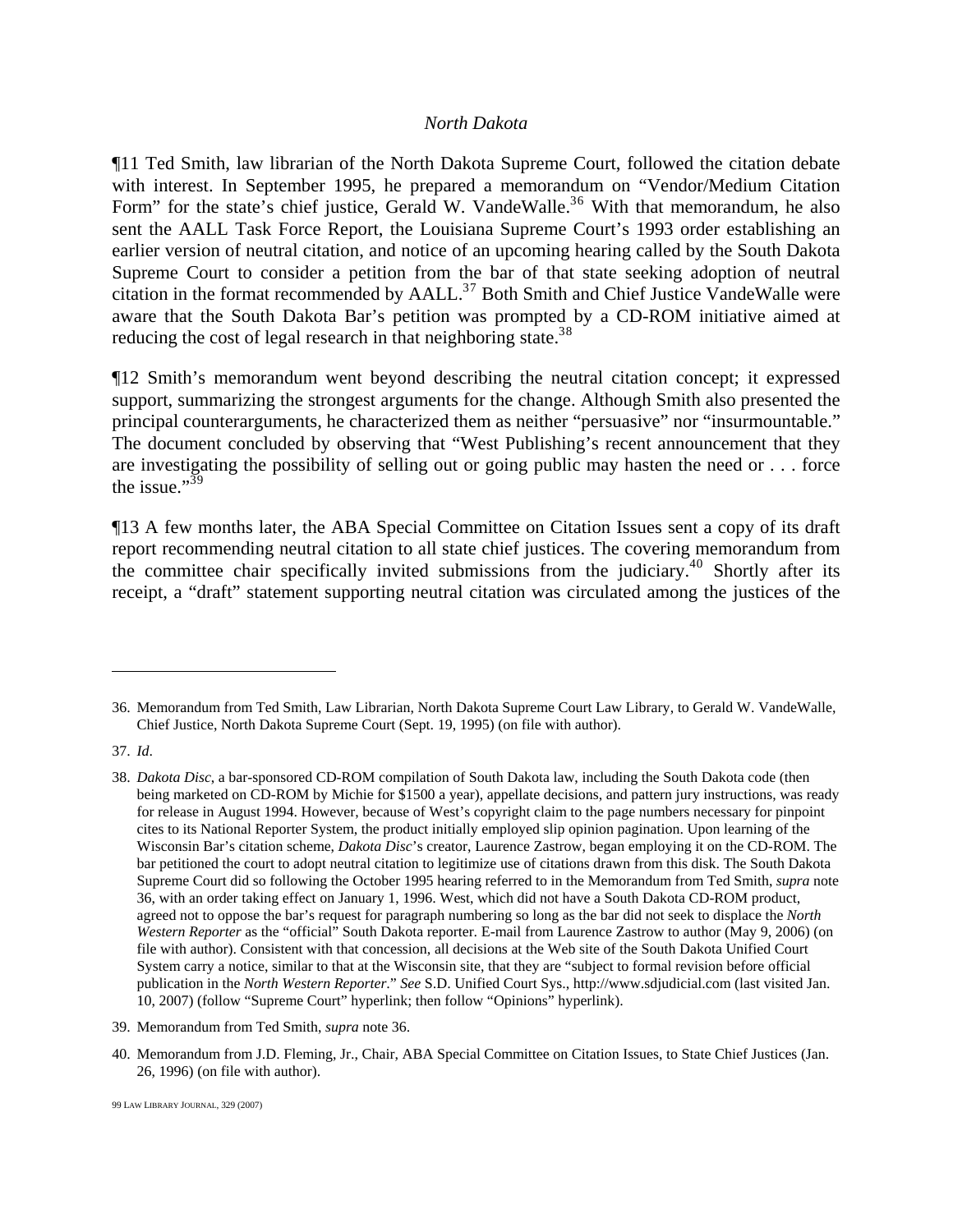North Dakota Supreme Court.<sup>4[1](#page-9-0)</sup>

¶14 By chance, the sole academic on the ABA committee was a member of the North Dakota Law School faculty, Professor Patricia Fry. On April 2, at her request, the North Dakota Supreme Court justices met with Fry to discuss the committee's draft report.<sup>4[2](#page-9-1)</sup> Following that meeting, the court formally adopted a statement supporting "the creation and use of simple, uniform case citations that are vendor- and medium-neutral" along with "[p]arallel citation to alternative sources."<sup>4[3](#page-9-2)</sup> In January 1997, the court issued an order that "effective immediately, the Supreme Court of North Dakota will assign numbers to its opinions as they are filed in the form '1997 ND 1,' with numbers assigned to paragraphs and, pending development of a rule, following generally the South Dakota model."<sup>[4](#page-9-3)4</sup> On March 5, 1997, it issued the promised rule that mandated use of the new system in any "brief, memorandum, or other document filed with any trial or appellate court" when citing decisions released on or after January 1, 1997. $45$  $45$ 

¶15 In rough parallel with its implementation of neutral citation, the North Dakota Supreme Court launched a Web site (www.court.nd.us). The site went online in August 1996, offering decisions dating back to 1993. As soon as the court began attaching neutral citations to its decisions, the site distributed them in that form. It also associated the volume and page numbers in the *North Western Reporter* with each decision as soon as that print cite became available. By early 1997, the court's site enabled retrieval of individual decisions using either citation system. It also indexed the full collection by topic and opinion author, included brief abstracts with each decision, and offered full-text search.<sup>4[6](#page-9-5)</sup> Recognized by AALL in September 1997 as the "best judicial site,"<sup>4[7](#page-9-6)</sup> the North Dakota Web site has, ever since, set a standard for "best practices." In the years since, the site, created and maintained by Justice Dale Sandstrom of the North Dakota Supreme Court,<sup>4[8](#page-9-7)</sup> has steadily expanded its content, functionality, and, consequently, its usefulness to the judges, other public officials, lawyers, and citizens of North Dakota. Its

<span id="page-9-4"></span>45. N.D. R. CT. 11.6.

 $\overline{a}$ 

<span id="page-9-7"></span>48. By all accounts, credit for the original creation and continuous development of the site belongs to Justice Sandstrom. E-mail from Chief Justice Gerald VandeWalle, N.D. Supreme Court, to author (Apr. 4, 2006) (on file with author).

<span id="page-9-0"></span><sup>41.</sup> North Dakota Supreme Court Statement of Position Re: Uniform, Medium-Neutral Case Citations (discussion draft Feb. 28, 1996) (on file with author).

<span id="page-9-1"></span><sup>42.</sup> Telephone Interview with Patricia Fry, Edward W. Hinton Professor of Law, University of Missouri-Columbia, and member of the North Dakota law faculty, 1983–2000 (June 14, 2006).

<span id="page-9-2"></span><sup>43.</sup> North Dakota Supreme Court Statement of Position on Uniform, Medium-Neutral Case Citations (Apr. 24, 1996) (on file with author).

<span id="page-9-3"></span><sup>44.</sup> N.D. Supreme Court, Order in the Matter of Uniform, Medium-Neutral Case Citations (Jan. 15, 1997) (on file with author).

<span id="page-9-5"></span><sup>46.</sup> The history of the site can be traced in its "News" pages. *See, e.g.*, N.D. Supreme Court News, Welcome to the N.D. Supreme Court Website (Nov. 19, 1996), http://www.court.state.nd.us/court/news/new1.htm. In addition, the Internet Archive's Wayback Machine (www.archive.org) has pages from the site dating as early as January 19, 1998.

<span id="page-9-6"></span><sup>47.</sup> *See* N.D. Supreme Court News (Sept. 29, 1997), http://www.court.state.nd.us/court/news/new4.htm; Access to Elec. Legal Info. Comm., Am. Ass'n of Law Libraries, Good Overall Judicial Site, http://www.aallnet.org/committee/aelic/bestjud.html (last visited Jan. 10, 2007).

<sup>99</sup> LAW LIBRARY JOURNAL, 329 (2007)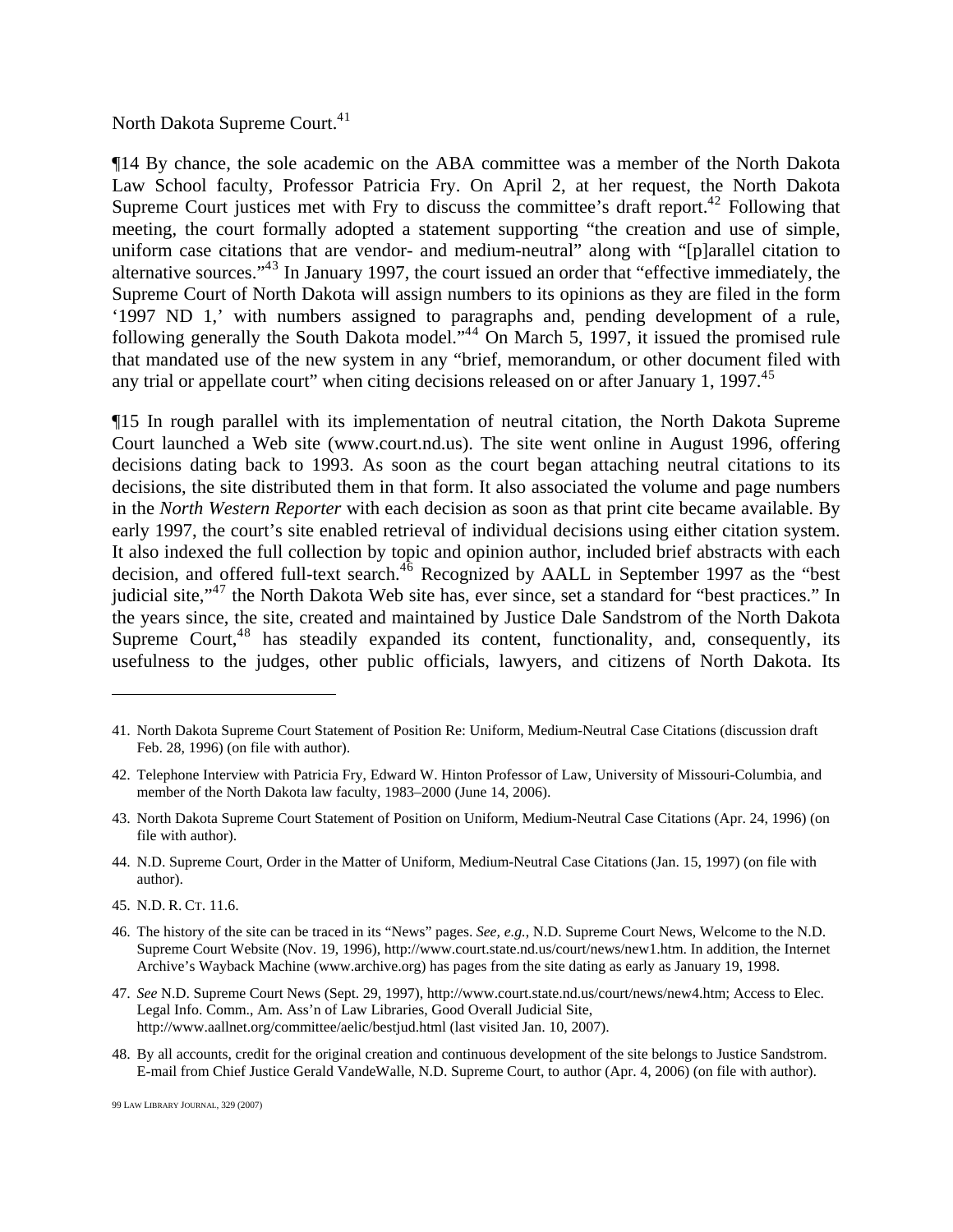database of pre-1997 decisions has been systematically pushed back, in periodic increments. As of May 2006, the archive extended to the beginning of 1969, covering more than thirty-seven years. 4[9](#page-10-0) Because the retrospective decision collection includes not only *North Western Reporter* citations for all pre-1997 decisions, but internal page-breaks as well, it is a full-service professional reference. Nothing at the site directs users to some other "official" source of the state's case law.<sup>5[0](#page-10-1)</sup> The court's decisions from the neutral citation era, now approaching a decade in length, can be retrieved with equal ease by any and all redistributors. As a consequence, even low cost and free law sites can offer post-1996 North Dakota decisions with full citation information.<sup>5[1](#page-10-2)</sup> This is an open public resource in the contemporary sense. Since the site does not block indexing by Internet search engines, a search on Google for **"Sandberg v. American Family Ins."** retrieves the decision (as does a search on that decision's neutral citation **2006 ND 198**). The same search leads the researcher to the case docket that provides links to an audio file of the oral argument and the parties' briefs.

#### *Oklahoma*

¶16 In January 1997, Chief Justice Yvonne Kauger of the Oklahoma Supreme Court hired that court's first MIS director. Kevin King, then still months away from his JD and an MBA in management information systems, came to this new position from the Oklahoma Court of Criminal Appeals where his technology know-how had been identified during a student internship. Like other courts that had not yet established one, the Oklahoma Supreme Court felt the need for a Web site. In addition, it faced other serious computer issues. The court was burdened by an ancient mainframe, running case tracking and administrative systems that were not Y2K compatible. It also lacked an effective network. King, with the support of the court's Technology Committee, chaired by Justice Joseph Watt (now chief justice), guided the court along a series of steps that produced the Oklahoma State Court Network (OSCN) (www.oscn.net), without dispute the most comprehensive court-based legal information site in the United States.

¶17 At the time King was hired, Justices Kauger and Watt were already aware of the national reports on neutral citation and interested in implementing such a system. Through contact with Marcia Koslov, director of the Wisconsin State Law Library,<sup>5[2](#page-10-3)</sup> King became a convert and developed the blueprint. Due to a fiscal crisis, it ended up being more ambitious than North Dakota's. Unpaid bills to the West Publishing Company run up by Oklahoma's county law

<span id="page-10-0"></span><sup>49.</sup> N.D. Supreme Court News, Another Step Backwards (May 8, 2006), http://www.court.state.nd.us/court/news/step23.htm. The increments can be traced in successive "step backwards" pages. *See, e.g.*, N.D. Supreme Court News, Another Step Backwards (Nov. 2000), http://www.court.state.nd.us/court/news/step3.htm (reporting the completion of the decisions from the 1990s).

<span id="page-10-1"></span><sup>50.</sup> This is in contrast to the Wisconsin and South Dakota court sites. *See supra* text accompanying note 20; note 38.

<span id="page-10-2"></span><sup>51.</sup> For example, both VersusLaw and Findlaw have North Dakota decisions in citable form. That is not true of their collections of decisions from non-neutral citation states.

<span id="page-10-3"></span><sup>52.</sup> Koslov had served on the committee that produced the 1994 WISCONSIN BAR REPORT, *supra* note 4, and later on the AALL task force recommending neutral citation.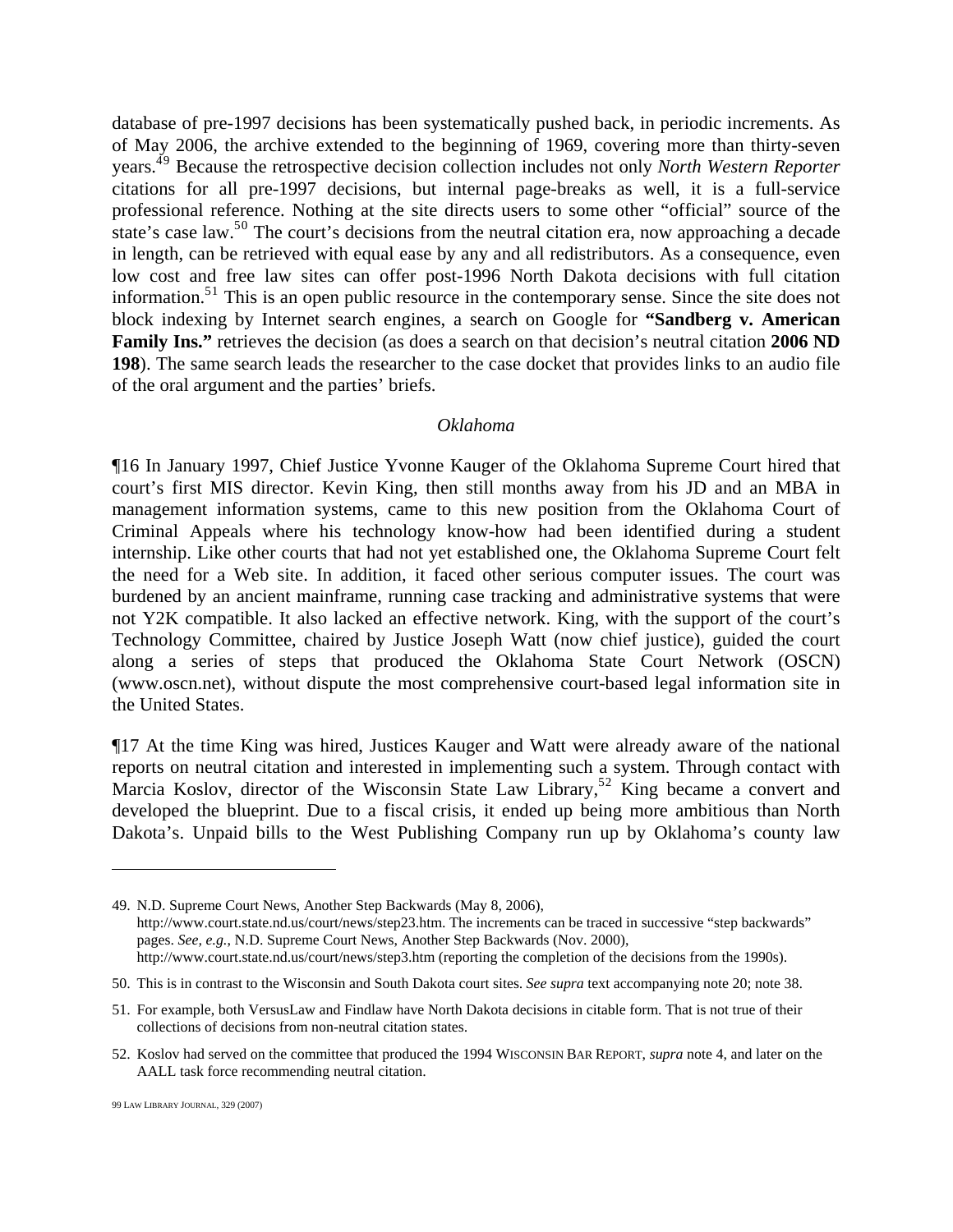libraries led all involved to see major gains in breaking the judiciary's dependence on West for access to citable versions of the state's own case law. Substantial independence required attention to past as well as future decisions. On King's urging, an initial citation rule limited to all decisions "promulgated after May 1, 1997" was amended before it took effect to accommodate application of decision and paragraph numbers to earlier decisions. Under the rule ultimately adopted, use of "the Supreme Court's official paragraph citation form" was "strongly encouraged for opinions promulgated prior to May 1, 1997" in addition to being required for subsequent ones.<sup>5[3](#page-11-0)</sup> Fitting the new citations to past decisions required building a full retrospective public archive. Work on a comprehensive database of Oklahoma decisions began in 1997.

¶18 The court's decision-making process afforded little opportunity for opposition to mobilize. There was neither public notice nor a hearing on the plan. A week before the court issued its new citation rule, the executive committee of the Oklahoma Bar Association wrote the justices urging them to consider neutral citation, having no idea that the justices were well beyond the "consider" stage.<sup>5[4](#page-11-1)</sup>

¶19 The Oklahoma legislature's solution to the county law library crisis was to centralize responsibility for meeting the libraries' legal information needs in the Oklahoma Supreme Court. The challenge was not simply financial; an initial assessment found key reference collections of more than half the seventy-seven county law libraries to be out of date.<sup>[5](#page-11-2)5</sup> The court hired a law librarian to oversee both library consolidation and the legal database project, viewing the two as tightly connected. Over the next three and a half years new state law librarian Greg Lambert worked with King to construct the OSCN site.<sup>5[6](#page-11-3)</sup>

¶20 By the time King and Lambert left the court's staff in July 2002, the site offered a database of Oklahoma decisions reaching back to 1890 OK 1, completely tagged with neutral citations. The collection encompassed not only all past decisions of the Oklahoma Supreme Court but those of the Oklahoma Court of Criminal Appeals (back to its first decision in 1908) and the Oklahoma Court of Civil Appeals (back to the first decision from that court appearing in West's *Pacific Reporter*, dated 1968). The OSCN database also included and still includes the Oklahoma court rules, the Oklahoma statutes fully compiled, the Oklahoma Attorney General decisions, and more.<sup>5[7](#page-11-4)</sup> All these resources are searchable and linked in two directions.

<span id="page-11-0"></span><sup>53.</sup> OKLA. SUP. CT. R. 1.200(e).

<span id="page-11-1"></span><sup>54.</sup> This account is principally based on the following sources: Telephone interview with Yvonne Kauger, Justice of the Okla. Supreme Court (May 5, 2006); Telephone interview with Kevin King, former MIS director, Okla. Supreme Court (June 2, 2006); E-mail from Greg Lambert, Librarian, King & Spalding LLP and former director, Okla. Supreme Court Library, to author (June 21, 2006). *See also* Brad Hillis, *The Court Beat*, INTERNET L. RESEARCHER, May 1999, at 11.

<span id="page-11-2"></span><sup>55.</sup> Griff Palmer, *Court's Research System Hailed*, DAILY OKLAHOMAN (Oklahoma City, Okla.), June 23, 1997, at 1.

<span id="page-11-3"></span><sup>56.</sup> The site's development can be traced from December 1998 forward, using the Internet Archive's Wayback Machine (www.archive.org).

<span id="page-11-4"></span><sup>57.</sup> *See* Okla. State Courts Network, The Electronic Law Library for Oklahoma,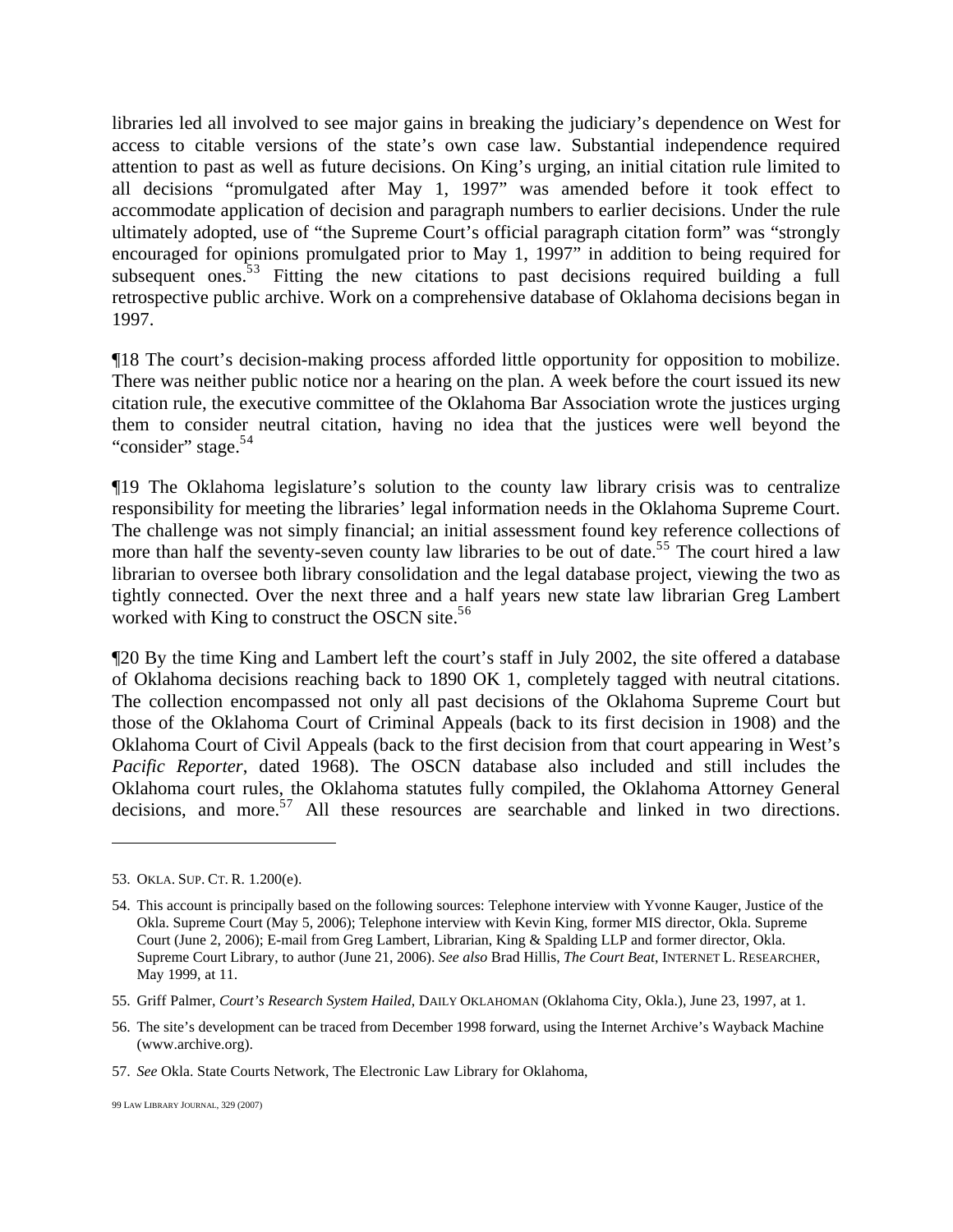References in an opinion to a prior decision, to a rule, or to a statutory provision are linked to the cited authority. These links, being indexed, point the other way as well. When a document is retrieved, whether it is a decision of the Oklahoma Supreme Court, a rule of the court, or a statutory section, the document is accompanied by a table of other items in the OSCN collection that cite it. Listed citing references carry notations such as "Discussed" or "Discussed at length." Named the "citationizer," this feature furnishes a form of annotation for Oklahoma statutes and court rules. Researchers can submit citations to the underlying cite-checking engine individually or as a list. Indeed, they can submit full documents for citation extraction and checking. To this day the site offers a comprehensive and integrated collection of Oklahoma law. Decisions of the Oklahoma appellate courts, as well as briefs submitted to them, employ neutral citations when referring to both pre- and post-1997 decisions. These can be obtained for earlier decisions either by working directly from the texts stored in the OSCN database or by employing the site's citationizer service to translate volume and page numbers into the corresponding neutral cites.

http://www.oscn.net/applications/oscn/start.asp?viewType=LIBRARY (last visited Jan. 11, 2007).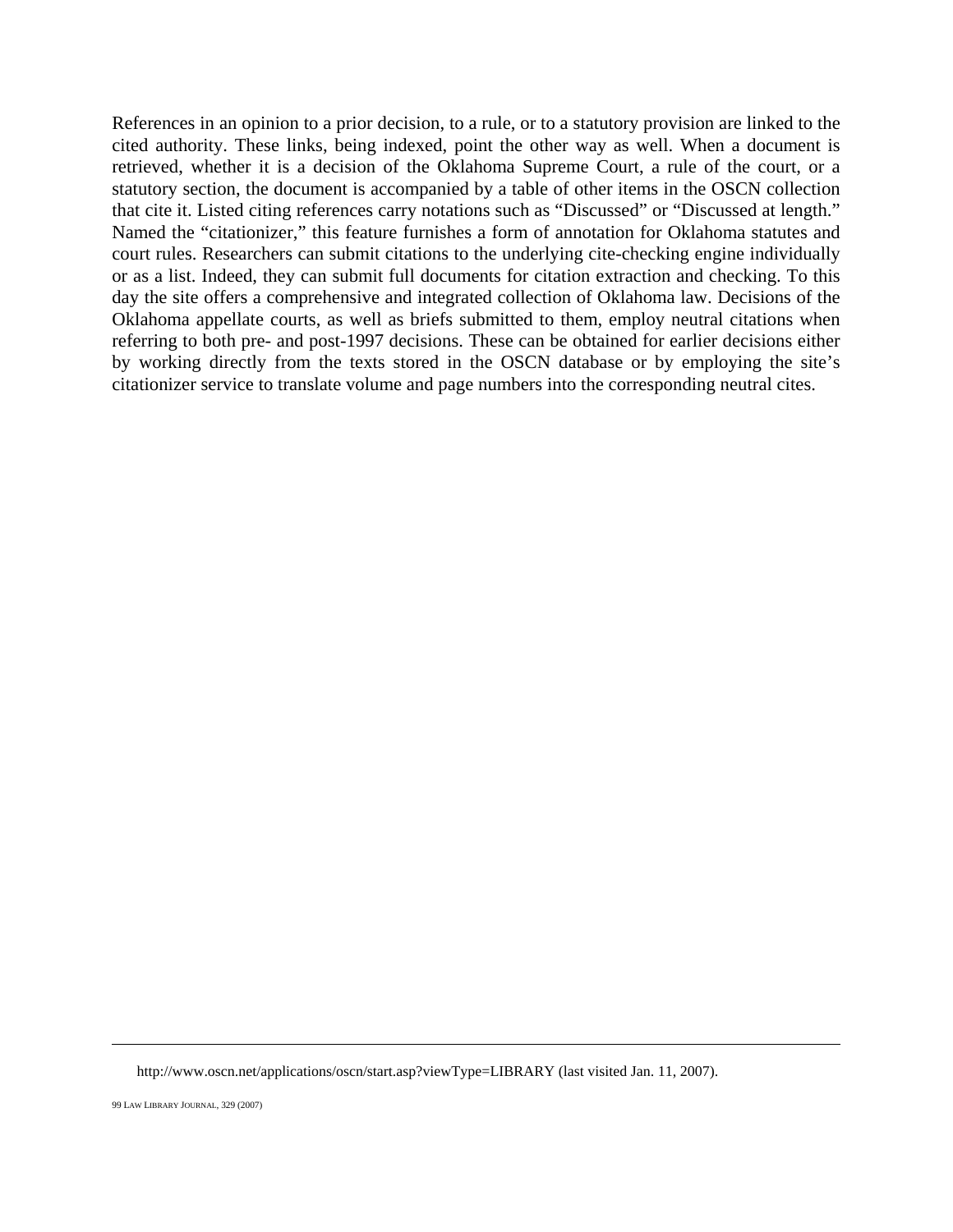### *Steps Setting These States Apart from Other Neutral Citation Adopters*

#### *Parallel Citation Rules That Do Not Require Access to Internal Page Numbers*

¶21 The goal of neutral citation in the format recommended by the Wisconsin Bar, AALL, and ABA is a single form of reference that will allow a lawyer or judge using one medium to cite to a specific portion of an appellate decision in terms that will enable others relying on different media ("printed editions, CD-Rom, via the Internet, and . . . new and as yet undefined technologies") to locate the cited passage without having to resort to a conversion table. Attached to decisions while they are still in digital form, prior to public release, neutral citation elements follow decision texts into print editions and the full range of digital distribution channels.5[8](#page-13-0) In electronic environments, retrieval by alternative citation systems is a straightforward function, rendering parallel references to multiple schemes superfluous. On the other hand, finding a decision in a set of printed volumes by its neutral citation alone is a clumsier process, unless aided by a table or similar device. For this reason, the ABA neutral citation resolution of 1996 included a transition provision: "Until electronic publications of case reports become generally available to and commonly relied upon by courts and lawyers in the jurisdiction, the court should strongly encourage parallel citations, in addition to the [neutral] primary citation . . ., to commonly used printed case reports."<sup>5[9](#page-13-1)</sup> Critically, the example embedded in the resolution and the supporting committee report make it clear that this recommended parallel citation for a decision need include only its beginning page, and not any form of pinpoint reference beyond the neutral citation's paragraph number.<sup>6[0](#page-13-2)</sup>

¶22 Most jurisdictions adopting some form of neutral citation have not merely encouraged the use of parallel citation to print reports, they have required it, at least in a brief's table of cases or in connection with the first reference to a case. $61$  $61$  Most, although unfortunately not all, have understood that a parallel pinpoint page citation is not only unnecessary but that requiring it compromises a core goal of neutral citation. Maine's citation rule demonstrates the result. According to its terms, a pinpoint citation should take the form: *Smith v. Jones*, 1997 ME 7, ¶ 14, 685 A.[2](#page-13-4)d 110, 115.<sup>62</sup> To obtain the necessary pinpoint page number, one must have access either

<span id="page-13-0"></span><sup>58.</sup> This is where the Wash. Paragraph Numbering Order, *supra* note 27, directing its publisher to attach paragraph numbers, misses the mark. Being inserted well after release and then initially in print, these paragraph numbers don't accompany the decisions as they are retrieved and added to the case law collections of FindLaw, VersusLaw, or even Westlaw. The paragraph numbers appearing in Washington decisions on Westlaw and the *Pacific Reporter* are added by Thomson West and don't always correspond to the numbering in the "official reports" produced by LexisNexis. Email from Tim Fuller, Reporter of Decisions, Wash. Supreme Court, to author (Aug. 28, 2006) (on file with author).

<span id="page-13-1"></span><sup>59.</sup> Am. Bar Ass'n, Universal Citation Resolution (1996), *available at* http://www.abanet.org/tech/ltrc/research/citation/resolution.html.

<span id="page-13-2"></span><sup>60.</sup> The example furnished in the resolution is "Smith v. Jones, 1996 5Cir 15, ¶18, 22 F.3d 955." *Id*.

<span id="page-13-3"></span><sup>61.</sup> *See, e.g.,* WIS. SUP. CT. R. 80.02(3)(b).

<span id="page-13-4"></span><sup>62.</sup> Me. Supreme Judicial Court, Order SJC-216 (Aug. 20, 1996), *available at* http://www.courts.state.me.us/opinions/supreme/citation.html. For an example of the court's adherence to this format, see Wood v. Bell, 2006 ME 98, ¶ 12, 902 A.2d 843. The Arizona Supreme Court has made the same mistake in ARIZ.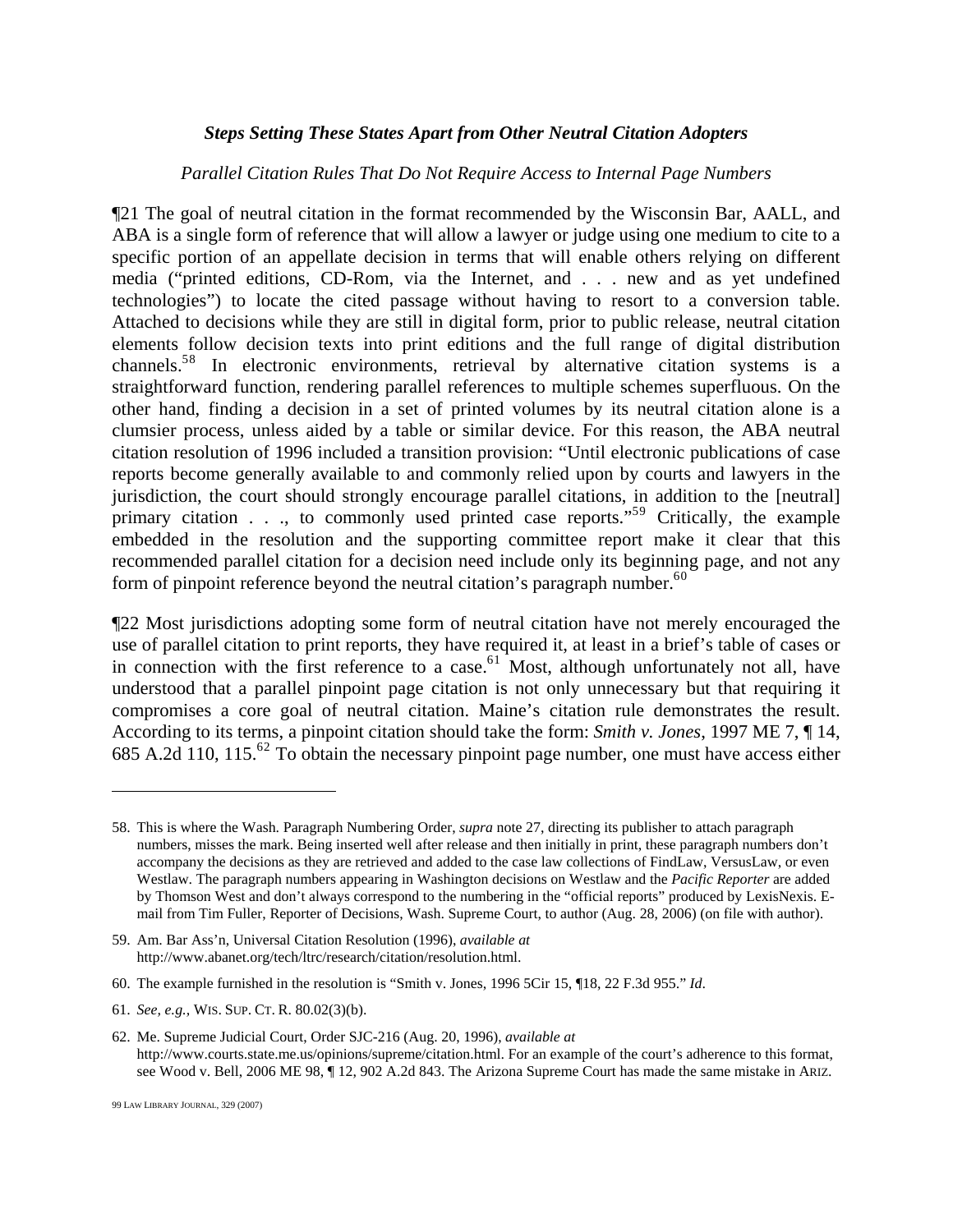to the Thomson West *Atlantic Reporter* in hardcopy or to an electronic source that has obtained that pagination from Thomson.<sup>6[3](#page-14-0)</sup> As a consequence, the rule is not truly medium or vendor neutral.

¶23 While North Dakota and Oklahoma require parallel citations, neither mandates the use of parallel page numbers in pinpoint citations.  $64$  $64$  The North Dakota Supreme Court underscores this aspect of its rule by consistently modeling the practice.<sup>6[5](#page-14-2)</sup>

# *Provision of Parallel Citation Information with All Decisions*

¶24 The ABA's recommendation of parallel citation to print reports was explicitly transitional, to be continued only until electronic case reports became widely available and generally relied upon. Two states appear to have concluded, quite sensibly, that that time has come. Mississippi's neutral citation rule does not require parallel references to the Thomson West regional reporter covering the state.<sup>[6](#page-14-3)6</sup> Under the Wyoming order, parallel references to the *Pacific Reporter* are optional for cases decided after 2003.<sup>6[7](#page-14-4)</sup>

¶25 So long as parallel case citations are required, full vendor and medium neutrality calls for addition of that information to the jurisdiction's case archive, once available. That simple editorial step places users of the public site and collections derived from it in parity with those working from print reports and their electronic counterparts. While North Dakota and Oklahoma have done this, as have several other neutral citation adopters, a few, Maine and Utah to name two, have not.  $68$  $68$ 

- <span id="page-14-1"></span>64. N.D. Sup. Ct. R. 11.6; OKLA. SUP. CT. R. 1.200(e)–(f).
- <span id="page-14-2"></span>65. *See, e.g.*, Marchus v. Marchus, 2006 ND 81, ¶¶ 6–7, 712 N.W.2d 636.
- <span id="page-14-3"></span>66. MISS. R. APP. P. 28(e).

R. CIV. APP. P. 13(a)(6). *See supra* note 27.

<span id="page-14-0"></span><sup>63.</sup> The Web site of the nonprofit Cleaves Law Library in Portland, Maine adds the parallel case citation information to Maine decisions as it becomes available, but neither it nor the court site on which it depends include the internal page breaks within decisions necessary for a parallel pinpoint cite. *See* Cleaves Law Library, Maine Supreme Judicial Court Decisions, http://www.cleaves.org/slip.htm (last visited Jan. 11, 2007). The same is true of the low-fee VersusLaw collection of Maine decisions.

<span id="page-14-4"></span><sup>67.</sup> Wyo. Supreme Court, Order Adopting a Public Domain or Neutral-Format Citation (Oct. 2, 2000), *available at* http://www.abanet.org/tech/ltrc/research/citation/wyucorder.pdf [hereinafter Wyoming Order 2000]. The order distinguishes between the format required in documents filed with the court and the format the court will use in its own opinions. The court itself continues to provide parallel citations to the *Pacific Reporter*, and, as of late 2005, the court's pinpoint citations include the Thomson West pagination. Wyo. Supreme Court, Order Amending Citation Format (Aug. 19, 2005), http://www.courts.state.wy.us/LawLibrary/univ\_cit\_amend.pdf [hereinafter Wyoming Order 2005].

<span id="page-14-5"></span><sup>68.</sup> *See, e.g.,* Me. Judicial Branch, Supreme Court Opinions, http://www.courts.state.me.us/opinions/supreme/index.html (last visited Jan. 11, 2007); Utah State Courts, Appellate Court Opinions, http://www.utcourts.gov/opinions/index.htm (last visited Jan. 11, 2007). Demonstrating the ease with which this can be done, the Cleaves Law Library of Portland adds parallel citations alongside its links to decisions held at the Maine Judicial Branch site. *See* Cleaves Law Library, *supra* note 63.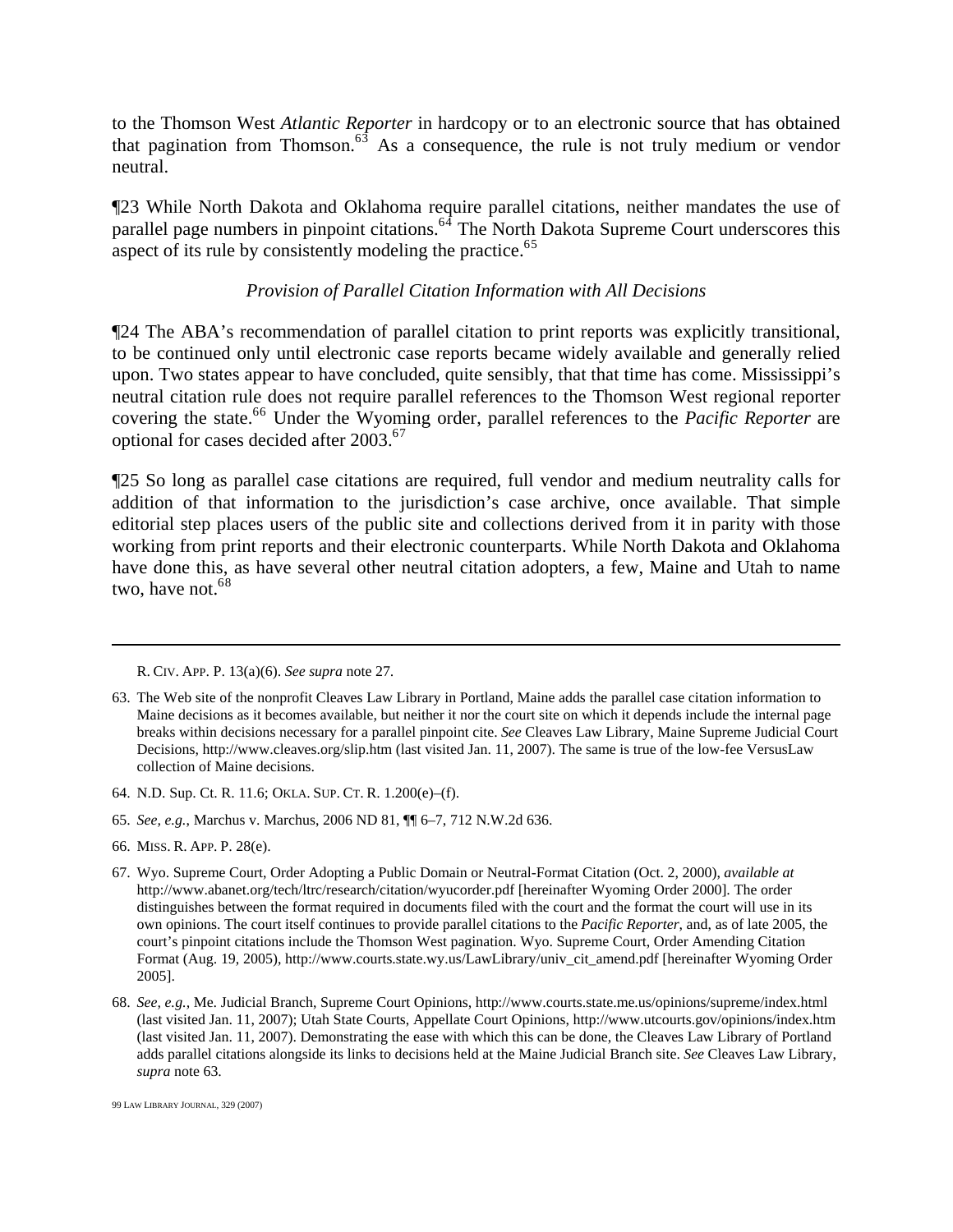#### *Archive of Final Decisions Rather than Slip Opinions "Subject to Revision"*

¶26 Most state court Web sites, whether or not the jurisdictions have adopted neutral citation, do not offer fully revised, final, cite-checked and copy-edited versions of decisions. Typical is the site of the New Hampshire Supreme Court which continues to hold and serve 1995 opinions, each prefaced by the warning:

NOTICE: These opinions are subject to motions for rehearing under Rule 22 as well as formal revision before publication in the New Hampshire Reports. Readers are requested to notify the Reporter, Supreme Court of New Hampshire, One Noble Drive, Concord, New Hampshire 03301, of any editorial errors in order that corrections may be made before the opinion goes to press. Errors may be reported by E-mail at the following address: reporter@courts.state.nh.us.<sup>6[9](#page-15-0)</sup>

As previously noted, the sites of the South Dakota Supreme Court, an early adopter of neutral citation, and the Supreme Court of Wisconsin follow the same practice.<sup>7[0](#page-15-1)</sup>

¶27 The degree of discrepancy between a court's slip opinions and the final, definitive versions is a function of the level of editorial attention, including cite- and quotation-checking, that the court's decisions receive before initial release. For that reason, the objective dimensions of this problem undoubtedly vary from jurisdiction to jurisdiction, even from court to court within a state. It is not so large a problem as to dissuade commercial online services from loading slip opinions from state Internet sites and adding citation information, including internal pagination, to them without ever making the effort to conform them in other respects to the versions appearing in the court designated "official" reports.<sup>7[1](#page-15-2)</sup> Yet even if the chance of substantive discrepancy is slight, the risk, underscored by warnings like that quoted above, undoubtedly deters reliance on otherwise complete and useful public case law collections. That is particularly unfortunate when the researcher turns instead to a commercial site that has stripped off the warning but not invested in the editorial effort necessary to catch post-release revisions, large or small.

¶28 In addition, as the 1994 Wisconsin Bar report argued, there is an underlying issue of political philosophy, one it framed with the question: "Who owns the law?" So long as a state fails to secure and maintain copies of judicial opinions in their "final" and "correct" form with all privately copyrighted material filtered out, it has relinquished control over the dissemination

<span id="page-15-0"></span><sup>69.</sup> New Hampshire Judicial Branch, 1995 Supreme Court Opinions, http://www.nh.gov/judiciary/supreme/opinions/1995/index.htm (last visited Jan. 11, 2007).

<span id="page-15-1"></span><sup>70.</sup> The earliest decision at the South Dakota site, *Erickson v. County of Brookings*, 1996 SD 1, and all decisions thereafter carry a notice to this effect: "These opinions are subject to formal revision before official publication in the North Western Reporter." *See* S.D. Unified Judicial System, January 1996 Opinions, http://www.sdjudicial.com/index.asp?category=opinions&nav=5311&year=1996&month=1 (last visited Jan. 11, 2007). By contrast, the opinions distributed on the state bar's *Dakota Disc*, incorporate all revisions. E-mail from Laurence Zastrow to author (May 11, 2006) (on file with author). *See supra ¶* 6 for the Wisconsin notice.

<span id="page-15-2"></span><sup>71.</sup> This conclusion rests on a comparison of the versions of individual decisions from several jurisdictions across a range of commercial sites.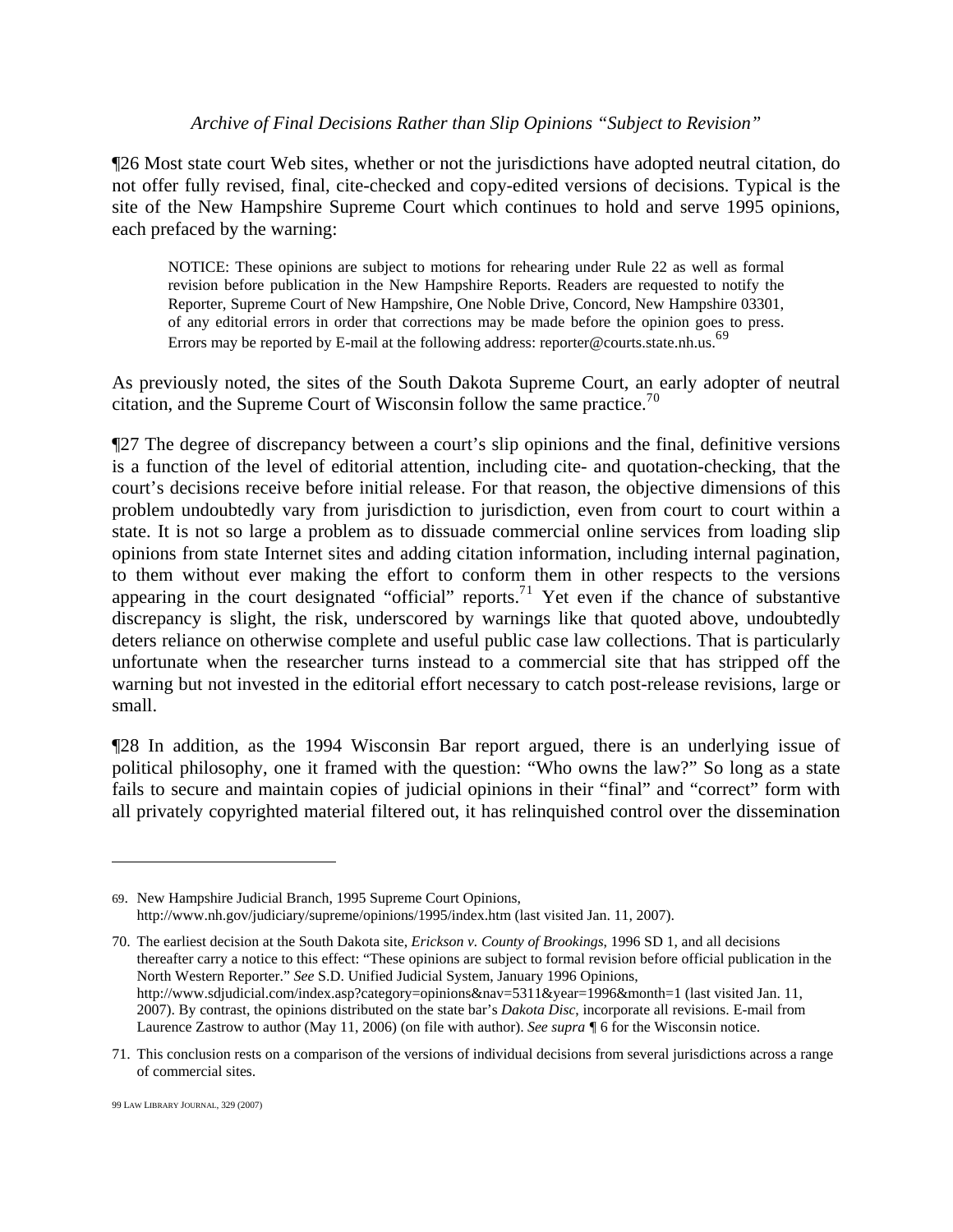of its law. Even where there is an officially sanctioned public domain version of a jurisdiction's law reports, so long as the resulting additions to public case law collections are in print alone, the substantial costs of digitizing that material or conforming digital slip opinions to it will, in the current environment, grant significant de facto control to the publisher chosen to produce those reports.

¶29 While neither the North Dakota Supreme Court Web site nor the Oklahoma State Court Network site goes so far as to designate the decision texts it holds to be "official,"<sup>7[2](#page-16-0)</sup> neither discourages reliance on them by pointing to some other more authoritative source. The judiciaries of both states continue to cooperate in the publication of their decisions in the Thomson West National Reporter System, but their public archives of case law are not subordinated to the versions ultimately appearing in those books.<sup>7[3](#page-16-1)</sup> Furthermore, when decisions are revised after initial release, both states' court sites incorporate the revisions. Several other states follow this latter practice as well, including a few that, commendably, flag revisions when they occur.<sup>7[4](#page-16-2)</sup> The dominant practice, however, is for a court to warn those using its Web site that the texts it offers are not the final versions and that those are to be found in a designated set of printed law reports.

# *Significant Retrospective Case Law Collections, with Full Citation Information*

¶30 Case law accretes. One year's decisions do not, with rare exceptions, displace decisions rendered over the many years that came before. Anyone searching for, analyzing, and then citing authority relevant to a current matter must work with the old as well as the new. For this reason, the gains from implementing neutral citation and establishing a case archive can seem quite modest at the point of transition. Typically, the reforms operate prospectively, applying only to subsequent decisions. Prior decisions, lacking neutral citations, must be cited by volume and page number. Where those volume and page numbers must be drawn directly or indirectly from the proprietary National Reporter System, full vendor independence is not achieved. Of course,

<span id="page-16-2"></span>74. *E.g.*, Me. Judicial Branch, http://www.courts.state.me.us/opinions/supreme/index.html (last visited Jan. 12, 2007) ("Although opinions posted on this site are public documents and may be utilized and cited in this form, they are subject to revision and correction. When a revision or correction is made, the new version of that opinion will be posted on this site. The date of revision or correction as well as the date of initial publication will be indicated.") Decisions posted at the site maintained by New York's Law Reporting Bureau (www.courts.state.ny.us/reporter/Decisions.htm) initially carry the notice "This opinion is uncorrected and subject to revision before publication in the Official Reports." After any revision, the altered text carries a different notice indicating the date of revision, such as: "As corrected through Wednesday, May 24, 2006." The New Mexico site (www.supremecourt.nm.org) separates slip decisions, still subject to revision, from its archival collection.

<span id="page-16-0"></span><sup>72.</sup> By contrast, the Web-accessible version of the Utah Code (www.le.state.ut.us/~code/code.htm) proclaims itself "an official publication of the Utah State Legislature." The Utah Administrative Code Web site (www.rules.utah.gov/main) indicates that it "is an electronic publication, although a paper version is available from a private publisher." *See generally* Richard J. Matthews, *The Smart Citizen's Search for State Law on the Web*, AALL SPECTRUM, July 2006, at 21.

<span id="page-16-1"></span><sup>73.</sup> A 1980 order of the North Dakota Supreme Court, apparently adopted to comply with N.D. CENT. CODE § 27-02-24 (2006), does designate North Dakota opinions published in the *North Western Reporter* following the cessation of the *North Dakota Reports* in 1953 to be "the official reports" of the court's decisions.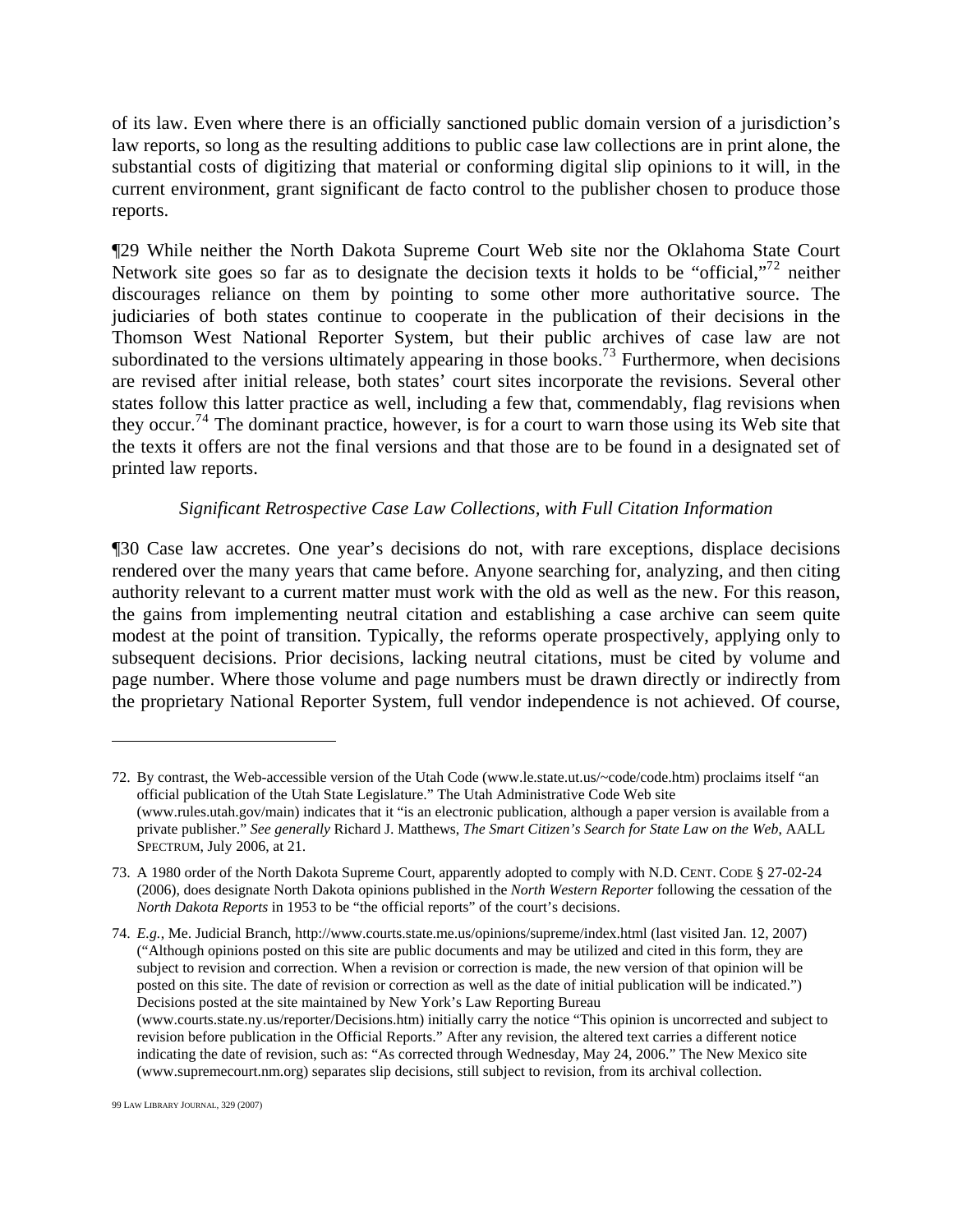as a neutral citation system operates over time, fewer and fewer cited decisions will date from the proprietary print citation era.

¶31 Like most states that have adopted neutral citation, North Dakota and Oklahoma had, years before, given up contracting for and supervising the production of their own law reports. For them the reform meant vendor as well as medium neutrality. Jurisdictions in this posture, a set that includes close to half the states plus all federal courts below the U.S. Supreme Court, have particular incentive to regain control over dissemination of their decisions in citable form. They also confront a distinct challenge in addressing legacy case law.

¶32 Oklahoma's solution to the problem, already described, was ambitious in the extreme creation of a full retrospective case law database, complete with neutral citations. Under the Oklahoma neutral citation rule, pre-1997 decisions can be cited by year, case number, and, in the case of a pinpoint cite, paragraph number, together with a parallel print citation. Since the OSCN site furnishes the necessary parallel citation for each case and since pinpoint citations require only paragraph numbers, complete vendor independence is the result. That is true not only for those using the public site directly; this approach permits commercial redistributors to offer a fully citable Oklahoma case law collection without having to worry about copyright claims to pagination.<sup>7[5](#page-17-0)</sup> Mississippi's neutral citation rule also contemplates retrospective application,<sup>7[6](#page-17-1)</sup> although to date only 1996 decisions have been added to the Mississippi Supreme Court's site with the necessary paragraph numbers. $^{77}$  $^{77}$  $^{77}$ 

¶33 North Dakota's approach to the legacy case law problem did not involve changing how pre-1997 decisions could be cited. It instead took the form of furnishing free public access to earlier decisions as they appeared in the *North Western Reporter*, complete with the pagination information needed for pinpoint cites. Already the online archive extends back to January 1969 and, thus, contains a majority of the decisions cited in contemporary North Dakota opinions and briefs.<sup>7[8](#page-17-3)</sup> The court's ultimate target is 1[9](#page-17-4)50.<sup>79</sup> That will connect its digital archive, at that point representing more than fifty years of decisions, with the publicly published *North Dakota Reports*, which ran up to 1953.

¶34 North Dakota falls within the eighth circuit where West's copyright claim to National

 $\overline{a}$ 

<span id="page-17-4"></span>79. N.D. COURTS, ANNUAL REPORT 5 (2004), *available at*  http://www.court.state.nd.us/court/news/annualreport2004/2004Annual.pdf.

<span id="page-17-0"></span><sup>75.</sup> A subscriber to VersusLaw (www.versuslaw.com), for example, has access to more than fifty years of Oklahoma decisions with all the citation information needed to refer to them in an Oklahoma proceeding.

<span id="page-17-1"></span><sup>76.</sup> *See* MISS. R. APP. P. 28(e)(3)(iv).

<span id="page-17-2"></span><sup>77.</sup> *See, e.g.*, Miss. Real Estate Comm'n v. Hennessee, 92-CC-01230-SCT (Miss. 1996), *available at* http://www.mssc.state.ms.us/Images/Opinions/Conv7097.pdf.

<span id="page-17-3"></span><sup>78.</sup> Approximately 75% of the North Dakota case citations in a sampling of August 2006 North Dakota Supreme Court decisions are to cases from the state's neutral citation period, with more than 90% to cases from the period covered by the current case database.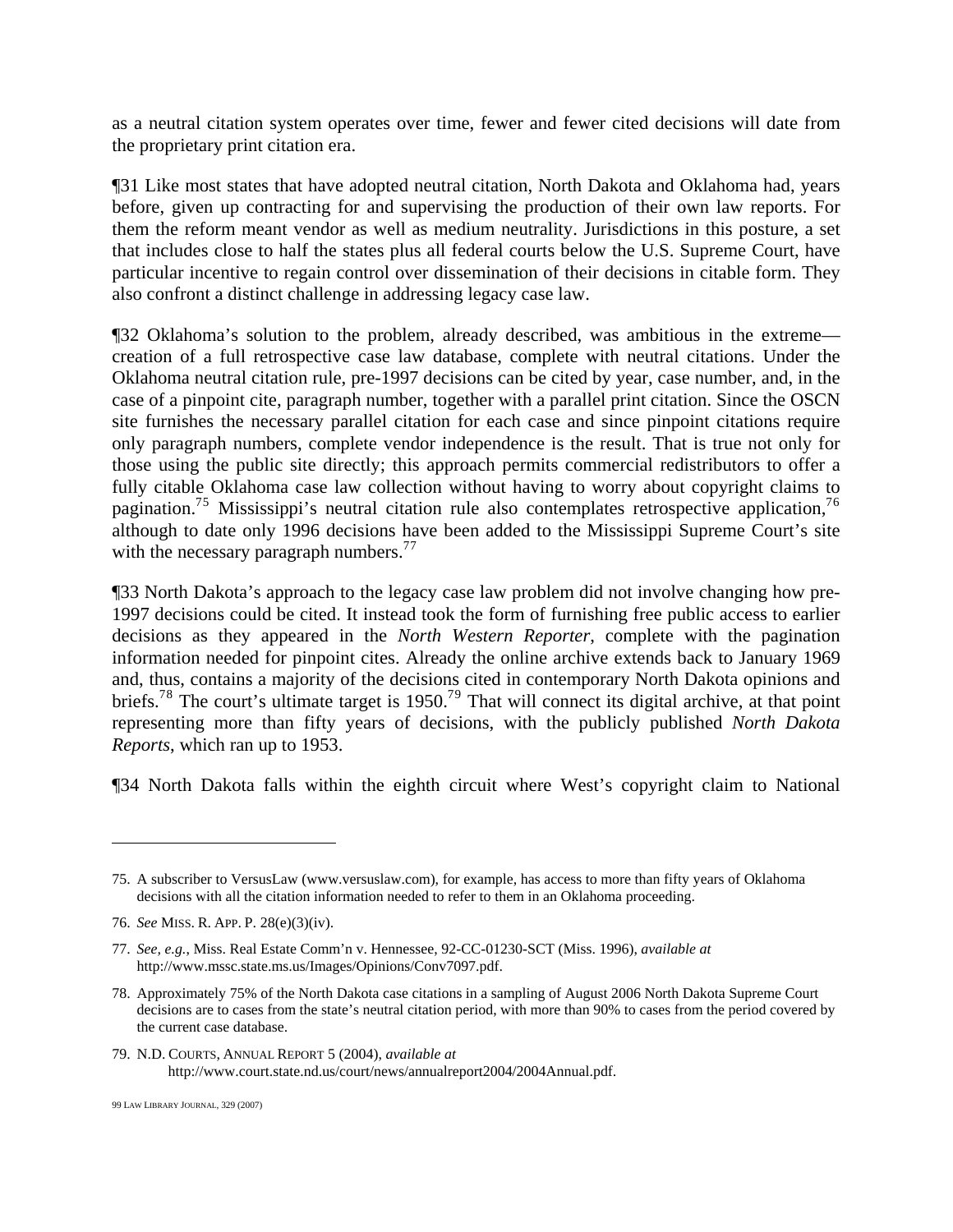Reporter System pagination was upheld by a U.S. district court decision<sup>8[0](#page-18-0)</sup> not long before its supreme court embarked upon this program. Since Thomson West has not relinquished this claim, the inclusion of *North Western Reporter* star pagination in the court's retrospective collection ran a litigation risk that the South Dakota  $Bar<sup>81</sup>$  $Bar<sup>81</sup>$  $Bar<sup>81</sup>$  and cautious commercial online services still avoid.<sup>8[2](#page-18-2)</sup> Consequently, it hasn't had the ripple effect of Oklahoma's retrospective application of neutral citation; commercial publishers have not drawn from this archive of legacy decisions. On the other hand, any North Dakota lawyer, judge, or citizen wanting to cite to a 1969 state decision can draw the necessary information from the court's free site.

# *Digital Decisions That Are Truly Medium Neutral and Not Print Replicas*

¶35 Most court web sites remain locked onto the image of a decision as a printed document. The all-to-common approach at judicial sites is to present opinions in files designed to replicate the print slip opinions formerly distributed by the court. Even courts that number paragraphs distribute decisions in a format that preserves specific pagination, assuring that each document will appear on a computer screen as though it were divided into pages and will print in the same way. This print-biased approach frustrates a variety of potential gains offered by digital media.

¶36 In contrast, the decisions available at the North Dakota and Oklahoma sites are structured to take advantage of the electronic environment, as well as the distributed architecture and functionality of the Web. The model for these sites is more online database than set of printed decisions. Freed by neutral citation from the need to replicate specific print features, they instead present decisions in files that include metadata or fields holding author, party names, or title, date, and citation. This allows decisions to be searched in ways now familiar to and expected by users of commercial systems. It also means that publishers drawing decisions from these sites need not extract them from the print-focused pdf format or employ software systems and editorial staff to infer important data elements from print layout.

¶37 Those using the North Dakota Supreme Court and Oklahoma Supreme Court sites are able to

<span id="page-18-0"></span><sup>80.</sup> Oasis Publ'g Co. v. West Publ'g Co., 924 F. Supp. 918 (D. Minn. 1996).

<span id="page-18-1"></span><sup>81.</sup> *Dakota Disc*'s collection of South Dakota Supreme Court decisions includes star pagination to the *South Dakota Reports* for decisions during the period of its publication (1890–1976), but not to the *North Western Reporter* for those it alone published in the twenty years prior to the South Dakota Supreme Court's implementation of neutral citation. *See* discussion *supra* note 38 for more about *Dakota Disc*.

<span id="page-18-2"></span><sup>82.</sup> Compare, for example, the version of *Hummel v. Mid Dakota Clinic, P.C.*, 526 N.W.2d 704 (N.D. 1995) at the North Dakota Supreme Court site (www.court.state.nd.us/court/opinions/940218.htm) with that on VersusLaw (www.versuslaw.com).

The state's litigation risk is, of course, a smaller one. Not only is the Web site of the court producing the decisions against which the claim would be asserted a highly unattractive setting in which to test the continued viability of *West Publ'g Co. v. Mead Data Cent., Inc.*, 799 F.2d 1219 (8th Cir. 1986), but it is generally accepted today—and may well have been foreseen when the North Dakota court launched this project—that states are not liable for money damages in cases of copyright infringement. *See* Chavez v. Arte Publico Press, 204 F.3d 601 (5th Cir. 2000) (holding that Congress lacked the power to abrogate state sovereign immunity in copyright infringement actions).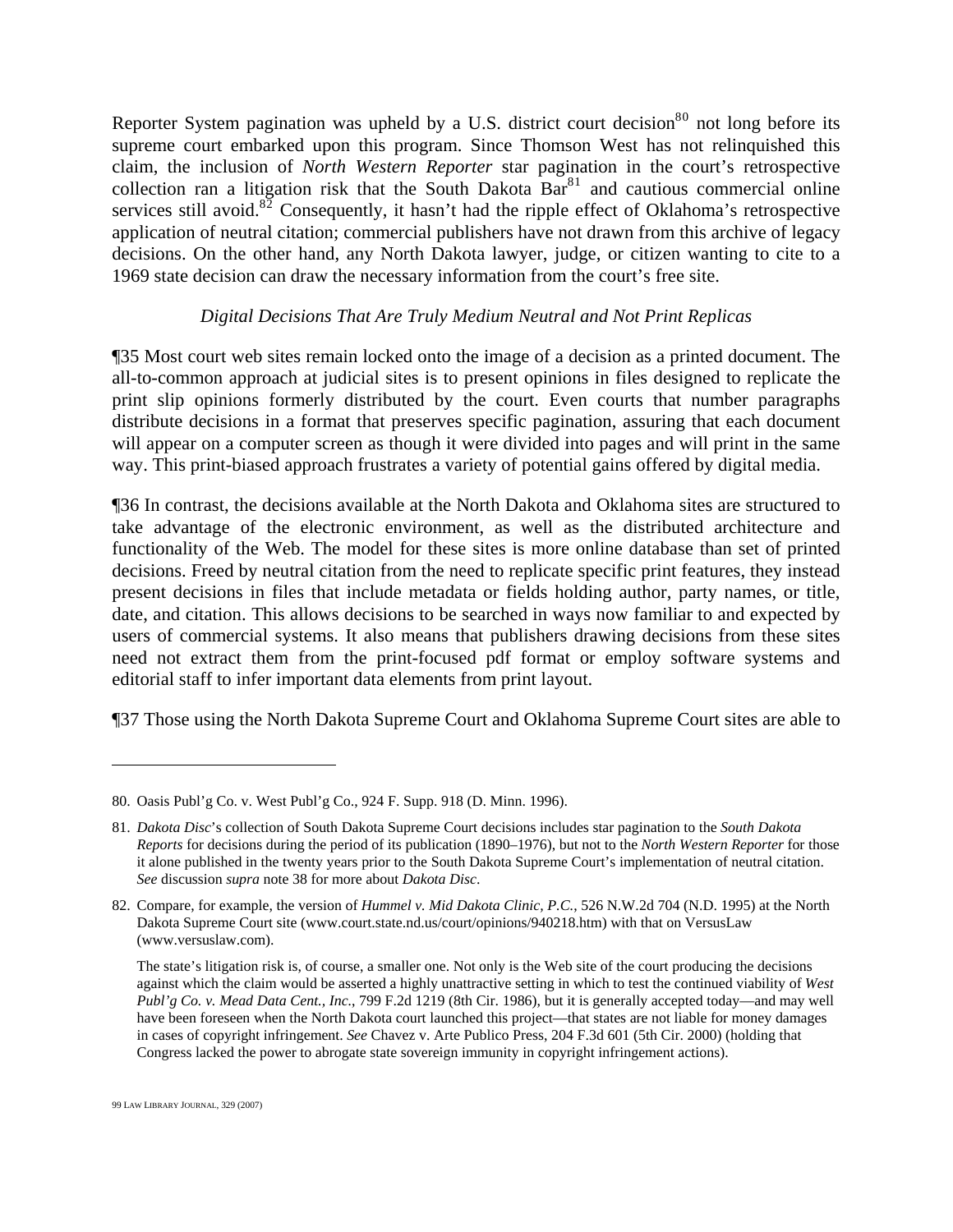retrieve decisions by opinion author or date because that information is distinctly tagged for each decision file. References within a decision to other documents held at the site are linked. Decision files are stored and structured in ways that facilitate linking, not only from within the site, but the architecture of both sites holds the potential for hyperlinked briefs and for online commentary with links into the site.

¶38 Both sites have search engines that draw on these data features. The Oklahoma site's "citationizer" function automates a search for all cases citing a particular document. On the North Dakota site, a search using a case's neutral citation achieves the same result and finds all briefs citing the case. As that suggests, these are more than case law archives. Each decision is linked to a docket system, which in the case of the North Dakota site holds briefs, other associated documents, and streaming audio of the oral argument.

¶39 While neither of these sites rivals Westlaw or LexisNexis in functionality, they are easily navigated and searched. The structure placed in the documents they offer facilitates, rather than hinders, the work of commercial publishers. Finally, an Internet user need not be familiar with their contents or interface to retrieve a particular decision of interest. Unlike many court sites, these do not block indexing by external search engines. A Google search using party names or a citation will lead directly to the decision.

#### *Other Neutral Citation States Deserving Mention*

¶40 While North Dakota and Oklahoma have taken all five steps described in the previous section, other neutral citation states have made significant strides in the same direction. Four, in particular, deserve mention. Two are states with a tie to the Oklahoma State Court Network. Between 1998 and 2002, OSCN not only built the Oklahoma case law database, but also loaded decisions from three other neutral citation states into the same system.<sup>8[3](#page-19-0)</sup> With one exception, this interstate activity ended in 2002. The exception is Wyoming, which adopted neutral citation in 2000, effective January 1, 2001. The Web site of the Wyoming Supreme Court links to a collection of Wyoming decisions that currently extends back to 1990, explaining that it is maintained as a collaboration between the state law library and OSCN.<sup>8[4](#page-19-1)</sup> Efforts to add the full text of older Wyoming decisions to the system continue.<sup>8[5](#page-19-2)</sup> As is true with OSCN's retrospective Oklahoma decision collection, the earlier Wyoming decisions are presented with full neutral citation information and parallel *Pacific Reporter* citations. On the other hand, there is no provision in the original Wyoming neutral citation order  $86$  $86$  or its subsequent amendment  $87$  $87$ 

<u>.</u>

<span id="page-19-0"></span><sup>83.</sup> Those collections are still accessible at Wyo. State Law Library, Index of Available Documents, http://wyomcases.courts.state.wy.us/applications/oscn/index.asp (last visited Jan. 12, 2007).

<span id="page-19-1"></span><sup>84.</sup> Wyo. Judicial Branch, Supreme Court Opinions, http://courts.state.wy.us/main.aspx (last visited Jan. 12, 2007).

<span id="page-19-2"></span><sup>85.</sup> *Id*.; E-mail from Kathy Carlson, Wyoming State Law Librarian, to author (Nov. 13, 2006) (on file with author).

<span id="page-19-3"></span><sup>86.</sup> Wyoming Order 2000, *supra* note 67.

<span id="page-19-4"></span><sup>87.</sup> Wyoming Order 2005, *supra* note 67. The amendment, applying to the Wyoming Supreme Court's own practice, calls for the resumption of parallel *Pacific Reporter* page numbers in pinpoint citations.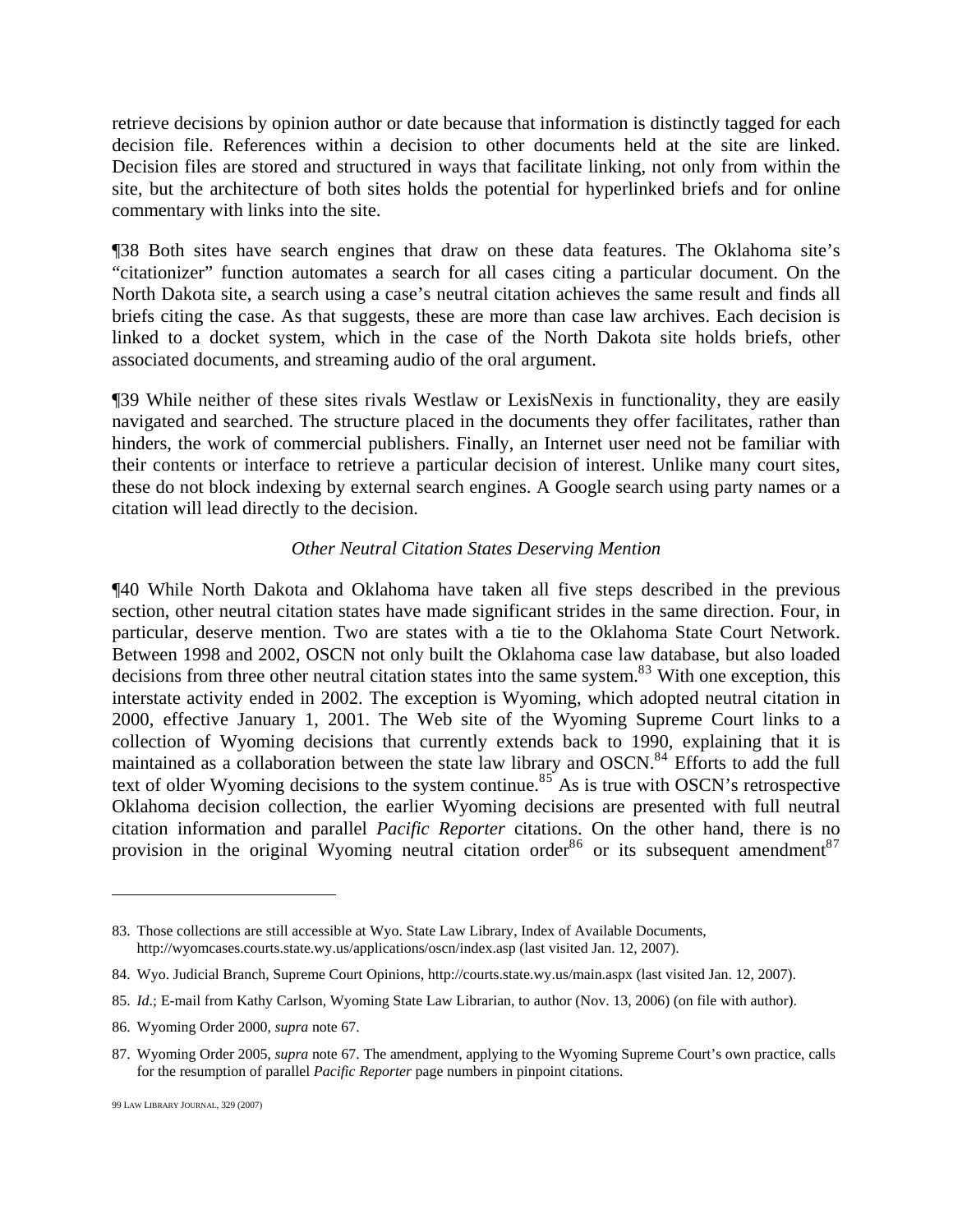authorizing use of neutral citations for cases decided prior to 2001.

¶41 New Mexico implemented neutral citation at the start of 1997. While its decisions were, like those from Wyoming, included in the original multi-state OSCN database, New Mexico proceeded along its own independent course, disseminating decisions in electronic form in parallel with publication of the state's official reports. Both print and online publication are the responsibility of the state's Compilation Commission, a public body headed by the chief justice of the New Mexico Supreme Court.<sup>[8](#page-20-0)8</sup> The New Mexico Supreme Court Law Library site (www.fscll.org) offers a case law database that reaches back to 1995. The two years of decisions it contains that pre-date neutral citation carry full pagination from the nonproprietary *New Mexico Reports*.

¶42 The Montana Supreme Court implemented neutral citation, effective January 1, 1998. As in New Mexico, the state law library maintains Montana's online case law archive. A scanning project has pushed the library's collection of earlier decisions (and briefs) as far back as January 1980. However, all pre-1998 decisions are provided in slip form without any citation information. The publisher of the state's official reports, a local firm,  $89$  $89$  offers state primary law on CD-ROM and also sells a *Montana Green Book* that "provides parallel citations tables that cross reference *Montana Reports*, *Pacific Reporter* and public domain cites." Were the state law library site to do much more it would, no doubt, undercut the demand for those products. $90$  $90$ 

¶43 Last on this list is Ohio, a relatively recent neutral citation adopter. A revised *Manual of Citations* issued by the state's reporter of decisions in 2002 sets out a scheme that, while diverging from the model recommended by the AALL and ABA, fully qualifies as neutral.<sup>9[1](#page-20-3)</sup> Together with a court rule mandating paragraph numbering,<sup>9[2](#page-20-4)</sup> Ohio's approach allows pinpoint citation without parallel page number references. The reporter's Web site (www.sconet.state.oh.us/ROD/default.asp) provides both full neutral citation information and, for each published case, volume and page number in the state reports. The site also has a retrospective case law collection that reaches back more than a decade; however, the decisions

<span id="page-20-0"></span><sup>88.</sup> N.M. Supreme Court, http://www.supremecourt.nm.org (last visited Jan. 12, 2007) (explaining that the site is jointly maintained by the New Mexico Supreme Court and the New Mexico Compilation Commission). The commission's composition and authority are set out at N.M. STAT. §§ 12-1-1 to -14 (2005 & Supp. 2006).

<span id="page-20-1"></span><sup>89.</sup> Like New Mexico, Montana continues to oversee the publication of a set of official print law reports. Prior to the publisher's recent acquisition by LexisNexis, State Reporter of Helena was a purely local operation, as evidenced by the slogan on its site: "edited by Montanans for Montanans." State Reporter, http://www.statereporter.com (last visited Jan. 12, 2007).

<span id="page-20-2"></span><sup>90.</sup> Parallel citations are not furnished for cases from the neutral citation era and the site warns users that the database is not the official archive nor is the library the official publisher of the decisions. State Law Library of Mont., Document Search Help, http://fnweb.isd.doa.state.mt.us/idmws/custom/SLL/SLL\_FN\_Help.htm (follow "Instructions" hyperlink) (last visited Jan. 12, 2007).

<span id="page-20-3"></span><sup>91.</sup> *See* Reporter of Decisions, Ohio Supreme Court, Revisions to the Manual of Citations 3–6 (July 12, 2002), *available at* http://www.sconet.state.oh.us/ROD/pdf/Rev\_Manual\_Cit\_02.pdf.

<span id="page-20-4"></span><sup>92.</sup> OHIO S. CT. REP. OP. R. 1(D).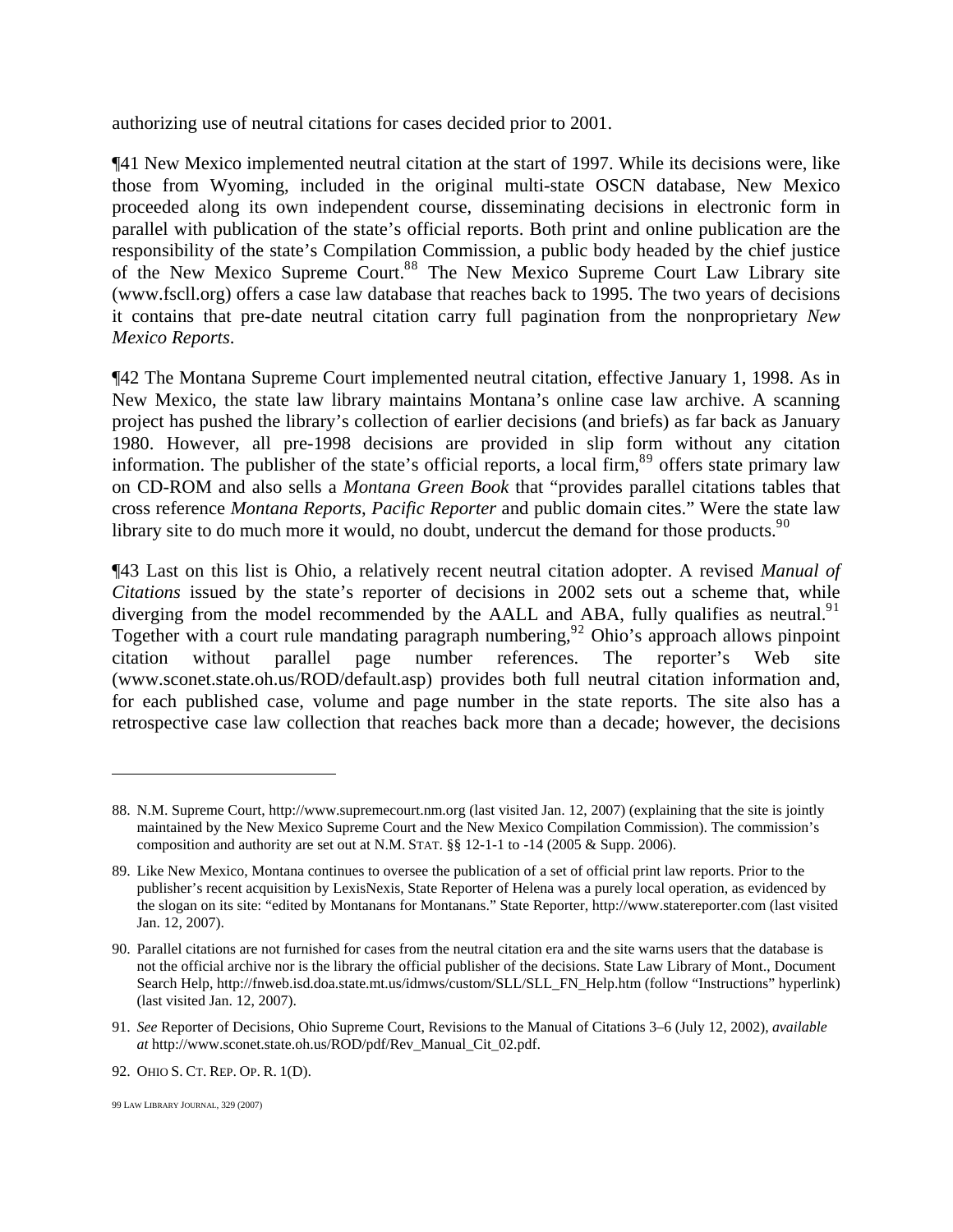from the period before paragraph numbering began lack necessary citation information.

# **Why Have More States Not Headed Down This Path?**9[3](#page-21-0)

# *Cost, Confusion, Complexity?*

¶44 After a short period, the principal arguments used by opponents of the Wisconsin Bar plan to persuade that state's supreme court to defer—cost, confusion, and technical complexity—were refuted by the experience of those jurisdictions that had proceeded to implement neutral citation and disseminate case law via the Internet. In January 1999, a committee report adopted by the Conference of Chief Justices<sup>9[4](#page-21-1)</sup> addressed these concerns, point by point. While the conference was careful to avoid taking a position on neutral citation, the report reviewed issues and options that courts contemplating these reforms should consider. The document's approach was steadfastly practical and accommodated a wide range of court structures and practices. For example, it outlined several possible approaches to decision numbering that might be employed by courts divided into departments or divisions or in jurisdictions where decisions remained subject to revision for a period following release.<sup>9[5](#page-21-2)</sup> About the radical step of adding paragraph numbers to opinions, the report noted that this could be done either in the author's office or by "a central office when a final opinion is prepared for release." It also observed that "[s]imple software programs or macros capable of inserting paragraph numbers are readily available.<sup>"9[6](#page-21-3)</sup> Concerning cost, the justices stated flatly: "Those jurisdictions that are adding sequential opinion numbers or paragraph numbers report that no additional costs are associated with these activities."<sup>9[7](#page-21-4)</sup> The report also reviewed the undeniable cost elements entailed in establishing and maintaining "an official electronic version of a court's opinions."<sup>9[8](#page-21-5)</sup> Those it identified were, in effect, the costs of maintaining a Web site, which, by 1999, were already being borne by many court systems. The report concluded with a description of the Oklahoma experience, the minimal costs that state had incurred in creating a case law archive, and the very real benefits its chief justice attributed to the adoption of neutral citation.<sup>[9](#page-21-6)9</sup>

<span id="page-21-0"></span><sup>93.</sup> This analysis focuses on the states, ignoring the federal courts. It does so for several reasons. First, in the excitement over neutral citation during the 1990s, disproportionate attention was paid to the federal courts. Second, since there are models of effective implementation at the state level, it appears more fruitful to inquire why some states have headed down this path, and others have not. Third, a look at the states may help frame issues and identify considerations that bear on the considerably more complicated federal judicial structure. The federal courts represent a larger and less coherently administered judicial structure than exists in many states. Moreover, the stakes, both public and private, in the status quo are much greater than in any state. In short, implementation of the Wisconsin Bar proposals in the federal courts poses unique challenges, albeit ones that a look at the states may help illuminate.

<span id="page-21-1"></span><sup>94.</sup> *See* CONFERENCE OF CHIEF JUSTICES, *supra* note 23.

<span id="page-21-2"></span><sup>95.</sup> *Id.* at 4–5.

<span id="page-21-3"></span><sup>96.</sup> *Id.* at 5.

<span id="page-21-4"></span><sup>97.</sup> *Id.* at 6.

<span id="page-21-5"></span><sup>98.</sup> *Id.* at 10–11.

<span id="page-21-6"></span><sup>99.</sup> *Id.* at 11.

<sup>99</sup> LAW LIBRARY JOURNAL, 329 (2007)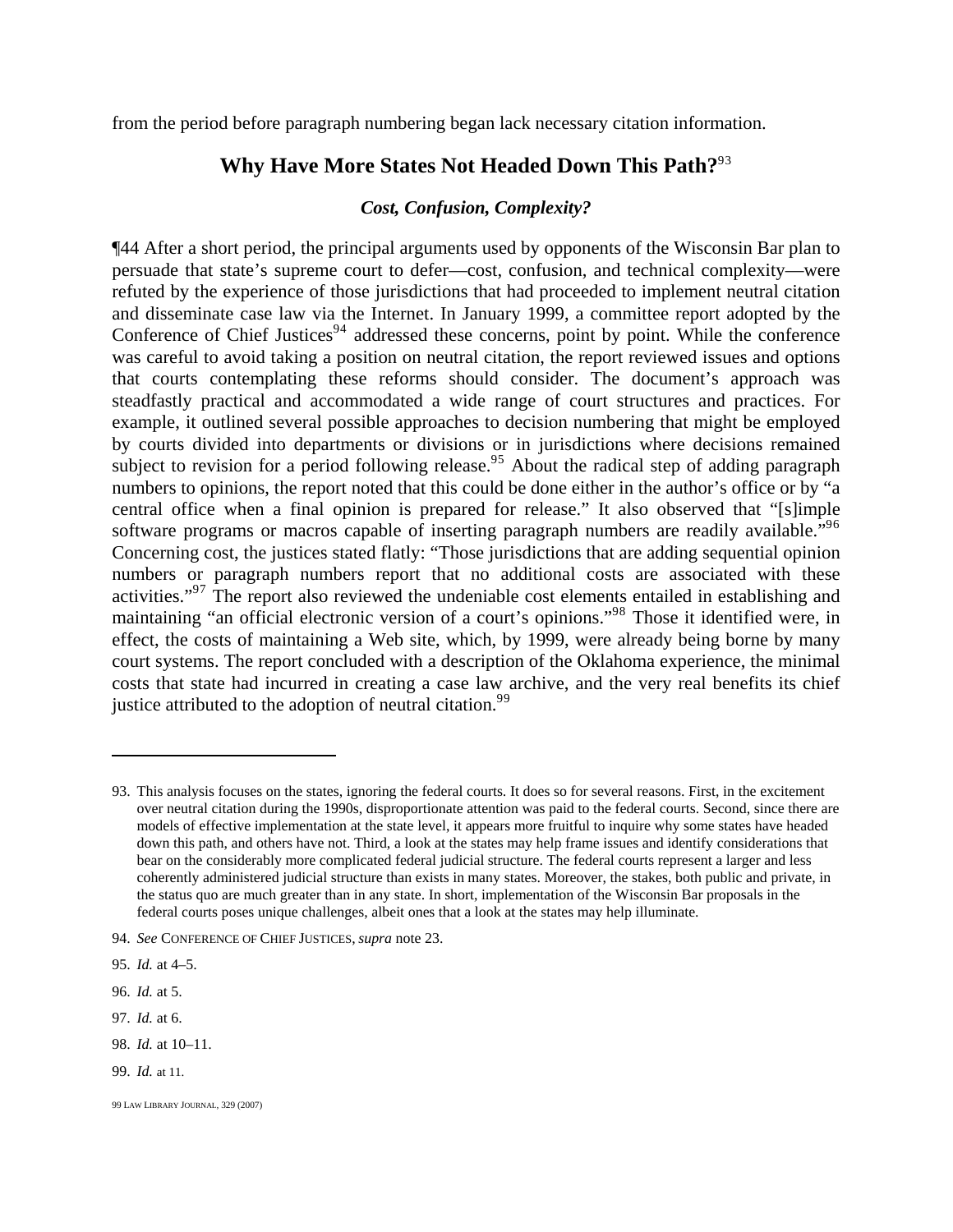#### *A Tangible Stake in the Status Quo*

¶45 A court's consideration of direct digital dissemination of case law is inescapably influenced by the jurisdiction's stake in existing arrangements for publication and distribution of appellate decisions. Decades before their courts adopted neutral citation and began placing decisions on the Internet, North Dakota and Oklahoma abandoned contracting for the production of their own law reports.<sup>1[0](#page-22-0)0</sup> Both states had concluded that the expense of competing with West's National Reporter System was not warranted. Their courts cooperated closely with West in the prepublication editorial process, depended to some degree on the publisher for cite- and quotechecking, and bought the resulting reports from the publisher. Having surrendered law report production to West, the two states had little or no control over the cost of this essential library resource for their trial and appellate courts or the prices lawyers, libraries, and others had to pay. To them, the later prospect of bringing competition into this market appeared quite attractive. The majority of the states that have implemented neutral citation fall in this category.<sup>[1](#page-22-1)01</sup>

¶46 By contrast, in a few heavily populated and lawyered states, the market for print law reports remained large enough and the quality and timeliness of the product competitive enough that publicly supervised law reports continued to be viable right through to the end of the twentieth century. In a handful or less, the contractual arrangements for production of these "official reports" still furnish sufficient value to publishers that they are prepared to offer discount prices and other forms of noncash return to the contracting states. So long as the "exclusive right" to produce and sell "official reports" can generate tangible fiscal relief for a state's judicial system, shifting to a pro-competitive scheme that affords all publishers equal access to citable, final decisions in digital format has limited appeal.

¶47 With a shrinking market for print law reports, fewer and fewer states are able to extract significant benefits through an "official reports" contract. In the largest states, however, that remains possible. New York and California, ranking first and second among the states in number of practicing attorneys and size of judicial systems,  $102$  $102$  provide the clearest examples. During the deliberations of the AALL Task Force in 1995, the California and New York officials responsible for producing their state's law reports spoke against neutral citation. The fact of their opposition is, in a sense, more important than the arguments they advanced; but both asserted that states that continued to maintain their own reports had no need for a new form of citation and would, therefore, not adopt it. Wrote California's State Reporter of Decisions Edward W.

<span id="page-22-0"></span><sup>100.</sup> The *North Dakota Reports* and *Oklahoma Reports* ceased publication in 1953. *See* ALWD CITATION MANUAL, *supra* note 23, at 387, 389.

<span id="page-22-1"></span><sup>101.</sup> In addition to North Dakota and Oklahoma, the states in this group include Louisiana, Maine, Mississippi, South Dakota, Utah, Wyoming. *See id*. at 374, 375, 379, 393, 396, 400. While there is still a set of reports denominated *Wisconsin Reports*, it is not produced under contract with the state. A few neutral citation states still contract for publication of state reports (Montana, New Mexico, Ohio, and Vermont).

<span id="page-22-2"></span><sup>102.</sup> *See* CLARA N. CARSON, THE LAWYER STATISTICAL REPORT—THE U.S. LEGAL PROFESSION IN 2000, at 239 tbl. IV.1 (2004); Nat'l Ctr. for State Courts, Court Statistics Project, State Court Structure Charts (2006), http://www.ncsconline.org/D\_Research/Ct\_Struct/Index.html.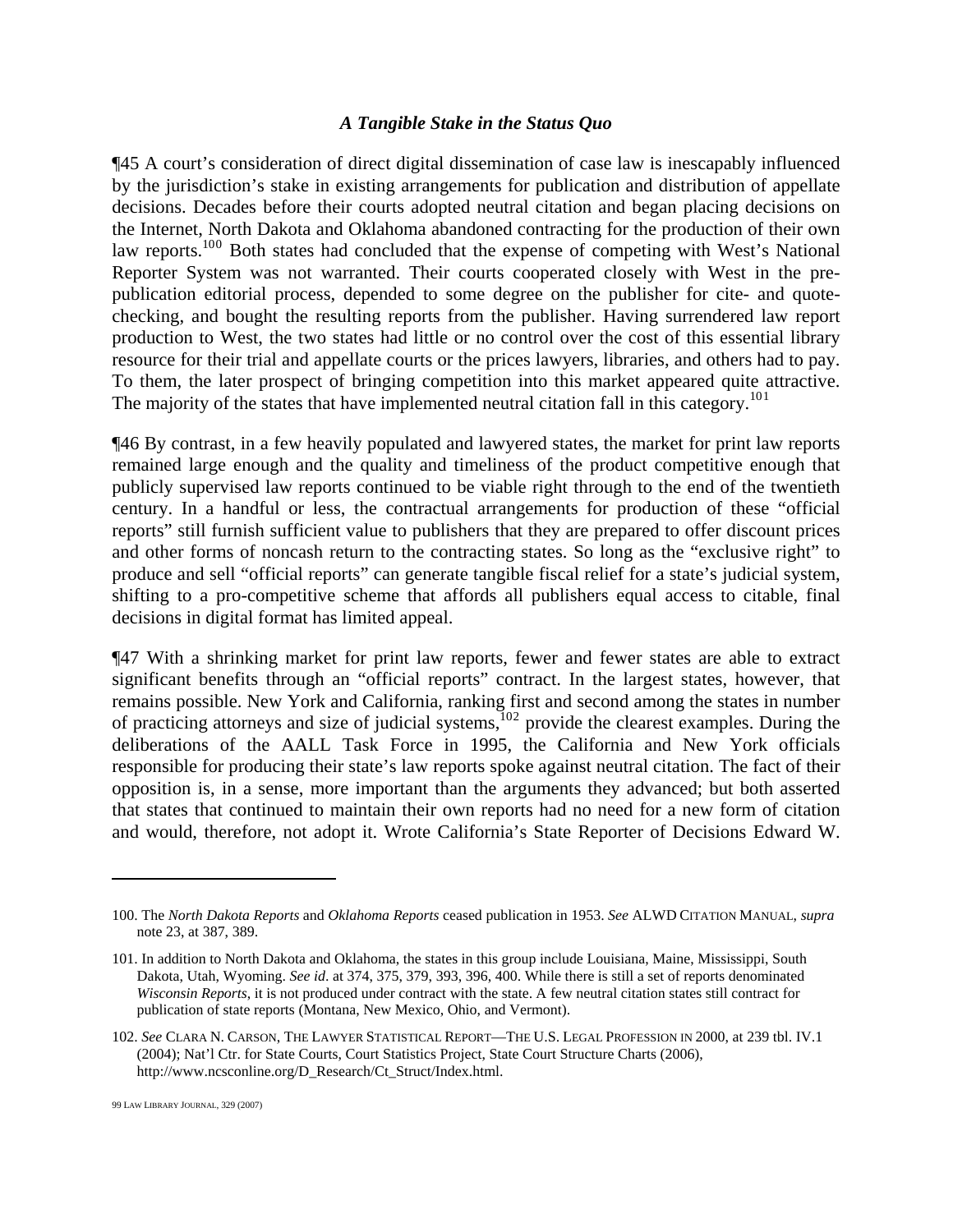Jessen: "The proprietary citation problem is simply not significant in large states that have viable official reports with citations that are safely in the public domain (e.g., New York and California). Thus, those states most critical to the success of such a radical change in citation style will be the states least motivated to do so."<sup>10[3](#page-23-0)</sup> The professional association of public law reporters adopted a statement that stressed that citation in states producing their own reports was already "vendor neutral."<sup>10[4](#page-23-1)</sup> Frederick Muller, then New York's Reporter, emphasized the role of his office in the post-release editorial process: "My reporter's office corrects several thousand errors of a substantive nature each year, and makes many thousands of corrections of a stylistic nature. Thus, the final edited text which is officially reported may be significantly different than the unedited slip opinions initially released by the courts."<sup>10[5](#page-23-2)</sup>

¶48 As Jessen predicted, neither New York nor California has adopted neutral citation. Neither has created a public case law archive of the sort recommended by the Wisconsin Bar report.<sup>10[6](#page-23-3)</sup> The reporters for both states are still able to put their official report contracts out for bids and secure substantial returns. The current contract between New York's Law Reporting Bureau and Thomson West calls for no payment to the publisher whatsoever. In return for the right to produce and sell New York's official reports in both print and electronic formats, the state receives all the computer equipment and software necessary for the reporter's office to do its work, together with technology support and staff training;<sup>10[7](#page-23-4)</sup> ten-thousand copies of the reporter's style manual and its supplement;<sup>10[8](#page-23-5)</sup> more than a thousand subscriptions to the advance sheets, interim volumes, and final bound volumes for the state judiciary; free use of the online version of the state reports for all New York judges;  $109$  $109$  and free copies of a CD-ROM edition for the Court of Appeals and Supreme Court Appellate Division.<sup>11[0](#page-23-7)</sup>

¶49 The benefits flowing to California under its "no payment" contract with LexisNexis, are no less substantial, but take a quite different form. While California's contract yields fewer free sets

 $\overline{a}$ 

<span id="page-23-5"></span>108. *Id*., § 6.

<span id="page-23-6"></span>109. *Id*., §§ 9(f)(2)–(5).

<span id="page-23-7"></span>110. *Id*., §§ 11(g)(2)–(3).

<span id="page-23-0"></span><sup>103.</sup> Frederick A. Muller, *Dissenting Opinion*, *in* AALL TASK FORCE FINAL REPORT, *supra* note 11, at 624, 628 (quoting Letter from Edward W. Jessen, California State Reporter of Decisions, to AALL Task Force (Oct. 17, 1994)).

<span id="page-23-1"></span><sup>104.</sup> *Id.* at 625.

<span id="page-23-2"></span><sup>105.</sup> *Id*. at 625–26.

<span id="page-23-3"></span><sup>106.</sup> The New York Law Reporting Bureau does use an interim citation system, but those interim cites drop away as soon as decisions acquire volume and page numbers. The "slip opinions" archived at the Bureau's Web site (www.nycourts.gov/reporter/Decisions.htm), dating from October 2003, include all revisions but lack citation information. That is available from a free database of the official versions furnished by New York's official publisher, Thomson West, through the Law Reporting Bureau site, but only under a very tight Web license. California's publisher, LexisNexis, provides access to a complete historic database of that state's precedential decisions, also under a very restrictive license. In addition, LexisNexis has stripped the decisions of all internal pagination. *See* Cal. Courts, Opinions: Official Publisher, http://www.courtinfo.ca.gov/opinions/continue.htm (last visited Jan. 14, 2007).

<span id="page-23-4"></span><sup>107.</sup> Agreement between Gary D. Spivey, New York State Reporter, and West Publishing Co. § 3 (Oct. 25, 2005) (on file with author).

<sup>99</sup> LAW LIBRARY JOURNAL, 329 (2007)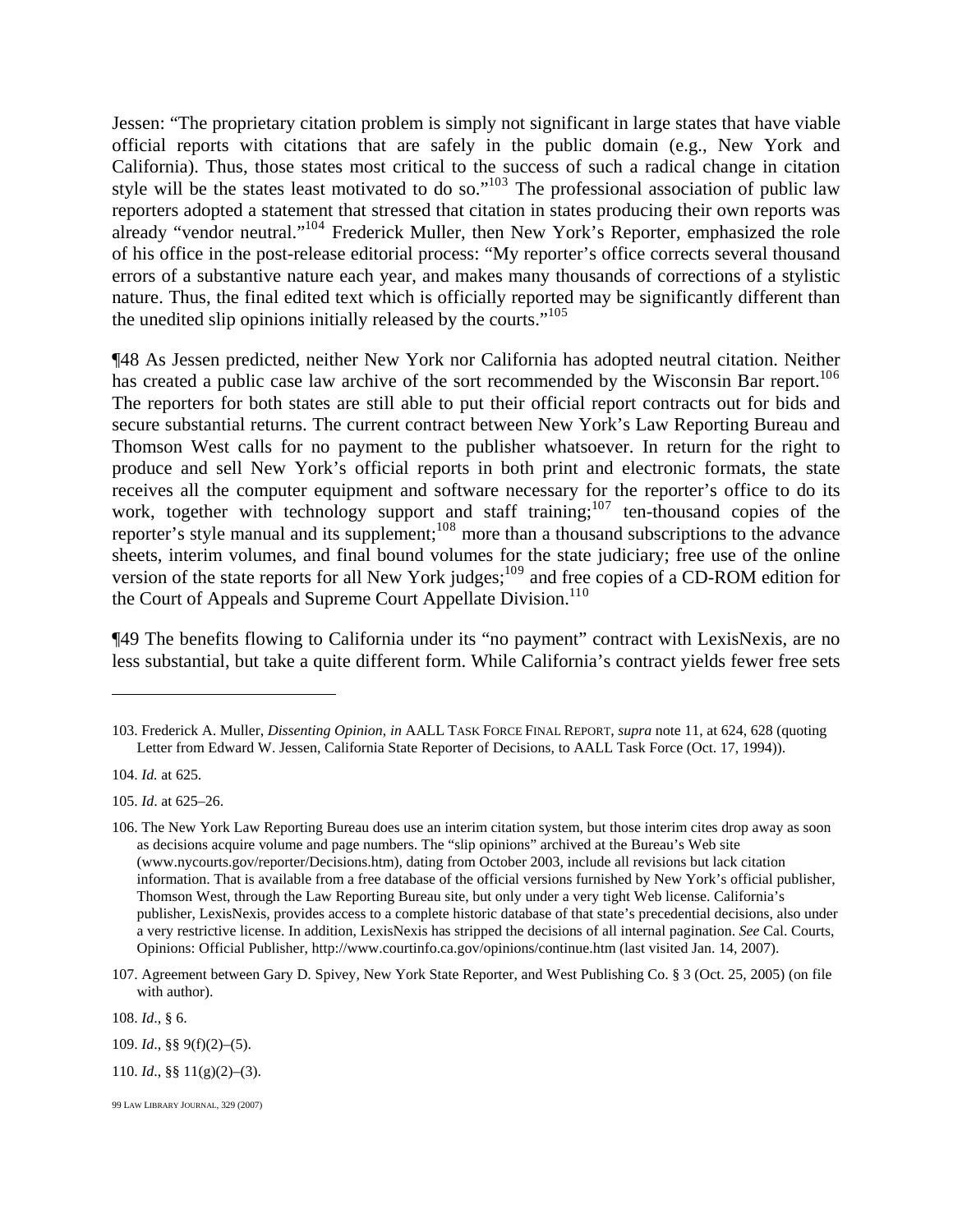of reports, it shifts an enormous amount of editorial work to the publisher. The staff of the New York Law Reporting Bureau performs all the editorial work on that state's official reports. California outsources those functions to its publisher, and under the state's official report contract, those services are furnished without charge. The publisher's personnel write head notes and summaries, check quotes and citations, inspect decisions for compliance with California's policies concerning privacy of parties and witnesses and citation of unpublished decisions, and conform decisions to the state's style manual, all subject to review by the state reporter's office. $111$  $111$ 

¶50 While smaller states cannot generate values of this magnitude through their "official report" contracts, some still achieve discounts for the judiciary on print reports and advance sheets, at least in relation to the prices charged the ever dwindling number of private subscribers. A few have also secured access on favorable terms to an electronic edition. <sup>11[2](#page-24-1)</sup> As Tim Fuller, reporter for Washington State, wrote in 2005, in states other than the largest, the steady decline in the public sale of print reports combined with greater competition among online services offering the same content threatens this historic framework.<sup>11[3](#page-24-2)</sup> So long as the approach remains viable, however, few state offices that contract for and oversee production of "official reports" are likely to favor creation of a public case law archive with neutral citation. When collapse does come, as inevitably it will in even the largest states, at least some of the states in this group should be reasonably positioned to move to the North Dakota-Oklahoma model. Having continued their own reports, they will be able to create retrospective case law archives without fear of a pagination-based copyright infringement claim. Moreover, states that have anticipated that day and exerted bargaining power while still possessing some may be able to secure at least some of the data such an archive will require without having to scan or key it from printed reports.<sup>11[4](#page-24-3)</sup>

¶51 In most, if not all, states continuing to publish "official reports," the move to a digitally

<span id="page-24-0"></span><sup>111.</sup> Publication Contract for the California Official Reports 11–12 (2003) ("Postfiling verification, correction, styling, and proofreading," "Summaries and head notes") (on file with author); E-mail from Edward Jessen, Reporter of Decisions, Supreme Court of California, to author (Nov. 15, 2006) (on file with author).

<span id="page-24-1"></span><sup>112.</sup> The current Illinois contract with Thomson West, for example, caps the price to the public for an advance sheet subscription at six times the rate for the state's bulk purchase of nine hundred subscriptions and the price to the public for a bound volume of the *Illinois Reports* at more than four times the state price. Contract between the Supreme Court of Illinois and West Group (Aug. 1, 2004) (on file with author). Unsurprisingly, Vermont receives a much smaller discount under its contract with LexisNexis. Contract for Editing, Printing, and Distributing the Advance Reports and Bound Volume of Volume 179 of the Vermont Supreme Court Reports (July 10, 2006) (on file with author). The New Hampshire contract yields up to 140 state law CD-ROMs for its judiciary. Contract for Editing, Printing and Binding Volumes 144, 145, 146, 147, 148, 149 and 150 of the New Hampshire Reports (Jan. 25, 2002) (on file with author).

<span id="page-24-2"></span><sup>113.</sup> Fuller, *supra* note 34, at 27.

<span id="page-24-3"></span><sup>114.</sup> Washington State has, for example, secured rights to and possession of data for case reports reaching back to the Washington territorial reports under a 2005 amendment to its official report contract. Office of Reporter of Decisions, State of Washington, Publishing Services Contract, PCH-2000-128, Amendment 3 (Apr. 22, 2005 (on file with author). The result is a free site with a state case law collection based on the printed official reports reaching back to 1854 (the first case in 1 Wash. Terr.). *See* Municipal Research & Services Ctr. of Wash., http://www.mrsc.org (follow "Legal Resources" hyperlink, then follow "Court Decisions" hyperlink) (last visited Jan. 14, 2007).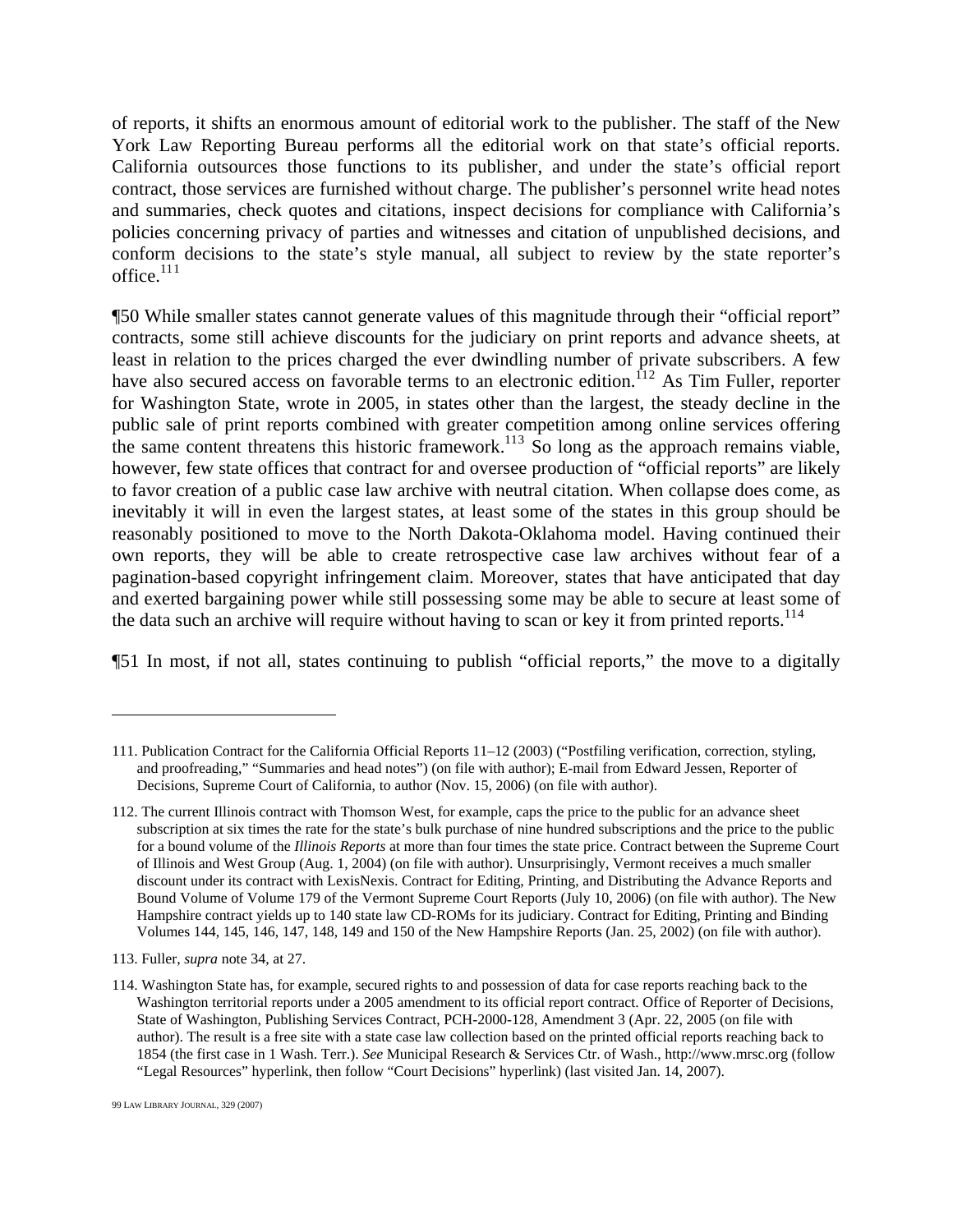based approach will require legislative change.<sup>11[5](#page-25-0)</sup> It will also require a shift in mindset on the part of those state officials who are responsible for the current print-based dissemination process and the judges to whom they are responsible. The latter source of inertia is not limited to states that still produce their own law reports.

### *Judicial Autonomy and Mindset*

¶52 In 1997, prior to a hearing of the Automation Committee of the Judicial Conference of the United States focusing on neutral citation, the committee and the Administrative Office of the Courts surveyed federal judges and clerks regarding the ABA citation recommendation. The questionnaire presented the ABA neutral citation resolution, unaccompanied by even a summary of the committee's rationale. Critics asserted that the process was designed to draw the largely negative response it in fact received. Nonetheless, the grounds the responding judges gave for rejecting the neutral citation idea illustrate significant sources of institutional resistance. Given their place and role, most federal judges saw no need for change. Variations on "if it ain't broke don't fix it" were common. Served by ample print and online information resources, the judges themselves were insensitive to the issues of cost and inconvenience pressed by the lawyers, librarians, and small publishers who favored the reform. Few respondents had the slightest understanding of the potential benefits of attaching permanent citations to decisions at the time of release. They worried greatly about the proposal's impact on those (like themselves) who still mostly used print law reports. Many focused on the burden of attaching sequence and paragraph numbers to decisions, unaware that jurisdictions that had already implemented neutral citation had found simple software solutions. Their comments generally took current institutional arrangements and computer systems as immutable and identified problems that implementation would pose for them. Proud and sensitive authors objected to the aesthetic blight and bureaucratic feeling that paragraph numbers would inflict on their opinions. When confronted with a bare ABA resolution and no leadership from within the federal judiciary supporting the reform, many bridled at being told by outsiders how to conduct a core function.<sup>11[6](#page-25-1)</sup>

¶53 In North Dakota, Oklahoma, and other states that have in varying degrees implemented the Wisconsin Bar proposals, a number of factors have worked to overcome judicial attitudes like those reflected in the 1997 federal survey. To begin, all have proceeded with leadership from one or more members of the jurisdiction's highest court and an information expert working closely with them, the state law librarian or court MIS director. Judges are and ought to be busy being judges. To performance of that distinctive role, issues of citation or even case law access may seem peripheral at best. However, the highest courts of many states carry and discharge very real responsibilities over the jurisdiction's entire judicial system. Their judges are not only judges but

<span id="page-25-0"></span><sup>115.</sup> *See, e.g.*, GA. CODE ANN. §§ 50-18-20 to 50-18-36 (2006).

<span id="page-25-1"></span><sup>116.</sup> For the text of the responses to the survey, see Hyperlaw, Comments to Judicial Conference re Citation Reform— March/April 1997, http://www.hyperlaw.com/jconf.htm (last visited Jan. 14, 2007). For a summary with comments, see HyperLaw Report—Judicial Conference Public Comments (Mar. 24,1996), http://www.hyperlaw.com/jcmail.htm. *See also* Coleen M. Barger, *The Uncertain Status of Citation Reform: An Update for the Undecided*, 1 J. APP. PRAC. & PROCESS 59, 80–81 (1999).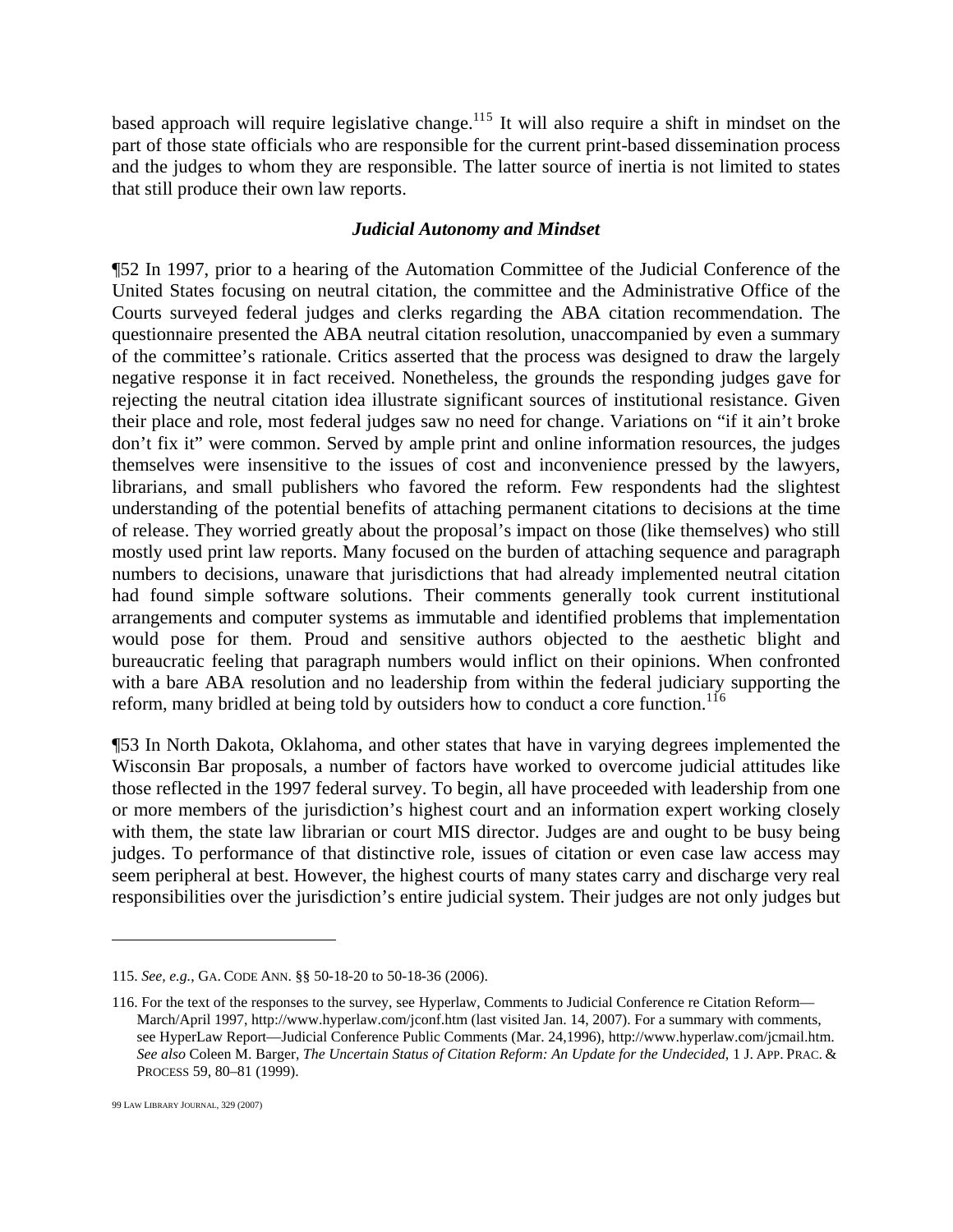system executives as well. Both North Dakota and Oklahoma have "unified judiciaries" in this form. Both states also have a "unified bar." While the ABA seemed an external body to numbers of the federal judges responding to the Administrative Office survey, the state bars of North Dakota and Oklahoma are important constituencies for the supreme courts of those states. Their justices needed little persuasion or reminding that effective distribution of state case law to lawyers practicing in small firms and remote communities was a matter deserving their attention.

¶54 As Assistant U.S. Attorney General Joel Klien observed in testimony before the Judicial Conference Committee, while the burdens of citation reform fall on courts and judges, the anticipated benefits are largely realized by the bar and public and are widely dispersed. For reform to proceed, those in a position to make the change must be brought to see the potential long term gains and to act in the public interest. $117$  $117$ 

#### *Scale and Complexity of Judicial Structure*

¶55 North Dakota is one of the nation's least populous states. It ranks ahead of only Vermont and Wyoming in population, and Wyoming, Montana, and Alaska in population density.<sup>11[8](#page-26-1)</sup> It has the fewest lawyers of the fifty states—1302 in active practice in  $2005^{119}$  $2005^{119}$  $2005^{119}$ —and fewer than fifty state judges.<sup>12[0](#page-26-3)</sup> The Supreme Court of North Dakota is the only standing appellate court. As previously noted, it holds major administrative responsibilities for the state's entire judicial system and works closely with a unified bar. The court's output of "reported" decisions is about two hundred per year.

¶56 In jurisdictions with greater scale and institutional complexity, thousands of decisions, and an intermediate appellate court with multiple districts or departments, accomplishing what North Dakota has poses a larger challenge. The roster of neutral citation adopting states looks more like North Dakota in these dimensions than, to move to the far extreme, California or New York. For instance, six out of thirteen fall in the bottom quintile of states ranked by population and number of lawyers, only three rank in the top half by those measures, and eight exceed the national median for lawyers practicing in firms of ten or fewer.<sup>[1](#page-26-4)21</sup> Six are among the eleven states having

<span id="page-26-0"></span><sup>117.</sup> Hearing before Automation Comm., Judicial Conference of the United States, re ABA Citation Proposal 11–12 (Apr. 3, 1997) (comments of Joel Klien, Acting Assistant Attorney General, U.S. Department of Justice, Antitrust Division), *available at* http://www.hyperlaw.com/jctrans.htm.

<span id="page-26-1"></span><sup>118.</sup> U.S. Census Bureau, State Rankings—Resident Population (July 2005), *available at* http://www.census.gov/statab/ranks/rank01.html; U.S. Census Bureau, Density Using Land Area (2000), *available at* http://www.census.gov/population/www/censusdata/density.html (follow "Population, Housing Units, Area, and Density for States: 2000" hyperlink).

<span id="page-26-2"></span><sup>119.</sup> Am. Bar Ass'n, National Lawyer Population by State (2006), *available at* http://www.abanet.org/marketresearch/2006\_national%20\_lawyer\_population\_survey.pdf.

<span id="page-26-3"></span><sup>120.</sup> *See* Nat'l Ctr. for State Courts, *supra* note 102. Adding municipal judges, the total is approximately 125. *Id*.

<span id="page-26-4"></span><sup>121.</sup> *See* U.S. Census Bureau, State Rankings—Resident Population (2005), *supra* note 118; Clara N. Carson, *supra* note 102 (state-specific tables).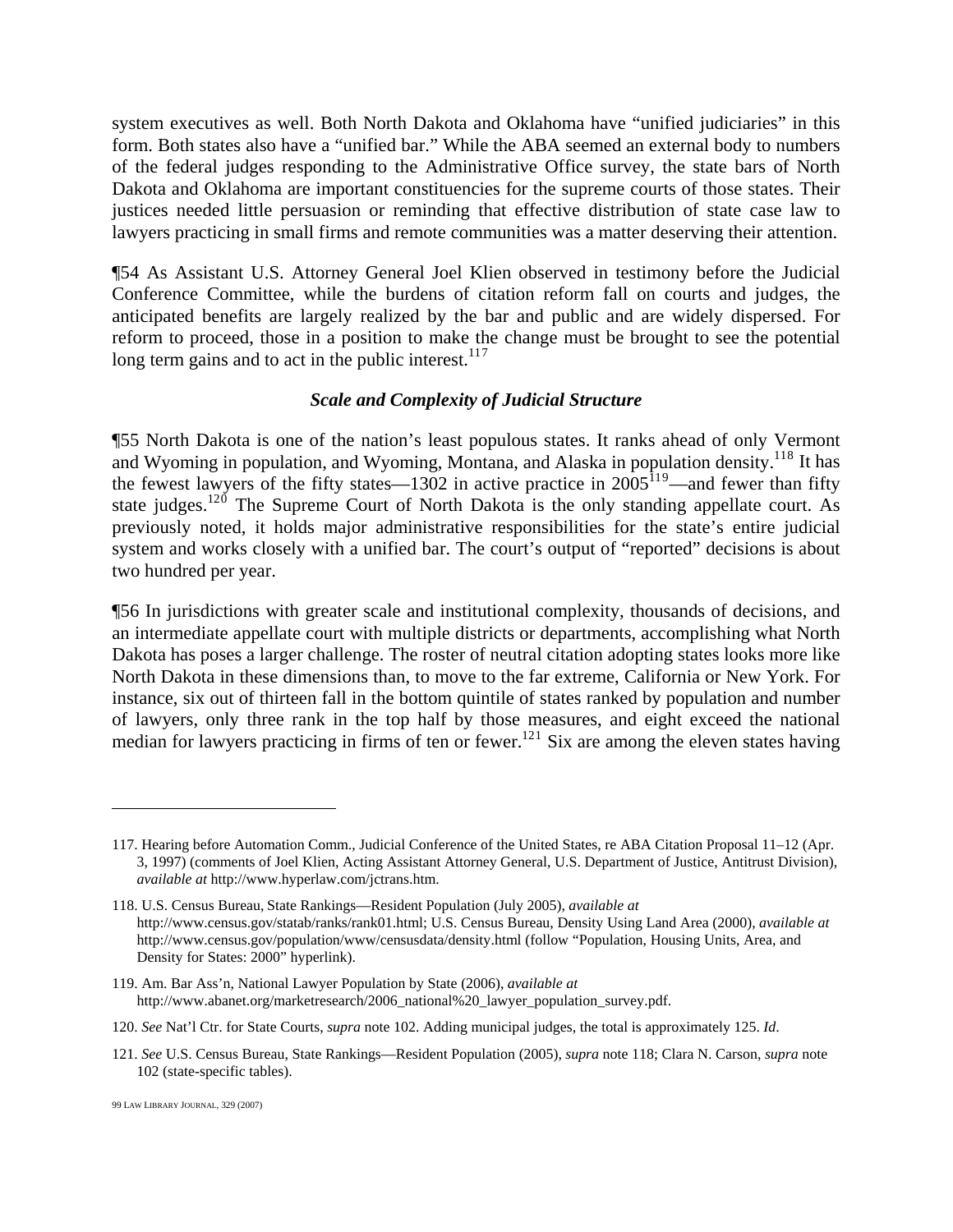no intermediate appellate court. $^{122}$  $^{122}$  $^{122}$ 

¶57 On the other hand, Oklahoma's example cautions against overemphasizing variables like these. That state's judicial system has more than two hundred judges and includes not only an intermediate appellate court for civil matters, but a separate court of criminal appeals.<sup>12[3](#page-27-1)</sup> In both population and number of lawyers, Oklahoma stands close to the national median.<sup>12[4](#page-27-2)</sup>

¶58 Most, if not all, state courts of last resort have ample formal authority to direct the jurisdiction's intermediate appellate court to implement a specific system of identifying individual decisions, number paragraphs, and use a specified format in citing authority.<sup>12[5](#page-27-3)</sup> They also have rules of appellate procedure into which they could insert a requirement that all documents submitted in connection with appeals use neutral citations.<sup>12[6](#page-27-4)</sup> On the other hand, exercising that authority in the face of palpable resistance on the part of the judges, clerks, and other staff who would, in the end, have to change their methods of work carries real costs. The more decentralized the system, the greater those costs can seem. If there is uncertainty about the aim or about the benefits to be gained from a change like this, inertia or token reform are the most likely results. $127$  $127$ 

# *A Mistaken Belief that the Copyright Problem Has Been Solved*

¶59 At the time of the Wisconsin Bar's recommendations, West Publishing Company was aggressively defending its market position with two closely connected copyright claims. Together they stood in the way of public and private initiatives to provide additional, lower cost alternatives to West's law reports and their electronic derivatives. The first claim, at which the phrase "vendor neutral citation" took direct aim, was West's assertion that the precise placement of page breaks within any decision published in the National Reporter System was protected by the company's compilation copyright in the volume in which the decision appeared. West

http://courtofappeals.mijud.net/rules/documents/9MichiganUniformSystemOfCitation.pdf.

<span id="page-27-4"></span>126. Some state rules of appellate procedure dictate citation format with great specificity. *See, e.g.*, FLA. R. APP. P. 9.800.

<span id="page-27-5"></span>127. Reportedly it was resistance from appellate court staff that led the Washington Supreme Court to place the burden of numbering paragraphs on the publisher of the state's official reports. In re Paragraph Numbering for Opinions Published in the Wash. Reps., Order No. 25700-B-447, *supra* note 27.

99 LAW LIBRARY JOURNAL, 329 (2007)

<span id="page-27-0"></span><sup>122.</sup> *See* Nat'l Ctr. for State Courts, *supra* note 102.

<span id="page-27-1"></span><sup>123.</sup> *Id*. Adding municipal judges the total is more than six hundred. *Id*.

<span id="page-27-2"></span><sup>124.</sup> *See* U.S. Census Bureau, State Rankings—Resident Population (2005), *supra* note 120; Clara N. Carson, *supra* note 104, at 239 tbl. IV.1.

<span id="page-27-3"></span><sup>125.</sup> For an extreme exercise of such authority, consider the Illinois Supreme Court's administrative order that from 1994 to 2007 capped the number of precedential decisions each of the state's five District Appellate Courts could file each year and the length of each (including concurring and dissenting opinions). Ill. Sup. Ct. M.R. 10343 (June 27, 1994) (copy on file with author). Numerous state courts have manuals that dictate opinion and citation format. *See, e.g.*, N.Y. STATE UNIFIED COURT SYS., NEW YORK LAW REPORTS STYLE MANUAL (2002), *available at* http://www.courts.state.ny.us/reporter/New\_Styman.htm; MICH. COURTS, MICHIGAN UNIFORM SYSTEM OF CITATION (Admin. Order 2006-3), *available at*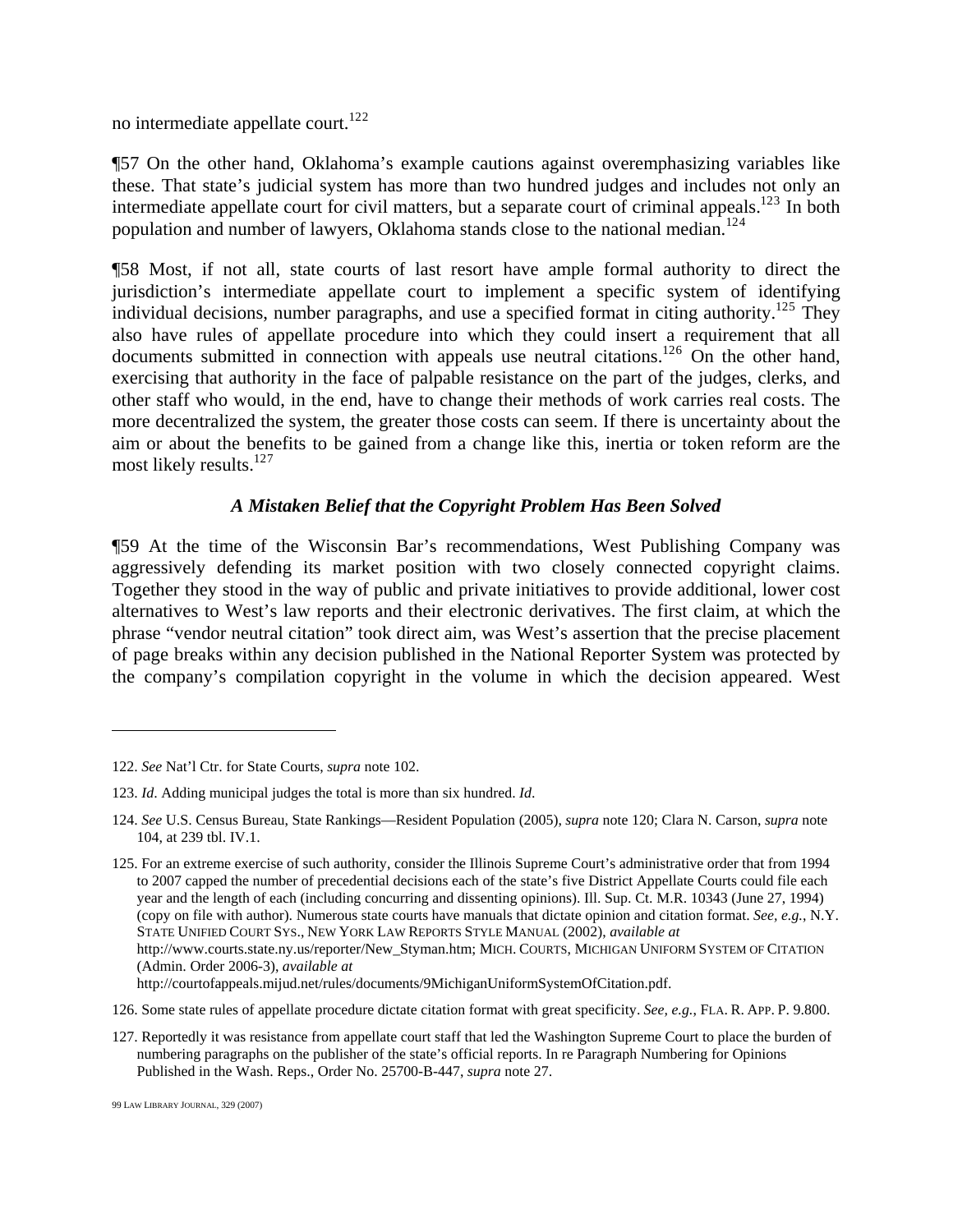conceded that the decision as released by a court was in the public domain, free of copyright. By this time it had also conceded, when pressed, that other publishers could, without the company's permission, designate full decisions by the volume and page number at which they appeared in a West compilation. But any inclusion of "star pagination," enabling users of a competing database, CD-ROM, or print source to derive "pinpoint" or "jump" cites to particular passages within a decision, brought the very real prospect of a copyright infringement suit. This startling copyright claim rested solidly on a decision West had secured from the eighth circuit in litigation over star pagination with LexisNexis a decade before.<sup>12[8](#page-28-0)</sup>

¶60 The report of the Wisconsin Bar Technology Resource Committee expressed doubt about the continued viability of this claim, citing a 1[9](#page-28-1)93 opinion by the Wisconsin Attorney General.<sup>129</sup> The committee report went on to note, however, that until there was a definitive ruling on the pagination issue the threat of litigation would continue to deter new entrants.

¶61 While there are totally independent grounds for citation reform, there seems little doubt that much of the energy behind the drive for "vendor neutral" or "public domain" citation during the 1990s came from a desire to break through the barrier to competition posed by West's refusal to allow others to incorporate National Reporter System pagination.

¶62 West had a second copyright claim it was ready to bring against any would be CD-ROM publisher who built a case law database by scanning or keying court opinions as published in any of the National Reporter System series. Conceding that decisions in the form released by an authoring court were in the public domain, West asserted copyright in the editorial work performed by its employees as they reworked the original texts into the versions appearing in the National Reporter System—placing opinions in a consistent format, adding information, conforming, checking, and expanding citations.<sup>13[0](#page-28-2)</sup> While not directly mentioned in the Wisconsin Bar recommendations, this proprietary claim was directly addressed by the report's call for a state controlled digital archive of decisions in their final, revised, and "correct" form.

¶63 Through a series of developments, culminating in a pair of 1998 Second Circuit decisions

<span id="page-28-0"></span><sup>128.</sup> West Pub. Co. v. Mead Data Cent., Inc., 616 F. Supp. 1571 (D. Minn. 1985), *aff'd*, 799 F.2d 1219 (8th Cir. 1986).

<span id="page-28-1"></span><sup>129. 81</sup> WIS. OPS. ATT'Y. GEN. 45 (1993). The opinion based this conclusion on the Supreme Court's holding in *Feist Publ'ns v. Rural Tel. Service Co.*, 499 U.S. 340 (1991), and that decision's reliance on a law review article that rejected the pagination copyright claim, L. Ray Patterson & Craig Joyce, *Monopolizing the Law: The Scope of Copyright Protection for Law Reports and Statutory Compilations*, 36 UCLA L. REV. 719, 735 (1989).

<span id="page-28-2"></span><sup>130.</sup> For a complete statement of the pagination claim as applied to a CD-ROM publisher who planned to prepare a collection of Florida decisions drawn from West's reporter, see *Oasis Publ'g. Co. v. West Publ'g. Co.*, 924 F. Supp. 918 (D. Minn. 1996). For a more complete description of the second type of claim, see Vito Petretti, Note, Matthew Bender & Co. v. West Publishing Co.*: The End of West's Legal Publishing Empire?* 43 VILL. L. REV. 873, 904–09 (1998). West had at least one other copyright infringement claim it was prepared to bring against anyone scanning full volumes of its reports. Resting on West's unquestioned copyright claim to the synopsis and head notes prepared by its editors, this intermediate infringement argument proceeded as follows. Even if the final product of the competitor contained none of this copyright protected editorial matter, the copying of it in the course of scanning constituted, West argued, actionable infringement. *See* West Publ'g Co. v. On Point Solutions, No. 1:93-CV-2071-MHS, 1994 U.S. Dist. LEXIS 20040 (N.D. Ga. Sept. 1, 1994).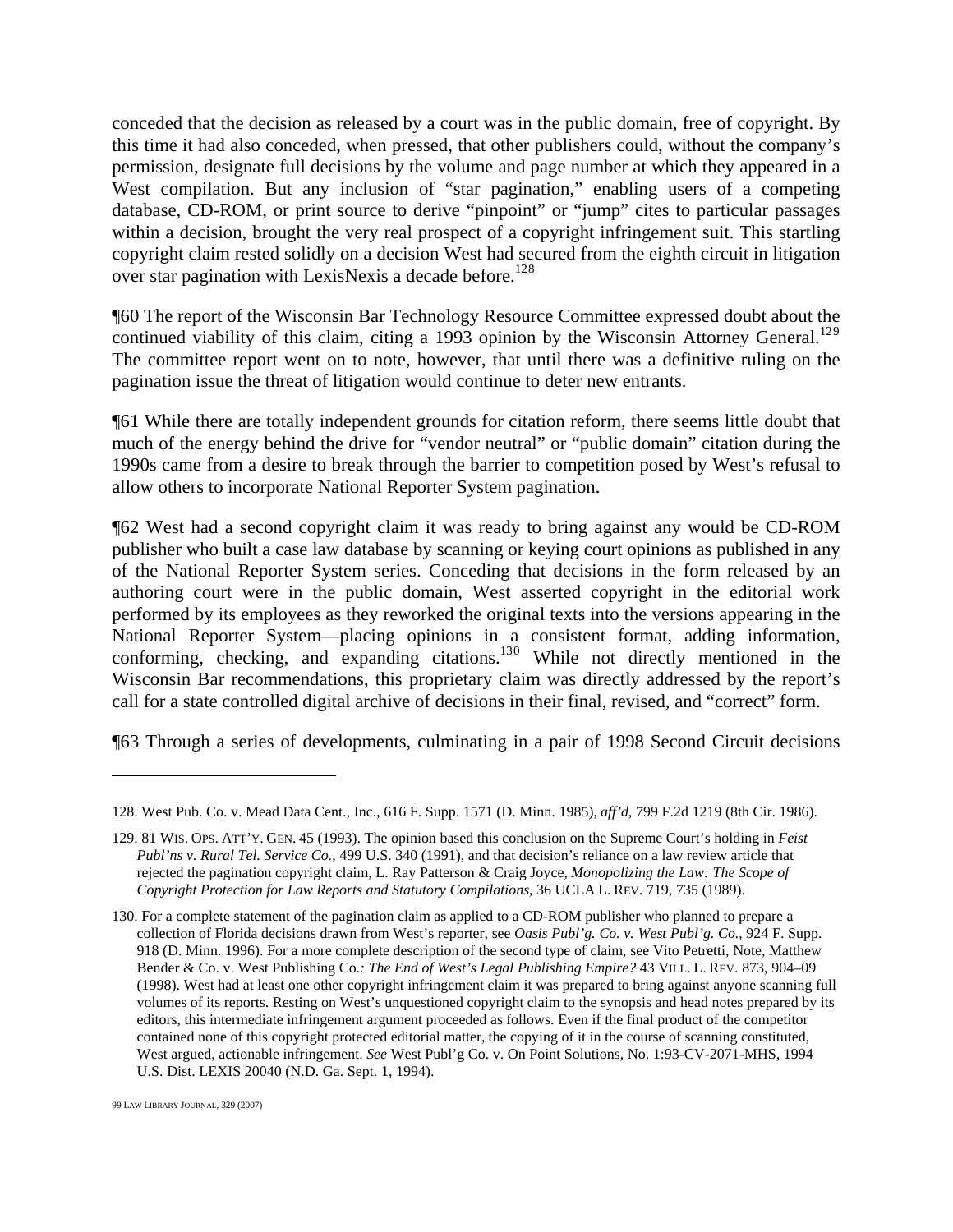that rejected West's key copyright claims, $131$  $131$  the pressure for citation reform they generated diminished. Indeed, it would be possible for someone not exposed to the litigation risk they still pose to conclude, mistakenly, that this particular problem associated with print-based citation had been eliminated.

¶64 During negotiations over the terms of the consent decree that cleared the way for Thomson's acquisition of West, West's agreement to grant star pagination licenses to others than LexisNexis was trumpeted by the U.S. Justice Department as a key concession.<sup>13[2](#page-29-1)</sup> Under pressure from District Judge Paul Friedman, West's agreed-to licensing terms were repeatedly liberalized. As Judge Friedman explained,

charging money to small publishers for obtaining a license to use a pagination system to which any copyright claim seems questionable would impermissibly shift the costs of litigating the legal uncertainty of West's Copyright claim. The Court was reluctant to put its judicial imprimatur on West's profiting from the licensing of star pagination where the underlying copyright claim appeared so thin.<sup>1[3](#page-29-2)3</sup>

¶65 The final decree deferred all license fees for small publishers (a category that included the likes of Hyperlaw and Oasis but not LexisNexis, Matthew-Bender, CCH, or BNA) "until a decision on the merits by the United States Supreme Court . . . with respect to West's copyright claims or December 31, 2000, whichever comes first."<sup>13[4](#page-29-3)</sup> Notwithstanding the subsequent second circuit decisions on which the Supreme Court denied certiorari, the condition set out in the decree, namely the rendering of a final decision on the merits by the United States Supreme Court, has not occurred. In fact, Thomson took steps in late 1997 to reduce the likelihood of such a final decision when it settled with a CD-ROM publisher against whom it had prevailed on the pagination issue. While an appeal in that case was pending before the Eighth Circuit, an appeal which had the potential to set up a division among circuits that might have induced the Supreme Court to grant certiorari, Thomson offered to license star pagination to the publisher and share its costs of litigation. The offer was accepted.<sup>13[5](#page-29-4)</sup>

**[[6](#page-29-5)6 To date, Thomson West has not renounced its previously asserted copyright claims.**<sup>136</sup> Risk

<u>.</u>

<span id="page-29-0"></span><sup>131.</sup> Matthew Bender & Co. v. West Publ'g Co., 158 F.3d 674 (2d Cir. 1998); Matthew Bender & Co. v. West Publ'g Co., 158 F.3d 693 (2d Cir. 1998).

<span id="page-29-1"></span><sup>132.</sup> *See* John E. Morris, *How West Was Won*, AM. LAW., Sept. 1996, at 73.

<span id="page-29-2"></span><sup>133.</sup> United States v. Thomson Corp., No. 96-1415, 1997 U.S. Dist. LEXIS 1893, at \*7 (D.D.C. Feb. 27, 1997).

<span id="page-29-3"></span><sup>134.</sup> *In re* United States v. Thomson Corp., No. 96-1415, 1997 U.S. Dist. LEXIS 2790, at \*51 (D.D.C. Mar. 7, 1997). *See* United States v. Thomson Corp., 1997 U.S. Dist. LEXIS 1893, at \*7–10.

<span id="page-29-4"></span><sup>135.</sup> *See* Laura Gatland, *West Settles Copyright Suit*, A.B.A. J., Oct. 1997, at 37; Thomas Scheffey, *A Cagey Move?* CONN. L. TRIB., Aug. 11, 1997, at 1.

<span id="page-29-5"></span><sup>136.</sup> On the contrary, its licensing practices affirm them. The contract under which Thomson West publishes the *Illinois Reports* includes a provision paying the state \$10,000 for a license to include "pagination to the Illinois Official Reports for display in West Group's electronic reporter products." Contract between the Supreme Court of Illinois and West Group, *supra* note 112.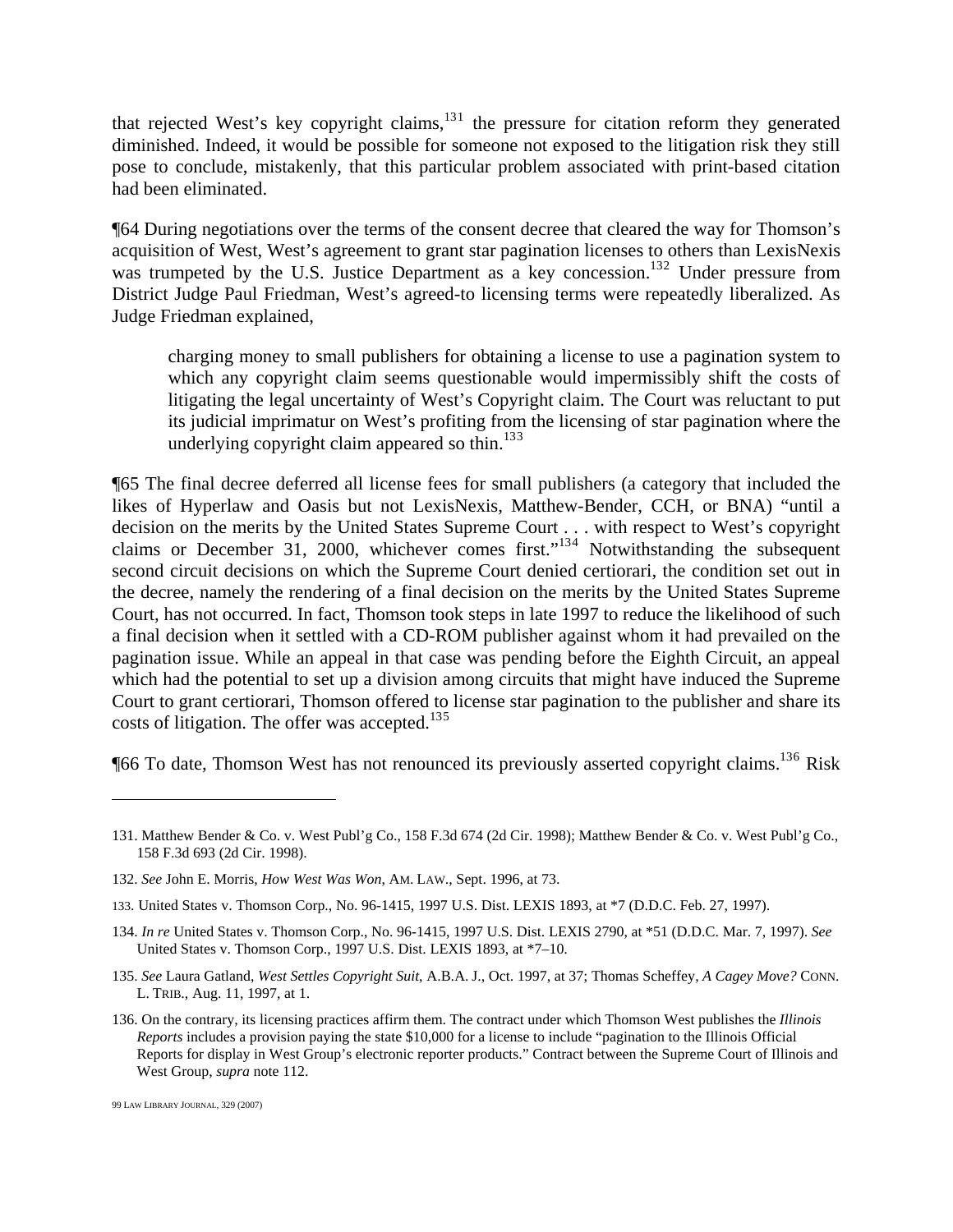averse publishers either license National Reporter System pagination or don't include it.<sup>13[7](#page-30-0)</sup> Unquestionably, the issue of proprietary citation has a lower profile than it did ten years ago, but it has not vanished. Although the underlying copyright claims are widely viewed as unsupportable, they have, to date, been rejected by only one U.S. Circuit Court of Appeals and it, over a dissent.

# *Altered Market Conditions*

¶67 CD-ROM technology was transforming the legal information marketplace during the mid-1990s. Law Office Information Systems (LOIS) began selling state-specific primary law disks in 1995 for \$600 per year.<sup>13[8](#page-30-1)</sup> Michie had also begun selling state primary law collections in a number of states with comparable annual charges, preceded by an initial fee.<sup>13[9](#page-30-2)</sup> While West and Lawyers Co-op had CD-ROM based versions of their state law print offerings, in the absence of competition these were priced at levels that protected print sales. West's *Iowa Reporter* CD-ROM was offered for an initial charge of \$2500 plus \$40 per month after the first year. Its *Iowa Code Annotated* carried a \$1200 initial fee plus charges of \$55 per month for updates. Both prices corresponded closely to those for the respective items in print.<sup>14[0](#page-30-3)</sup> In states like Arkansas that LOIS had entered with a CD-ROM, West and Lawyers Co-op dropped their prices to compete.<sup>[1](#page-30-4)41</sup> Subscriptions to print case reports had begun to decline and used sets of official reports were becoming available at one-quarter the cost of a new set, or less.<sup>14[2](#page-30-5)</sup>

¶68 For the majority of lawyers, Westlaw and LexisNexis offered more than they needed at prices they couldn't afford. Although the two systems employed different methods of charging for use, both operated in ways that made these services unattractive to lawyers making repeated use of a limited portion of the data, such as those working primarily with the cases and statutes of a single state. With no print products to protect, LexisNexis had introduced a program of fixed rate pricing for such users. The program, however, was limited to those practicing alone or in very small firms and priced in 1995 at \$1560 a year for a solo practitioner. (The rate increased according to the number of lawyers in a firm. $^{143}$  $^{143}$  $^{143}$ )

¶69 In short, at the time North Dakota and Oklahoma moved to open dissemination of their case law to greater competition there was solid evidence that potential competitors were poised to enter the market with CD-ROM publications and that their entry could bring significant

<span id="page-30-5"></span>142. *Id*. at 67.

<span id="page-30-6"></span>143. *Id.*

<span id="page-30-0"></span><sup>137.</sup> VersusLaw, for one, doesn't include it.

<span id="page-30-1"></span><sup>138.</sup> KENDALL F. SVENGALIS, LEGAL INFORMATION BUYER'S GUIDE & REFERENCE MANUAL 125 (1996).

<span id="page-30-2"></span><sup>139.</sup> *Id*. at 453 (Minnesota).

<span id="page-30-3"></span><sup>140.</sup> *Id*. at 430–432. West's Oklahoma Decisions carried an initial charge of \$2750. *Id*. at 486.

<span id="page-30-4"></span><sup>141.</sup> Lawyers Co-op offered its Arkansas CaseBase CD-ROM for \$995 with subsequent update fees lower than those for the LOIS disk; West's cases and code disk equaled the LOIS price of \$600 per year. *Id*. at 399.

<sup>99</sup> LAW LIBRARY JOURNAL, 329 (2007)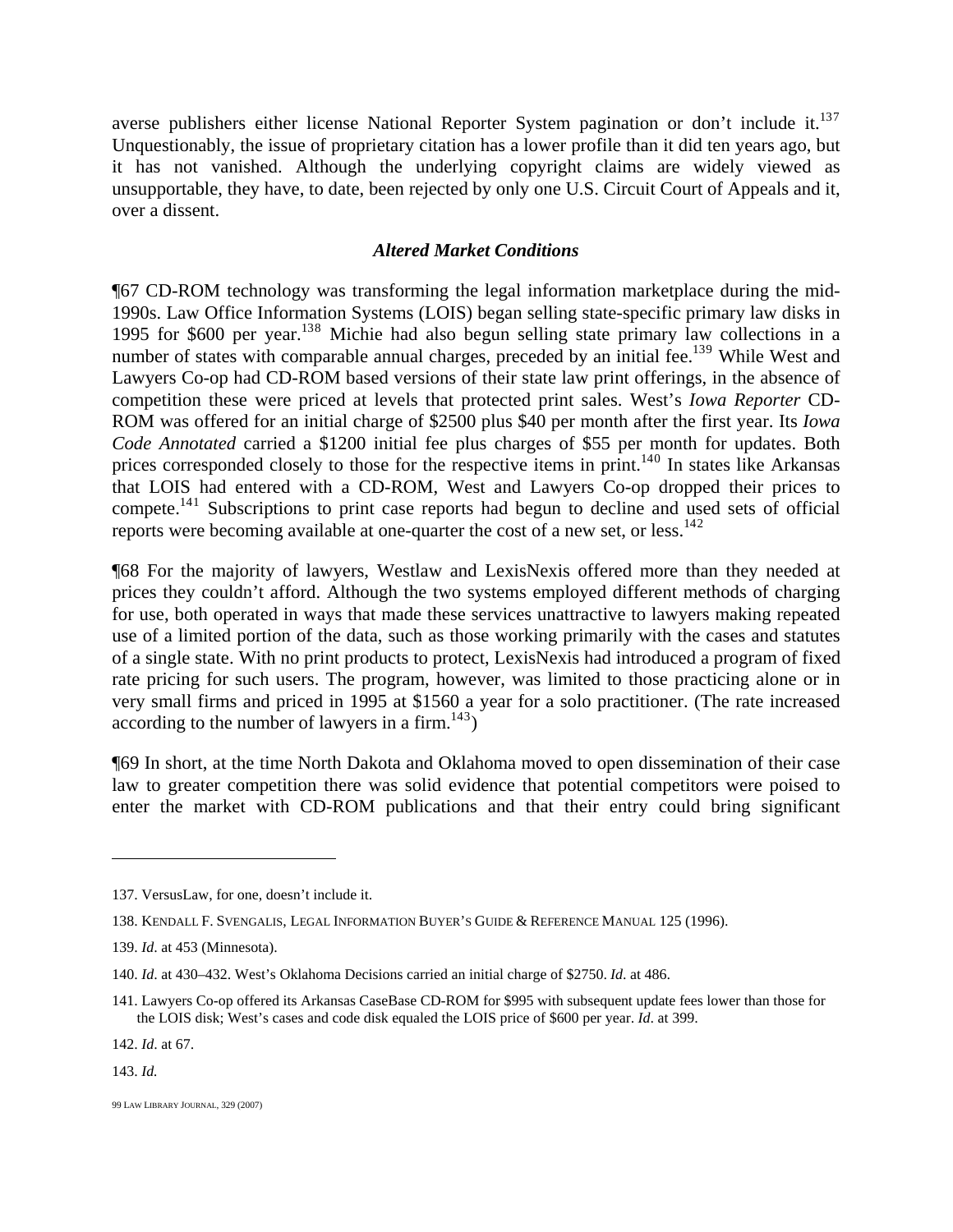reductions in legal research costs for court systems and lawyers.

¶70 By 2000, much had changed. U.S. lawyers, especially those practicing in small firms, enjoyed a striking array of less costly research options. LOIS, by then Loislaw, had moved to the Internet and expanded to all fifty states. The price for use of a Loislaw state law collection was \$948 per year; the annual charge for use of its full national collection (the fifty states plus federal primary law), \$21[4](#page-31-0)8.<sup>144</sup> Loislaw was underpriced in some jurisdictions by small CD-ROM publishers like Oasis (Massachusetts Case Law on CD-ROM for \$199 per disk),<sup>14[5](#page-31-1)</sup> Compass Data Systems (Missouri Legal Research Tools, \$299 per year),<sup>14[6](#page-31-2)</sup> and Geronimo Development Corp. (Casefinder, a Virginia primary law CD-ROM, \$389 per year for the first copy with a heavy discount for each additional one).<sup>14[7](#page-31-3)</sup> Offering a national case law library online was VersusLaw, only \$[8](#page-31-4)3.40 per year for a solo practitioner.<sup>148</sup> Also by 2000, Westlaw, following the lead of LexisNexis, had introduced fixed rate plans designed and priced for small firms. The monthly charge for a single state Westlaw plan ranged between \$100 and \$165 per month depending on the state (for firms with one to two lawyers).<sup>14[9](#page-31-5)</sup> Finally, by 2000, nonprofit and advertising-supported Internet sites offering law without charge had arrived in a serious way.

¶71 Jurisdictions that had done nothing to facilitate the proliferation of options through citation reform benefited from these market developments alongside those that had. Were Oklahoma and North Dakota better off because of the initiatives taken by their supreme courts? Without a doubt. Their judges, lawyers, and citizens had access to substantial and citable collections of case law totally without charge. In addition, users of a free site like Findlaw or a very low cost site like Versuslaw could work with decisions from these and other neutral citation states without having to access a Thomson West source or some derivative to extract essential citation information. In the case of North Dakota and Oklahoma these decisions were in their final form. Because of the altered market conditions, however, these gains were less conspicuous than those that prompted the original calls for reform.

# *Reduced Pressure for Change from the Organized Bar*

¶72 In the years since 2000, state bar organizations have become a major players in the case law dissemination picture. However, rather than calling on state courts to follow the lead of North Dakota and Oklahoma, with resulting benefits for the broader public, they are now contracting with commercial providers for online services limited to their members. Reflecting the current research needs and expectations of practicing lawyers, these services include more than case law.

 $\overline{a}$ 

<span id="page-31-4"></span>148. *Id*. at 111.

<span id="page-31-0"></span><sup>144.</sup> KENDALL F. SVENGALIS, LEGAL INFORMATION BUYER'S GUIDE & REFERENCE MANUAL 105 (2001).

<span id="page-31-1"></span><sup>145.</sup> *Id*. at 411 (Massachusetts).

<span id="page-31-2"></span><sup>146.</sup> *Id*. at 420.

<span id="page-31-3"></span><sup>147.</sup> *Id*. at 461.

<span id="page-31-5"></span><sup>149.</sup> *Id*. at 106 (e.g., North Dakota, South Dakota, and Montana, \$100; Colorado, Kansas, and Oklahoma, \$130; Arizona, California, Iowa, New York, \$165).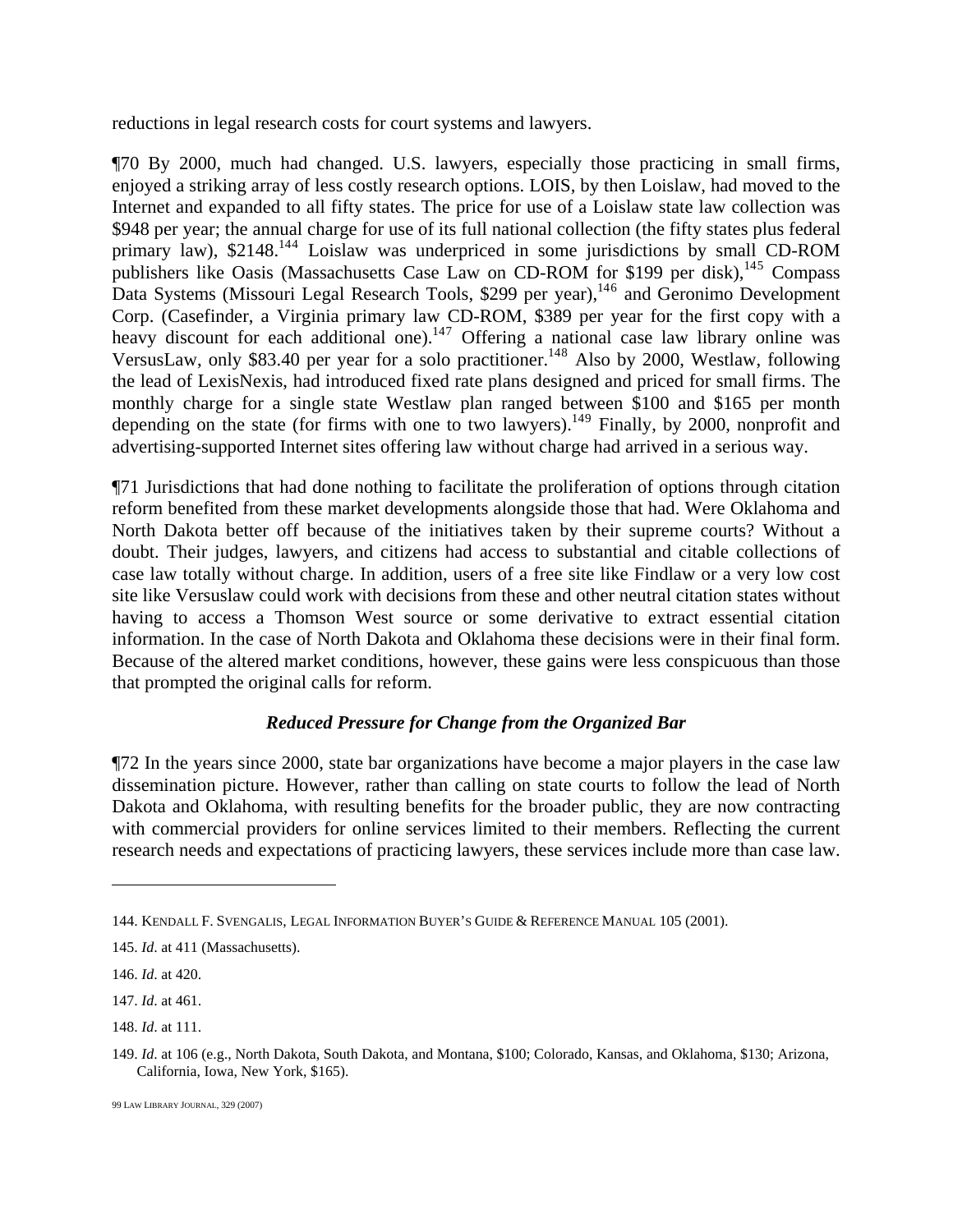They also provide access to federal as well as state materials and integration through a single interface and search engine.

¶73 Earlier, bar groups had been used by commercial providers as a marketing channel. LexisNexis offered its MVP flat-rate plan through bar associations; Loislaw gave discount pricing to members of cooperating bar associations. A more active role for state bars emerged following the acquisition of Anderson Publishing Company by LexisNexis. That transaction catalyzed a chain of developments that has brought "free" online legal research to lawyers in more than half the states. First, it prompted the Ohio State Bar Association to join with the small firm (Lawriter) that had previously produced Anderson's Ohio law CD-ROM to move that disk's content to the Internet. Lawriter's past contractual relationship with Anderson blocked direct competition, but it did not stand in the way of the company's creating and maintaining research services for bar organizations. The Ohio Bar Association took a minority interest in the company<sup>15[0](#page-32-0)</sup> and, working together under the name "Casemaker," Lawriter and the Ohio Bar created a consortium framework that bar organizations in other states found attractive. Bar groups that join the consortium contract with Lawriter for the creation of a state collection to their specifications (at a price varying according to those specifications) and proceed to offer the service as a membership benefit. As of April 2006, the Casemaker consortium included twentyfour state associations.15[1](#page-32-1)

¶74 Casemaker has been joined in this field by an online newcomer, Fastcase (www.fastcase.com) and also by LexisNexis. In two years, Fastcase has signed up seven state bars, four large voluntary bar associations or membership libraries, and several trial lawyer groups.<sup>15[2](#page-32-2)</sup> Unlike Casemaker, Fastcase is also available to individuals and firms unaffiliated with participating organizations. It also offers a full fifty-state case law collection. Casemaker, which had been proceeding to build its case law collection participating state by participating state, announced in 2006 that it, too, would expand its database to include the primary law of all states by the end of the year.<sup>15[3](#page-32-3)</sup> Finally, LexisNexis has created "free for all members" plans for the New Jersey and Pennsylvania bars.<sup>15[4](#page-32-4)</sup>

¶75 While these bar-sponsored arrangements have increased options for lawyers, they have, for

<span id="page-32-0"></span><sup>150.</sup> *See* T. R. Halvorson & Margi Heinen, *Casemaker: Ohio Incubates Another Legal Information Service*, LLRX.COM, Sept. 16, 2002, http://www.llrx.com/features/casemaker.htm.

<span id="page-32-1"></span><sup>151.</sup> KENDALL F. SVENGALIS, LEGAL INFORMATION BUYER'S GUIDE & REFERENCE MANUAL 148 (2006).

<span id="page-32-2"></span><sup>152.</sup> E-mail from Philip Rosenthal, President, Fastcase, Inc., to author (Nov. 14, 2006) (on file with author). *See generally* Alan Cooper, *Fastcase Awarded Contract by Virginia State Bar*, VA. L. WKLY, Feb. 6, 2006.

<span id="page-32-3"></span><sup>153.</sup> Casemaker, What does the Casemaker Web Library contain? http://www.casemaker.us (last visited Jan. 14, 2007) ("Beginning in 2007, Casemaker will include libraries for all 50 states.").

<span id="page-32-4"></span><sup>154.</sup> Pennsylvania Bar Association members have free access to a set of LexisNexis materials under a program named "InCite." *See* PBA InCite, http://www.pabar.org/public/cobranded.asp (last visited Jan. 14, 2007). A comparable program created by LexisNexis for the New Jersey State Bar Association is called "NJ CiteLine." *See* NJSBA Membership Benefits, NJ CiteLine, http://www.njsba.com/membership\_info/index.cfm?fuseaction=benefits#66 (last visited Jan. 14, 2007).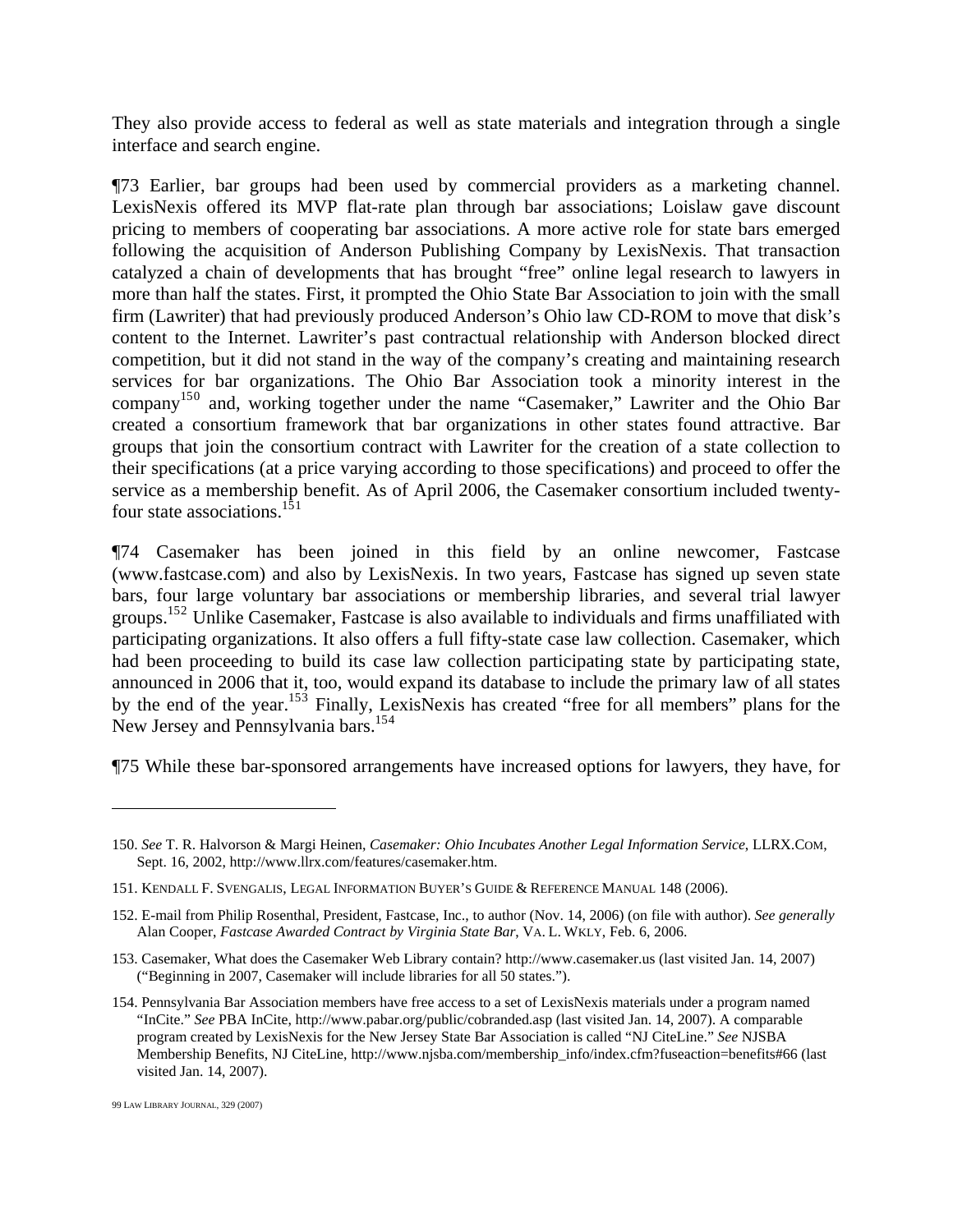that very reason, reduced the pressure for reform coming from the organized bar. When the issues of case law dissemination raised by the Wisconsin Bar in 1994 are addressed by a state's judicial branch, the benefits flow not only to lawyers but the broader public. Rhetoric about "public access" notwithstanding,<sup>1[5](#page-33-0)5</sup> courts are far less likely to view effective and open distribution of their own case law as a serious issue without pressure from the bar.<sup>15[6](#page-33-1)</sup>

¶76 Recent Virginia events furnish a measure of the shift in the bar/court dynamic. In 2002, a new chief justice of the Virginia Supreme Court, seeking to improve the quality of legal research coming from the state's solo and small firm lawyers, turned to the state bar. Under his urging, ultimately translated into a court rule adopted in June 2005, effective July 13, 2005,  $157$  $157$  the Virginia State Bar entered into a three-year contract with Fastcase.<sup>15[8](#page-33-3)</sup> Fastcase is now available to all members, paid out of dues. This occurred without the bar asking for or the Virginia Supreme Court contemplating any change in the way the state's decisions are disseminated or cited.

#### *Lack of Continuing Attention by Librarians and Other Information Professionals*

¶77 A final factor slowing the pace of reform has been the dramatic decline in attention from law librarians. Individual librarians and their national association, AALL, led the early movement for neutral citation. Following the adoption of neutral citation in a number of states and the extension of the AALL's recommended neutral citation framework to statutes and administrative materials, the organization's interest moved on. With the problem of proprietary citation less easy to see, the blueprint drafted and elaborated, the benefits more diffuse than they were imagined to be during the turbulent days of 1994–96, issues of case law dissemination dropped off the professional agenda. Although AALL still has a Citation Formats Committee, the group has ceased to press for or monitor adoptions of case citation reform.<sup>15[9](#page-33-4)</sup> Librarians and other scholars of legal information no longer write on the subject. The appearance of the *ALWD Citation Manual* in 2000 brought a short spurt of attention but only in the form of reviews of how the new manual treated neutral citation in comparison with *The Bluebook*.<sup>16[0](#page-33-5)</sup> In the ongoing national debate over how to deal with "unpublished" decisions now that they are widely

<span id="page-33-0"></span><sup>155.</sup> On the home page of the Wisconsin Court System, Chief Justice Shirley Abrahamson tells the state's citizens: "The courts of our state belong not to the lawyers and the judges, but to you—the public." Wis. Court Sys., From the Chief Justice, http://www.wicourts.gov (last visited Jan. 14, 2007).

<span id="page-33-1"></span><sup>156.</sup> Pressure from the state bar led South Dakota to become one of the first states to adopt neutral citation. The resulting success of the bar's *Dakota Disc*, available at a very reasonable charge, currently \$500 per year, to subscribing members (but not to nonlawyers), is one plausible explanation of the difference between the sites of the South Dakota and North Dakota supreme courts. E-mail from Laurence Zastrow, *supra* note 38.

<span id="page-33-2"></span><sup>157.</sup> VA. SUP. CT. ORGAN. AND GOV. R. 21.

<span id="page-33-3"></span><sup>158.</sup> *See "Soft Launch" for Fastcase Service "Seamless," VA State Bar Says*, VA. L. WKLY., Mar. 6, 2006.

<span id="page-33-4"></span><sup>159.</sup> The Citation Format Committee's list of neutral citation jurisdictions is seriously out-of-date and its Web site shows no sign of recent activity. *See* Am. Ass'n of Law Libraries, AALL Citation Formats Committee, http://www.aallnet.org/committee/citation (last visited Jan. 14, 2007) (indicating a last revision date of June 27, 2001).

<span id="page-33-5"></span><sup>160.</sup> *See, e.g.*, Alex Glashausser, *Citation and Representation*, 55 VAND. L. REV. 59, 89–90 (2002).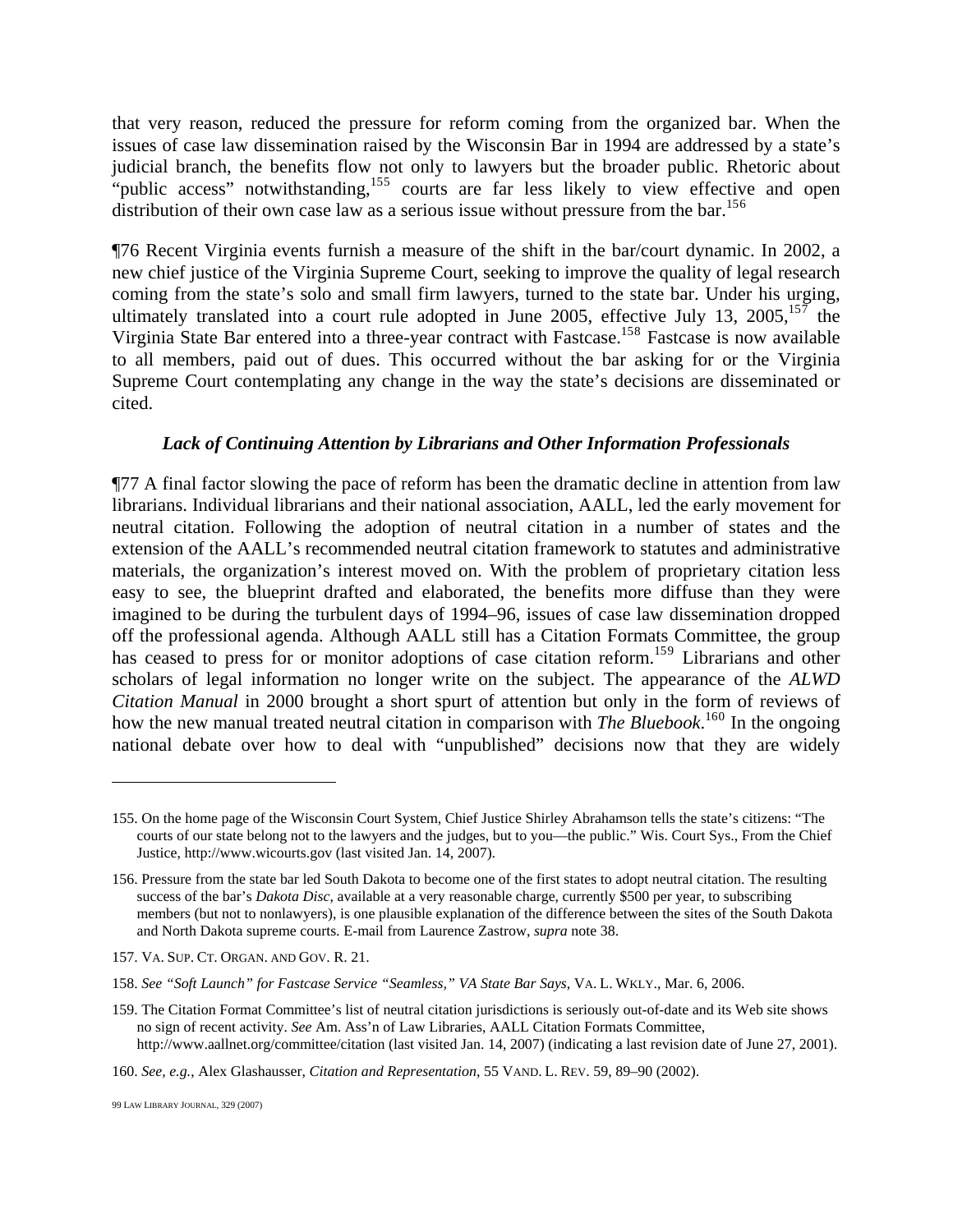available online, citation and archiving have received minimal attention.

¶78 Another committee of AALL recently completed a survey of state legal materials available on the Internet.<sup>[1](#page-34-0)61</sup> Covering the full range of primary legal materials, statutes and administrative regulations as well as appellate decisions, the survey examined the "official status" of and "authentication" procedures, if any, available for publicly offered online law. The resulting report concludes with a call to action through advocacy and education.<sup>16[2](#page-34-1)</sup> Because of the project's broad scope and the degree of attention the report pays to administrative codes and statutes, it is far from clear that this professional mobilization, should it materialize, will bring much fresh energy or attention to case law dissemination.

# **The Recommendations of 1994 in the Light of Current Realities**

¶79 The range of case law sources available to lawyers, judges, and others needing to research the law is far greater today than it was a decade ago. The terms on which major segments of the market acquire access to case law are less likely to induce researchers to be cost-conscious in undertaking a particular task, to consider whether an alternative source might not be more economic. Commercial data collections furnish important functional gains through their integration of multiple primary law sources from a single jurisdiction and across multiple jurisdictions. At the same time it is far easier now than in 1994 to mix and match information sources, disparate sources accessed via the Internet (both free and subscription-based), online sources with those acquired on CD-ROM. Google and its competitors, portal sites, and contemporary operating systems all facilitate integration at the researcher's computer. One cumulative effect of these developments is that neither lawyers, whether practicing in private firms, large or small, or in the public sector, nor judges are as likely to see access to reasonably priced legal information to be the issue it was during the mid-1990s or to see citation reform and altered patterns of public case law dissemination as catalytic changes.

¶80 On the other hand, in a majority of states, the inefficiency of print-based citation norms is as real as it was a decade ago, if not more so. To begin, those doing primary research in printed law reports are a rapidly shrinking minority.<sup>16[3](#page-34-2)</sup> In accordance with the consent decree allowing the Thomson-West merger, the asserted copyright in National Reporter System pagination is no longer used to block entry into the case law market, but the risk of litigation still affects the offerings and prices of Thomson's competitors. Even in jurisdictions with their own "official" reports, where pagination along with opinion text is explicitly placed in the public domain, the later acquisition and insertion of page breaks in decisions that have been online or on disk since their release carry substantial costs that a scheme of neutral citation would avoid. These costs are orders of magnitude greater than those involved in acquiring and adding parallel citation

<span id="page-34-0"></span><sup>161.</sup> *See generally* Matthews, *supra* note72 (describing AALL Authentication Survey administered as a joint effort by the Access to Electronic Legal Information Committee and AALL's Washington Affairs Office).

<span id="page-34-1"></span><sup>162.</sup> *Id*. at 32.

<span id="page-34-2"></span><sup>163.</sup> *See* Reach et al., *supra* note 35, at 374 ¶ 15.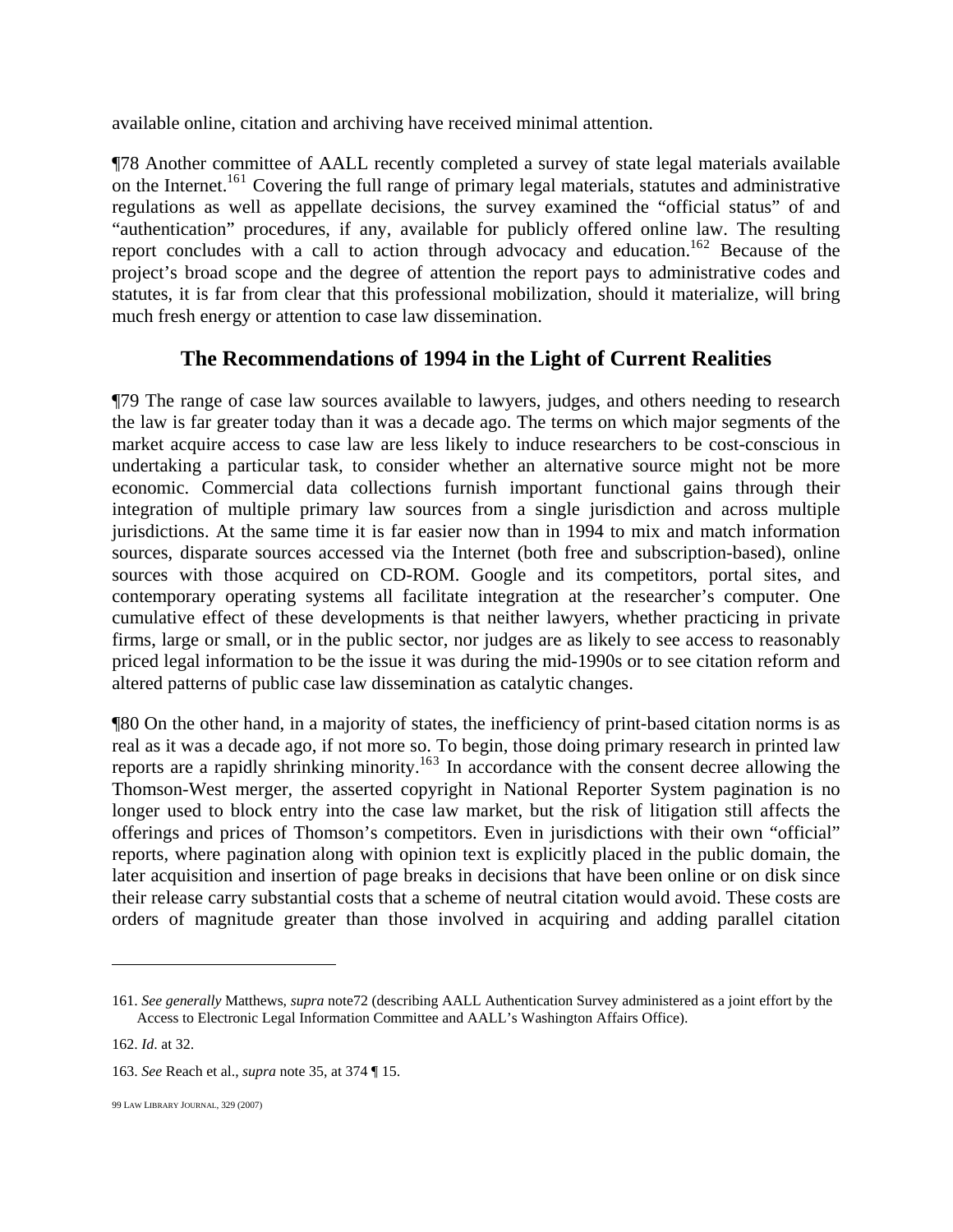information. An online system like VersusLaw that does not add star pagination can offer case law at a lower price, but for jurisdictions without a neutral citation scheme its users must draw necessary pinpoint citation data from some other source. Immediate Internet access to electronic slip opinions accentuates the awkwardness of having to base case citation on volume and page numbers not available at the time decisions are released. The multiplication of sources quite literally multiplies the inefficiency in having to add citation information editorially to those slip opinions at a later date.

¶81 So long as print case law sources were dominant, the notion of a virtual reference seemed or could be made to seem suspect. During the citation debates, West referred to neutral citation as "nowhere citation." In the current environment, West's argument that a citation should indicate the actual source relied upon by the author can no longer be taken seriously as a ground for continued reliance on a volume and page number system. Lawyers and judges access, read, cite to, and quote from decisions and diverse other authorities they have drawn from digital sources even as they refer to them by volume and page number. When citations such as *Powel v. Chaminade College Preparatory, Inc.*, 197 S.W.3d 576, 580 (Mo. 2006) or *Alcoy v. Valley Nursing Homes, Inc.*, 272 Va. 37, 42–43 (2006) appear in an opinion or memorandum, it is far more likely than not that the references or quoted passages are based on the writer's review of the decisions in some version other than the printed law reports nominally referred to.<sup>16[4](#page-35-0)</sup>

¶82 Now that decisions are available in digital format from public sites, commercial redistributors acquire them there. While LexisNexis, Westlaw, Loislaw and some of the rest subsequently add page break data to the original slip opinion texts, the thoroughness with which they also catch and incorporate post-release revisions in those texts is uneven and therefore, for users, uncertain. Uncertain quality has replaced cost as the greater issue. There is strong evidence that the economics of the industry prevent systematic steps to conform online texts to "official" print versions. So long as sets of print reports remain the ultimate standard, checking digital texts for conformity entails word-for-word proof-reading. Whether or not lawyers and judges recognize the fact, that is not regularly done by digital publishers. While print reports remain the standard, and judges, reporters of decisions, and editors use delays inherent in the production of those reports to make post-release revisions, there exists an indeterminate risk of version discrepancy. The establishment of a digital archive of decisions in their final and official form at once reduces this risk and provides an efficient means of detecting differences when and if they arise; with authoritative electronic versions both publishers and researchers can use document-comparison software to identify discrepancies.

¶83 To conclude, the two interrelated reforms recommended by the Wisconsin Bar in 1994 remain no less desirable twelve years later. The problems they address, although less conspicuous, are by virtue of the dominance and diversity of digital case law sources and the decline of print of even greater dimension. Most U.S. jurisdictions now release decisions to the

<span id="page-35-0"></span><sup>164.</sup> For a critical discussion of the *Bluebook*'s historic confusion on this point, see Christine Hurt, *Network Effects and Legal Citation: How Antitrust Theory Predicts Who Will Build a Better Bluebook Mousetrap in the Age of Electronic Mice*, 87 IOWA L. REV. 1257, 1276 (2002).